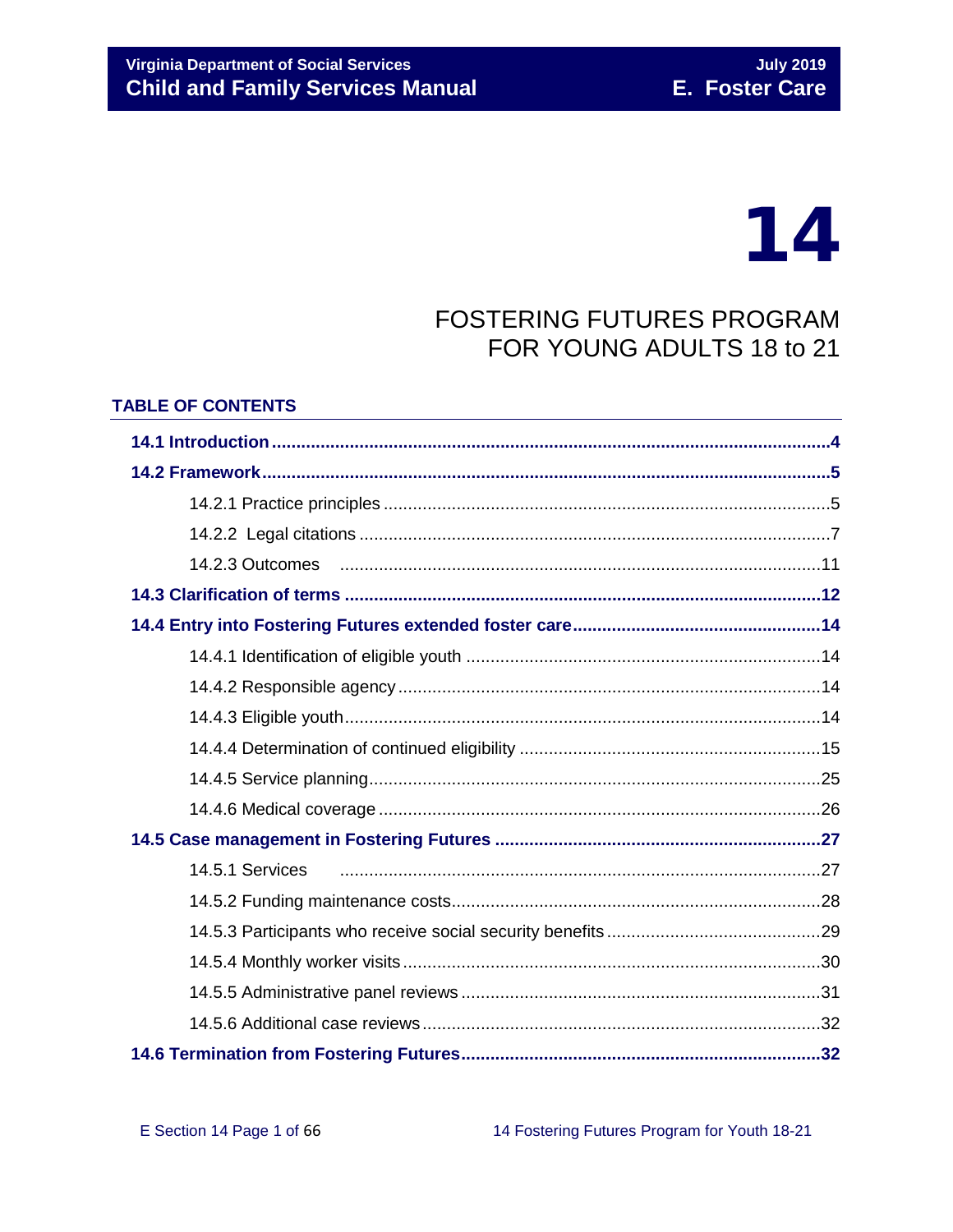**Virginia Department of Social Services**<br> **Child and Family Services Manual Child and Family Services Manual E. Foster Care Child and Family Services Manual** 

| 14.10.1 |                                                                               |  |  |  |
|---------|-------------------------------------------------------------------------------|--|--|--|
|         | 14.10.2 Engaging families and working with the youth's team45                 |  |  |  |
|         | 14.10.3 Chafee Program Transition Plan (Transition Plan) for youth age 18 and |  |  |  |
|         |                                                                               |  |  |  |
|         |                                                                               |  |  |  |
|         |                                                                               |  |  |  |
| 14.12.1 |                                                                               |  |  |  |
|         |                                                                               |  |  |  |
|         |                                                                               |  |  |  |
|         | 14.14 Conducting NYTD outcomes survey with youth at ages 19 & 21 52           |  |  |  |
| 14.14.1 | Administering follow-up NYTD Survey with 19 and 21 year olds54                |  |  |  |
|         |                                                                               |  |  |  |
|         |                                                                               |  |  |  |
| 14.15.1 |                                                                               |  |  |  |
| 14.15.2 |                                                                               |  |  |  |
|         |                                                                               |  |  |  |
|         |                                                                               |  |  |  |
|         |                                                                               |  |  |  |
|         |                                                                               |  |  |  |
| 14.19.1 |                                                                               |  |  |  |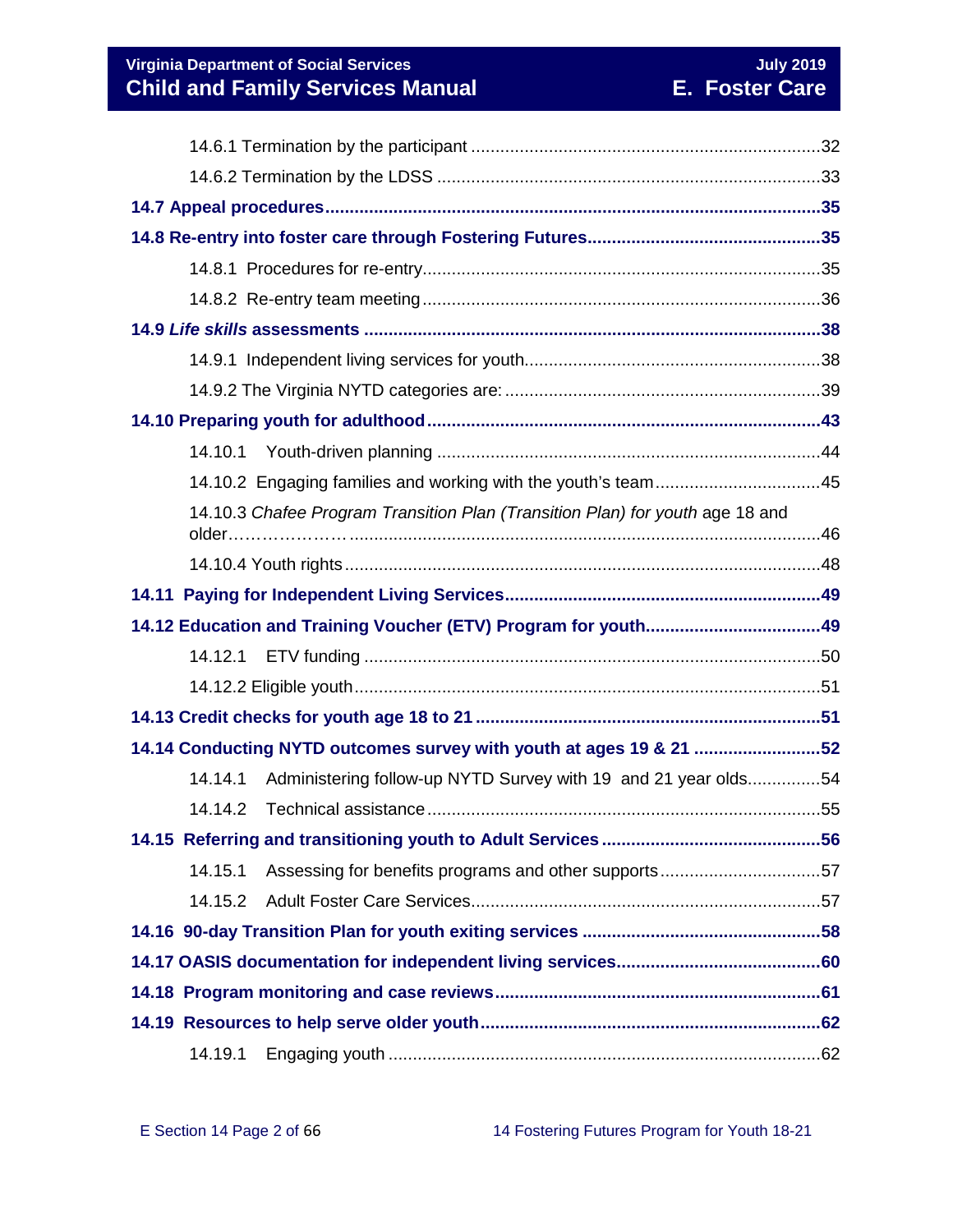# **Virginia Department of Social Services**<br> **Child and Family Services Manual Child and Family Services Manual E. Foster Care Child and Family Services Manual**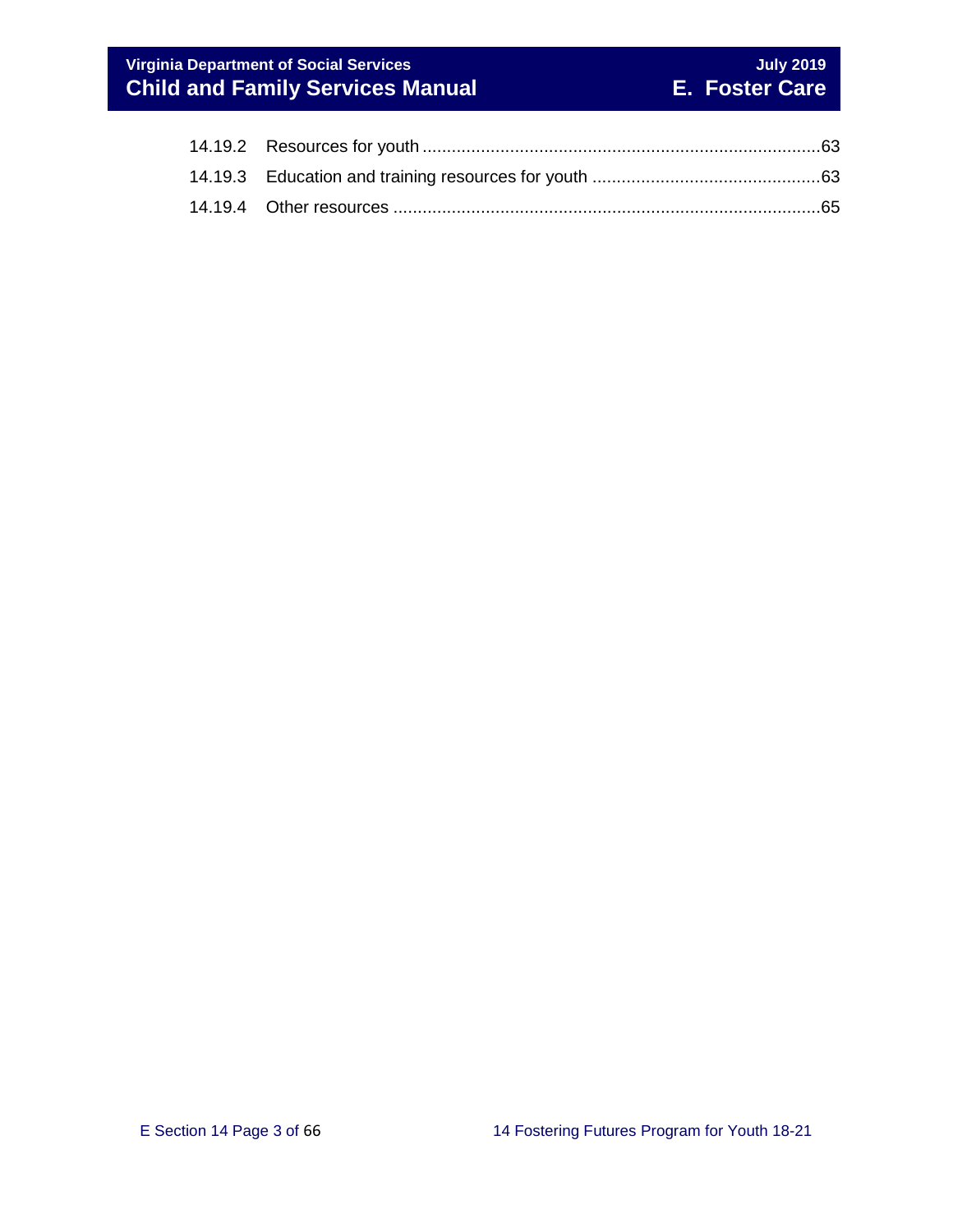# 14

# FOSTERING FUTURES PROGRAM For YOUNG ADULTS 18-21

# <span id="page-3-0"></span>**14.1 Introduction**

In Virginia, there is one primary authority under which local departments of social services (LDSS) can continue to serve youth over age 18:

• The federal Fostering Connections to Success and Increasing Adoptions Act of 2008 (Fostering Connections, P.L. 110-351; P.L. 111-148) allows states to use title IV-E funding to extend foster care services up to 21 years of age for youth who turn 18 in foster care. In Virginia, the 2016 Appropriations Act (item 346 #3c) authorized the extension of foster care to age 21, in a program known as Fostering Futures, for youth who reach age 18 on or after July 1, 2016.

Traditionally, foster care has ended when the youth reaches the age of 18, the legal age of adulthood, with limited independent living services available to age 21. The federal legislation enabling the extension of foster care maintenance and services (and adoption *and kinship guardianship* assistance) to age 21, known in Virginia as the Fostering Futures program, is intended to provide support and guidance into young adulthood recognizing this distinct developmental stage during which the brain continues to develop gradually in ways that affect decision-making ability. Patterns of the socio-economic transition of youth to adulthood are not predictable, are often extended, and for youth who age out of foster care, significantly more challenging. There is great variability in the timing, sequencing and content of the tasks that youth must master in the transition to adulthood. Parents generally expect to continue to offer active parenting to their offspring well beyond age 18, typically providing both financial and social support.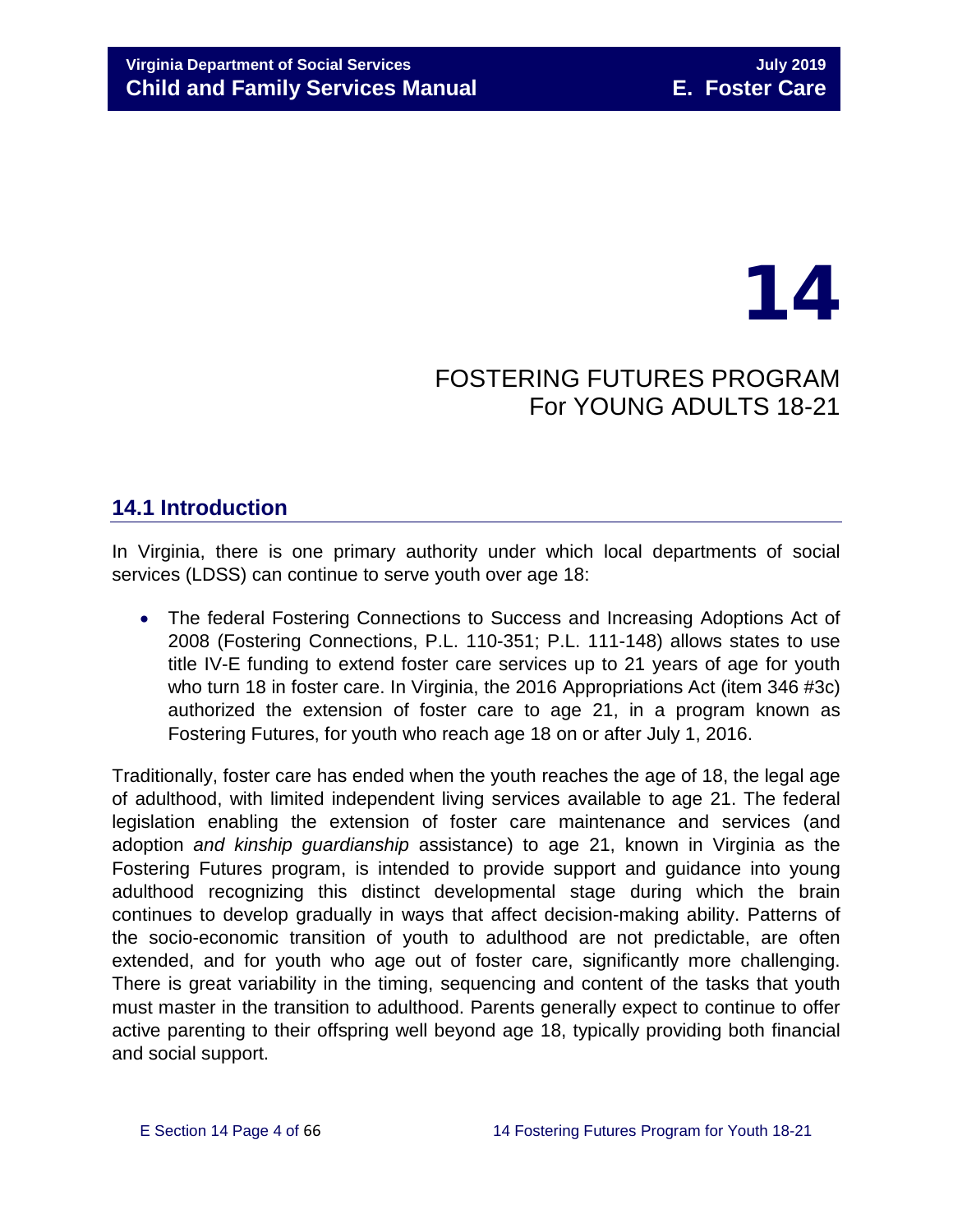Fostering Futures enables LDSS to extend foster care financial support and services up to age 21 for two groups of young adults who reach age 18 on or after July 1, 2016:

- Youth who are in foster care when they reach age 18; and,
- Youth who were in foster care at the time of commitment to the Virginia Department of Juvenile Justice (DJJ) and are released from DJJ after age 18 and prior to turning 21.

In addition, adoption *and kinship guardianship* assistance may be extended for adopted youth who reach 18 on or after July 1, 2016 who were subject to a *kinship guardianship or* adoption assistance agreement that became effective after the youth reached age 16.

Virginia Department of Social Services (VDSS) and all LDSS shall implement Fostering Futures effective July 1, 2016.

While many of the requirements and resources in Fostering Futures mirror existing requirements for foster care or independent living, many other requirements are unique to Fostering Futures. Provisions articulated in this section of guidance, Section 14 Fostering Futures, supersede any statements or requirements to the contrary which may be found in other sections of VDSS guidance.

# <span id="page-4-0"></span>**14.2 Framework**

LDSS and community partners are bound by federal and state legal mandates as well as by existing and evolving knowledge of effective practice with youth in this developmental stage. A unique factor in serving these young adults is the individual's autonomy and rights as an adult. The Fostering Futures program is voluntary on the part of the young adult, driven by the desire to cooperate in exchange for services and support. The contents of this section should be applied in concert with the more extensive practice guidance elsewhere in Chapter E to the extent that nothing in Section 14 is contradicted.

#### <span id="page-4-1"></span>**14.2.1 Practice principles**

Fundamental principles inherent in Virginia's Children's Services System Practice Model guide service delivery:

#### **First, we believe in youth and family-driven practice.**

• Older youth are treated with dignity and respect.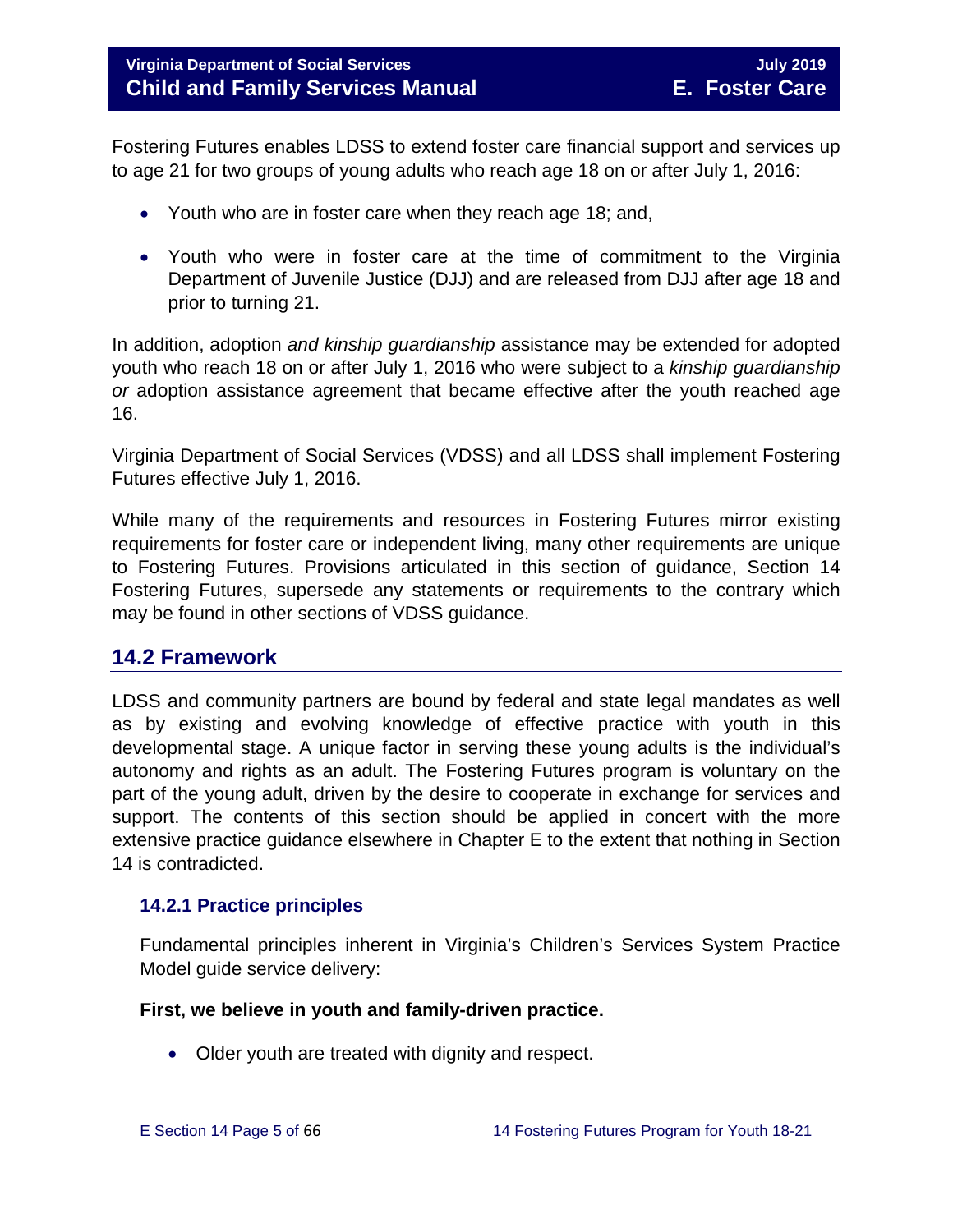- Older youth and families have the right to say what will happen to them. Their voices are heard, valued, and considered in all decision making, including safety, permanency, and well-being as well as in service and educational planning and in placement decisions. Each youth's right to self-determination is respected within the limits of established community standards and laws.
- Older youth and family members are the experts about their own families. It is our responsibility to understand youth and families within the context of their own family rules, traditions, history, language, and culture.
- Older youth have a right to connections with their biological family and other caring adults with whom they have developed emotional ties.
- We engage older youth and families in a deliberate manner. Through collaboration with youth and families, we develop and implement creative, individualized solutions that build on their strengths to meet their needs. Engagement is the primary door through which we help older youth and families make positive changes.

#### **Second, we believe all older youth need and deserve a permanent family and lifelong adult and family connections.**

- Lifelong family connections are crucial for older youth and adults. It is our responsibility to promote and preserve kinship, sibling, and community connections for each youth. We value past, present, and future relationships that consider the youth's hopes and wishes.
- Permanency for older youth is best achieved through a legal relationship such as parental custody, adoption, or kinship care. Placement stability is not permanency.
- Planning for older youth is focused on the goal of preserving their family, reunifying their family, or achieving permanency with another family.

Permanency planning for children and youth begins at the first contact with the children's services system. We proceed with a sense of urgency until permanency is achieved. We support families after permanency to ensure that family connections are stable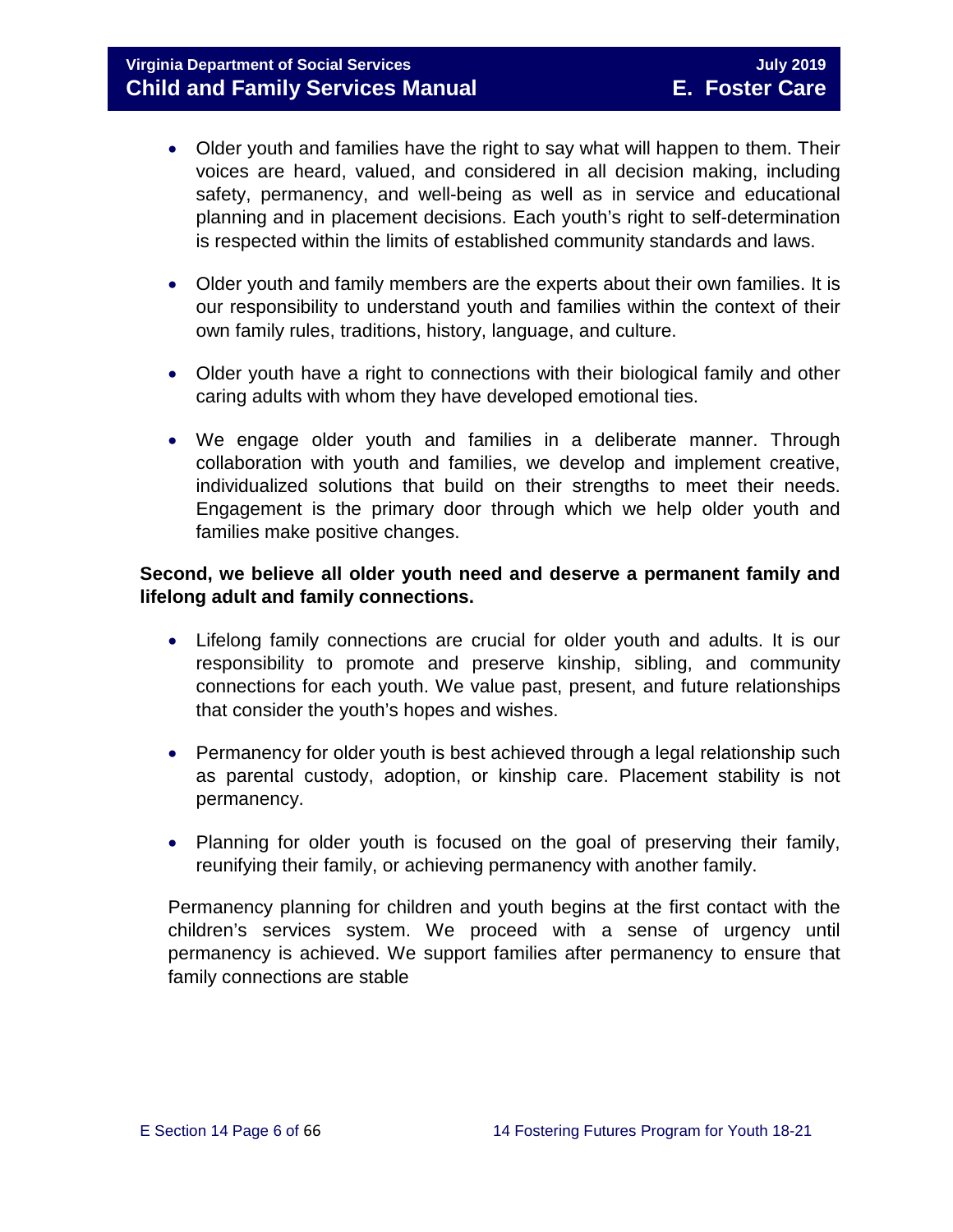#### <span id="page-6-0"></span>**14.2.2 Legal citations**

The legal framework and specific requirements for Fostering Futures are contained in federal and state legislation. Key citations are provided below.

The federal Fostering Connections to Success and Increasing Adoptions Act of 2008 (Fostering Connections, P.L. 110-351; P.L. 111-148) allows states to use title IV-E funding to extend foster care services up to 21 years of age for youth who turn 18 in foster care or to extend adoption assistance up to 21 for adopted youth who turn 18 and are subject to an adoption assistance agreement effective after age 16. Fostering Connections provides for extending maintenance payments as well as a program of supports, oversight and opportunities for former foster youth as they transition to independent adulthood. Conditions specified in the federal statute are reflected in the Virginia Fostering Futures program.

In 2016, the Virginia General Assembly authorized implementation of the Fostering Futures program (2016 Appropriations Act, Item 346 #3c), specifically:

- Directing VDSS to develop guidance for local implementation including eligibility and requirements for participation, a voluntary agreement, six (6) month case reviews, and reasons for termination;
- Defining supervised independent living to exclude group homes or residential facilities;
- Re-defining "child" for the purposes of Fostering Futures as a person who has reached the age of 18 years but not yet 21 years; and,
- Limiting eligibility to youth reaching age 18 on or after July 1, 2016 who were either in foster care at 18, exiting DJJ commitment after age 18 if in foster care when committed, or adopted and subject to an adoption assistance agreement that became effective after the youth reached age 16.

The legal framework and specific requirements for providing services for youth in foster care are set out in federal and state law. See the law for complete language by clicking on the citation.

### • **The Preventing Sex Trafficking and Strengthening Families Act of 2014 (P.L. 113-183)**

o Requires states to develop and implement policies and procedures related to children and youth at risk of sex trafficking as well as policies and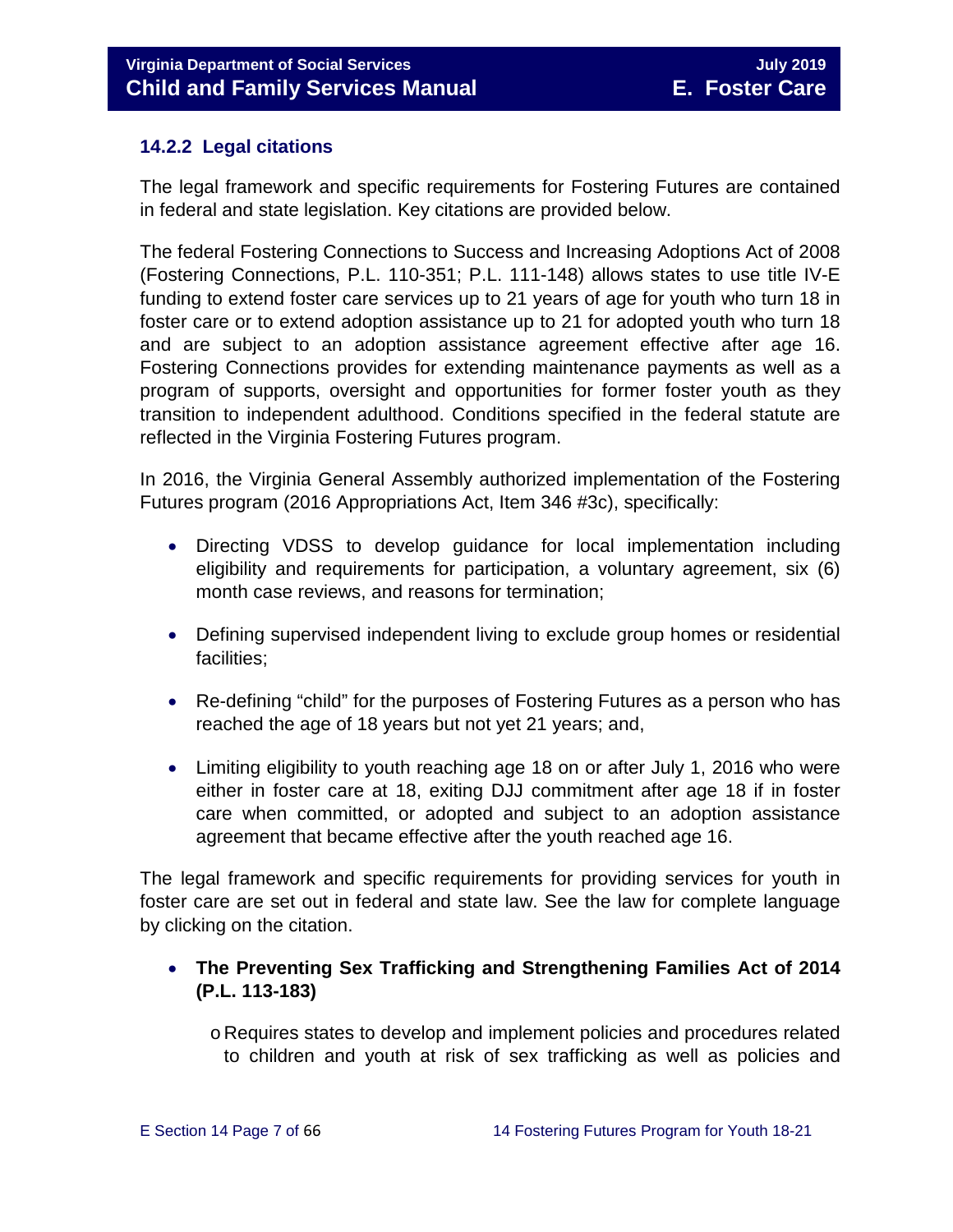procedures encouraging normalcy for children in foster care, supporting successful transitions to adulthood for older children in foster care, and working towards achieving permanency for children entering or at risk of entering foster care. The Sex Trafficking Act requires that:

- o Children age 14 and older are included in the development of their foster care plan;
- o Children age 14 and older are given the opportunity to choose up to two (2) members to be part of their case planning team;
- oThe foster care plan for a child age 14 and older include a document identifying the youth's rights pertaining to education, health, visitation, court participation, and the right to stay safe and avoid exploitation. The plan shall also include a signed acknowledgement by the youth that the document was provided to them and that those rights have been explained in an age-appropriate way;
- o Children age 14 and older receive an annual copy of their credit report and assistance to fix any inaccuracies; and
- oAll youth aging out of foster care, unless they have been in care less than six (6) months, be given or have certain documents including their social security card, a driver's license or state identification, certified birth certificates and a copy of their medical records.

#### • **Fostering Connections to Success and Increasing Adoptions Act of 2008 (P.L. 110-351)**

- $\circ$  Provides important supports for children and youth in foster care by promoting permanent families, improving education and health care, and extending federal support for youth to age 21. The Act requires that states:
	- **Work to ensure permanent placements with relatives.**
	- **Increase adoptive families for children.** This includes additional supports for children who are adopted or exited foster care to live with a relative guardian at age 16 and older.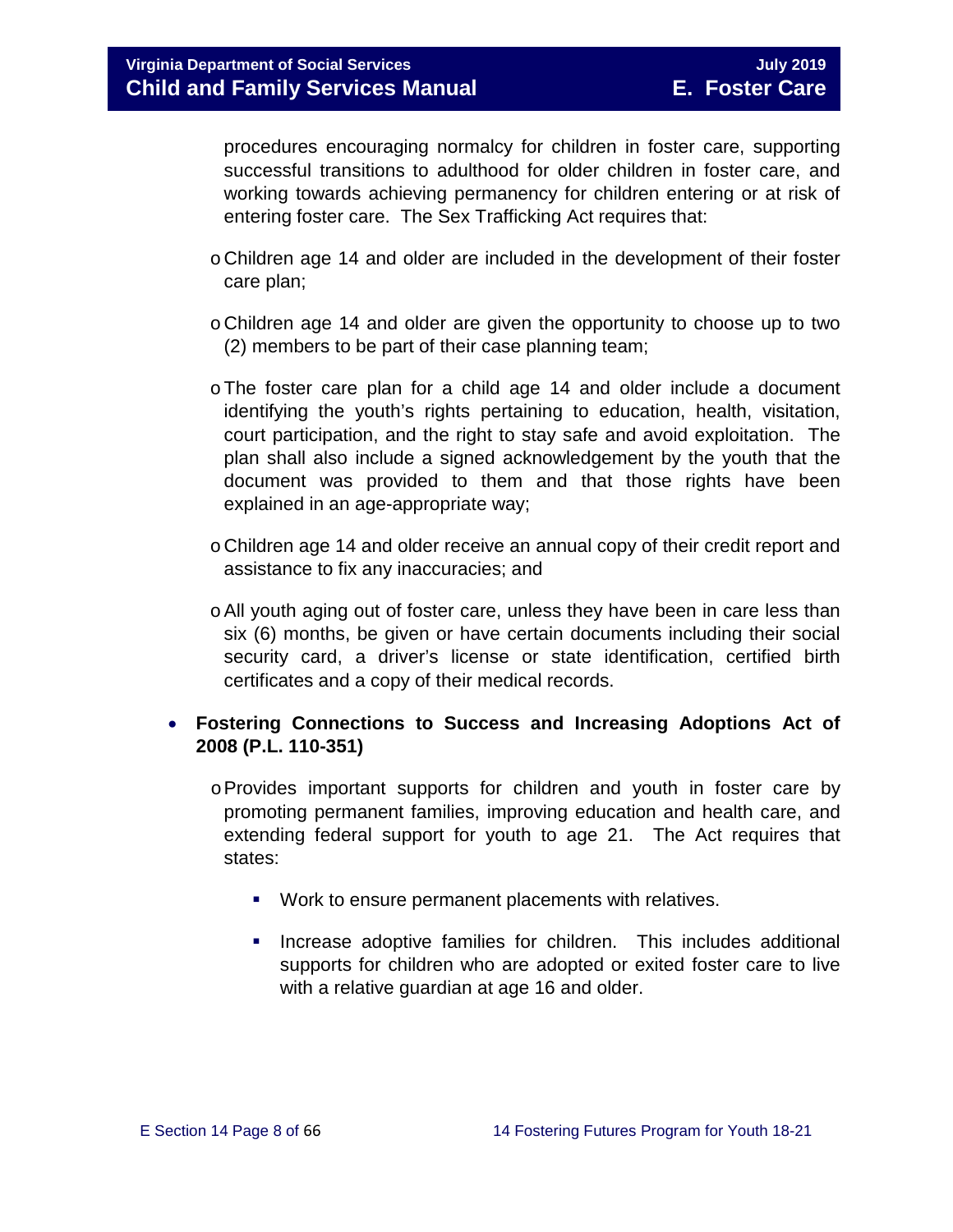- Maintain sibling ties and other family connections. This includes reasonable efforts to place siblings in the same foster care, kinship guardianship, or adoptive placements when appropriate.
- **IMPROVE OUTCOMES for older youth in foster care by continuing** federal support in foster care after age 18. These outcomes include:
	- o The provision of care and support to youth until the age of 19, 20, or 21 at the state's option. States may also extend adoption assistance and/or guardianship payments.
	- o Helping older youth successfully transition from foster care to independence by requiring LDSS to assist youth in making a transition plan in the 90 days immediately before a youth exits from foster care at 18, 19, 20, or when turning 21.

#### • **John H. Chafee Foster Care Independence Act of 1999**

- oEstablishes the Chafee Foster Care Independence Program (CFCIP). *The 2018 Family First Prevention Services Act amended this Act by renaming the program the John H. Chafee Foster Care Program for Successful Transition to Adulthood (Chafee Program) and making changes to the program purposes and populations of youth eligible to receive services. The Chafee program* provides federal funds to help eligible youth:
	- **Transition to self-sufficiency by providing services such as** assistance in obtaining a high school diploma, career exploration, vocational training, job placement and retention, training in daily living skills, training in budgeting and financial management skills, substance abuse prevention, and preventive health activities (including smoking avoidance, nutrition education, and pregnancy prevention).
	- **Receive the education, training, and services necessary to obtain** employment.
	- **Prepare for and enter post-secondary training and educational** institutions.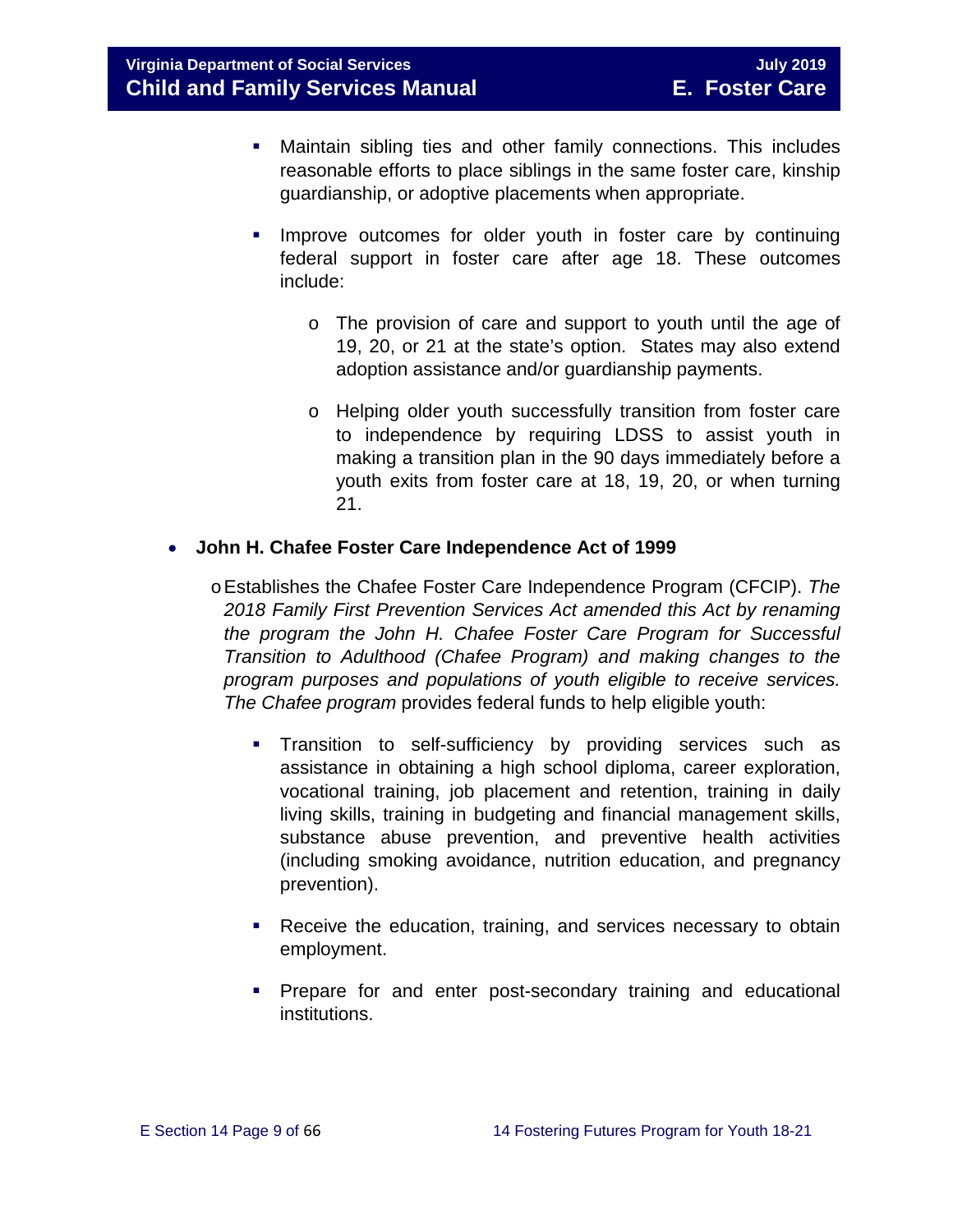**Virginia Department of Social Services** July 2019 **July 2019 Child and Family Services Manual E. Foster Care**

- **Provide personal and emotional support to youth through mentors** and the promotion of interactions with dedicated adults.
- **Provide financial, housing, counseling, employment, education, and** other appropriate support and services to former foster care youth currently or formerly in foster care recipients between 18 and 21 23 years of age to complement their own efforts to achieve selfsufficiency and to assure that program participants recognize and accept their personal responsibility for preparing for and then making the transition from adolescence to adulthood.

oEstablishes the Education and Training Voucher Program

The Promoting Safe and Stable Families amendments to the Chafee Act of 2001 established the Education and Training Vouchers (ETV) Program. It provides federal and state funds to help foster youth with expenses associated with college and post-secondary vocational training programs.

- oClarifies that independent living activities should not be seen as an alternative to permanence for children/youth and can be provided concurrently regardless of permanency goal.
- oImposed penalties for misuse of funds or non-compliance with data reporting requirements.
- oIncreased accountability and performance standards for states in providing independent living services and improving outcomes.
- o *The Chafee Program* and ETV focus on collaborating and coordinating independent living services with other federal, state and community based agencies and providers that serve youth. There are six outcomes used for the purpose of evaluating efforts in preparing youth for adulthood, selfsufficiency, and interdependence as they transition from foster care.

The six outcomes are:

- Youth financial self-sufficiency;
- Youth educational (academic or vocational) attainment;
- **Youth positive connections with adults;**
- **Experience with homelessness among youth;**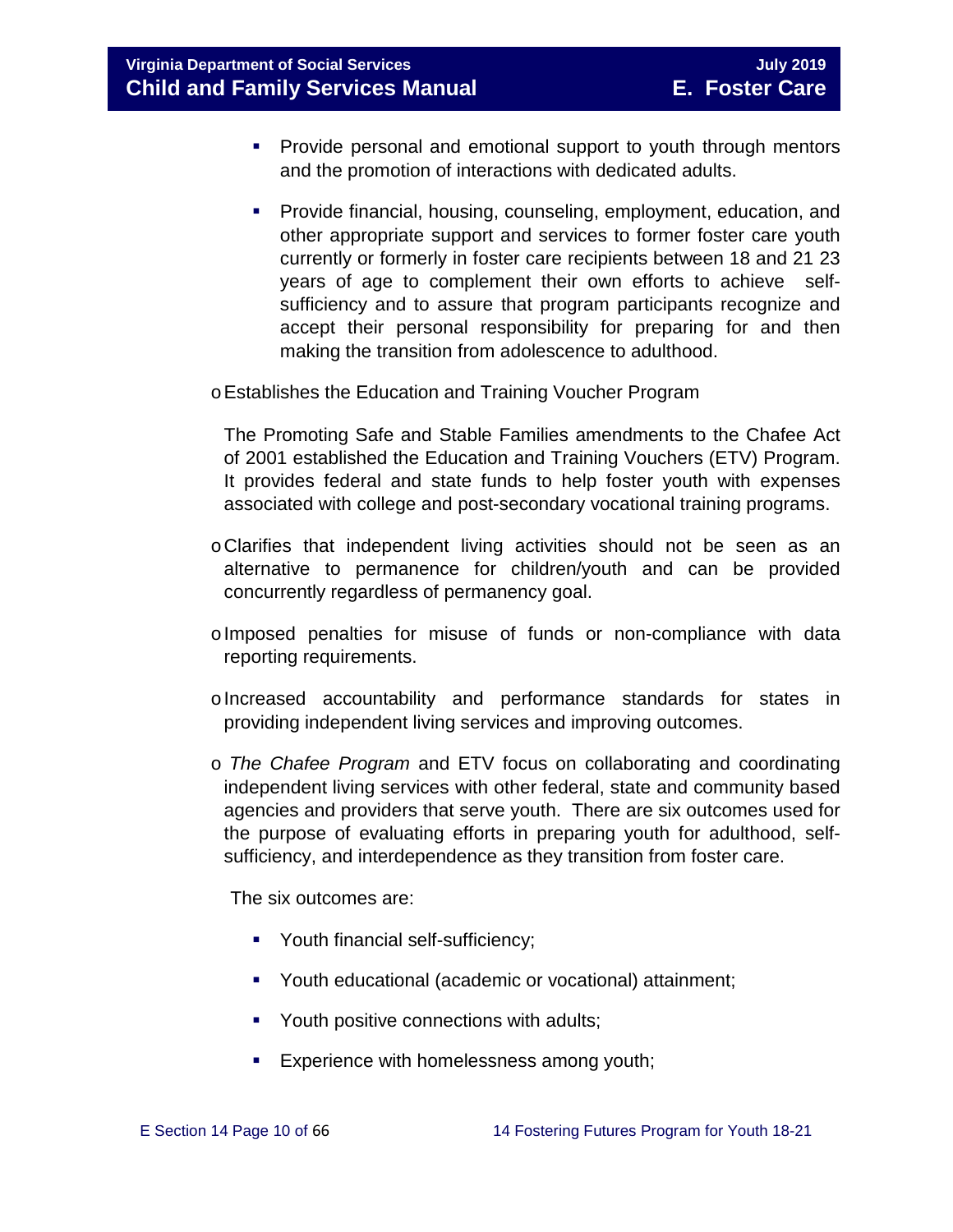- High-risk behavior among youth; and,
- Youth access to health insurance.

#### • **National Youth in Transition Database (NYTD)**

Federal regulation requires states to report specific information in the NYTD [\(45 CFR 1356.80 through 1356.86\)](http://www.ecfr.gov/cgi-bin/retrieveECFR?gp=1&SID=3d9be8b33d08994a45cff8aaff9f9476&ty=HTML&h=L&mc=true&r=PART&n=pt45.4.1356). States are required to report two types of information beginning October 1, 2010. This data includes:

- oOutcomes on cohorts of youth who are aging out and have aged out of foster care.
- $\circ$  Independent living services that youth receive that have been provided and/or paid for by Chafee agencies (i.e. LDSS and United Methodist Family Services (UMFS) [Project LIFE\)](http://www.vaprojectlife.org/)
- **Foster care services**

#### $\circ$ § [63.2-905](http://law.lis.virginia.gov/vacode/title63.2/chapter9/section63.2-905/)

• **Independent living services** 

 $o$ § [63.2-905.1](http://law.lis.virginia.gov/vacode/title63.2/chapter9/section63.2-905.1/)

- **Foster care and transition plans for youth over age 14** 
	- $\circ$ § [16.1-281](http://law.lis.virginia.gov/vacode/title16.1/chapter11/section16.1-281/)
	- $\circ$ § [63.2-905.1](http://law.lis.virginia.gov/vacode/title63.2/chapter9/section63.2-905.1/)

o[Social Security Act, Title IV, § 475 \(5\) \(H\) \[42 USC 675\]](http://www.ssa.gov/OP_Home/ssact/title04/0475.htm)

#### <span id="page-10-0"></span>**14.2.3 Outcomes**

The LDSS shall strive to achieve the same outcomes for older youth in foster care as any other youth, as required in the federal Child and Family Services Review. Some specific outcomes and specific measures are listed below:

#### **Outcome 1: Children have permanency in their living situations.**

- More children leave foster care and achieve permanency.
- Children achieve permanency with shorter lengths of stay.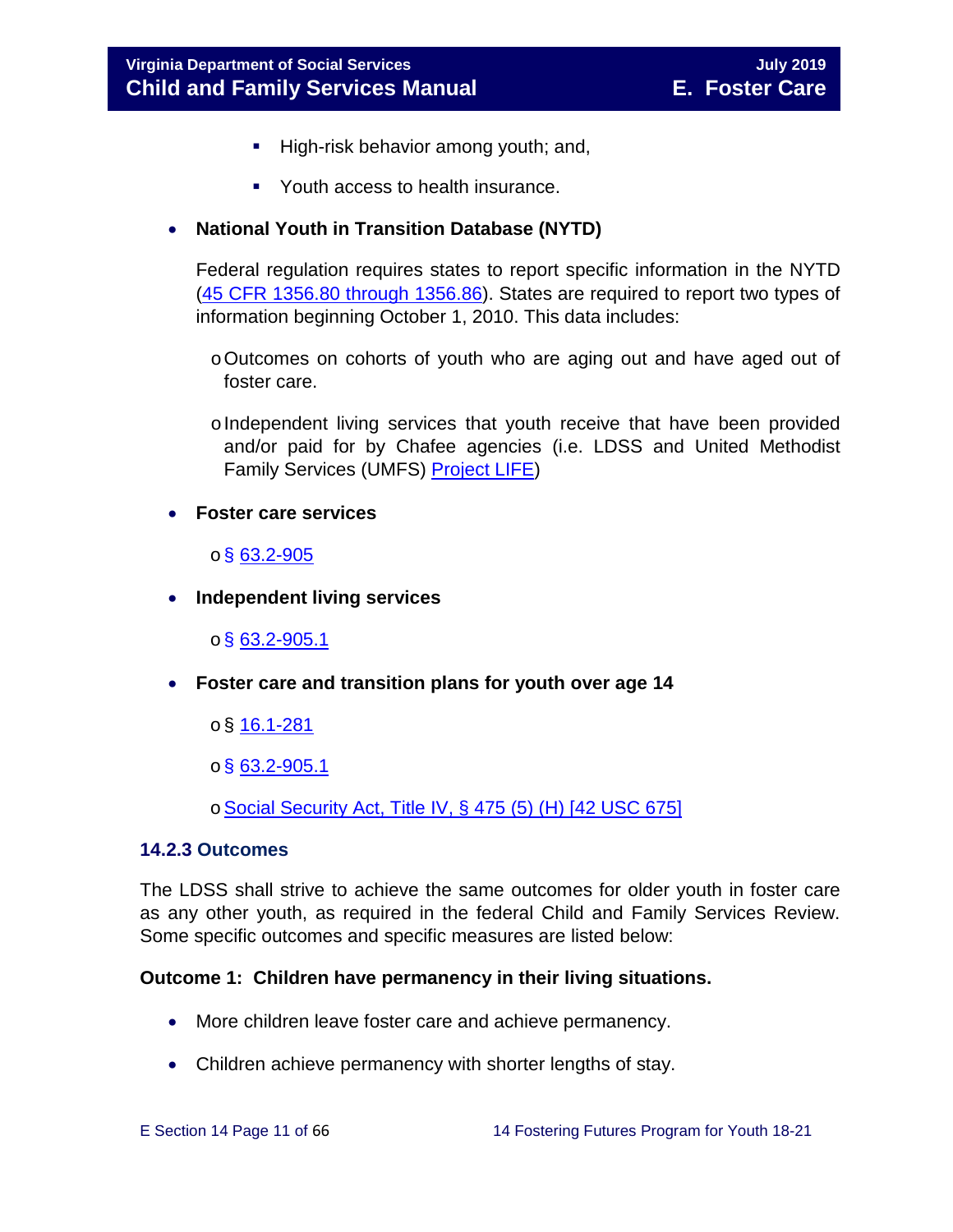- Increased timeliness to permanency.
- Fewer placement moves and disruptions.
- Fewer children in out-of-home care.
- More children placed in family-based care.
- More children placed in relative foster homes.
- Fewer children placed in residential care.
- Fewer children re-enter out-of-home care.

#### **Outcome 2: The continuity of family relationships and connections is preserved for children.**

- More children in foster care placed in close proximity to families and communities.
- More children in foster care placed with their siblings.

In addition, federal regulations require the tracking of outcomes for cohorts of youth in foster care who are aging out and have aged out of foster care. The six (6) NYTD outcome areas include:

- Youth financial self-sufficiency;
- Youth education (academic or vocational) attainment;
- Youth positive connection with adults;
- Experience with homelessness among youth;
- High risk behavior among youth; and,
- Youth access to health insurance.

### <span id="page-11-0"></span>**14.3 Clarification of terms**

Several terms used in the Fostering Futures program are distinct and should not be used interchangeably with similar terms.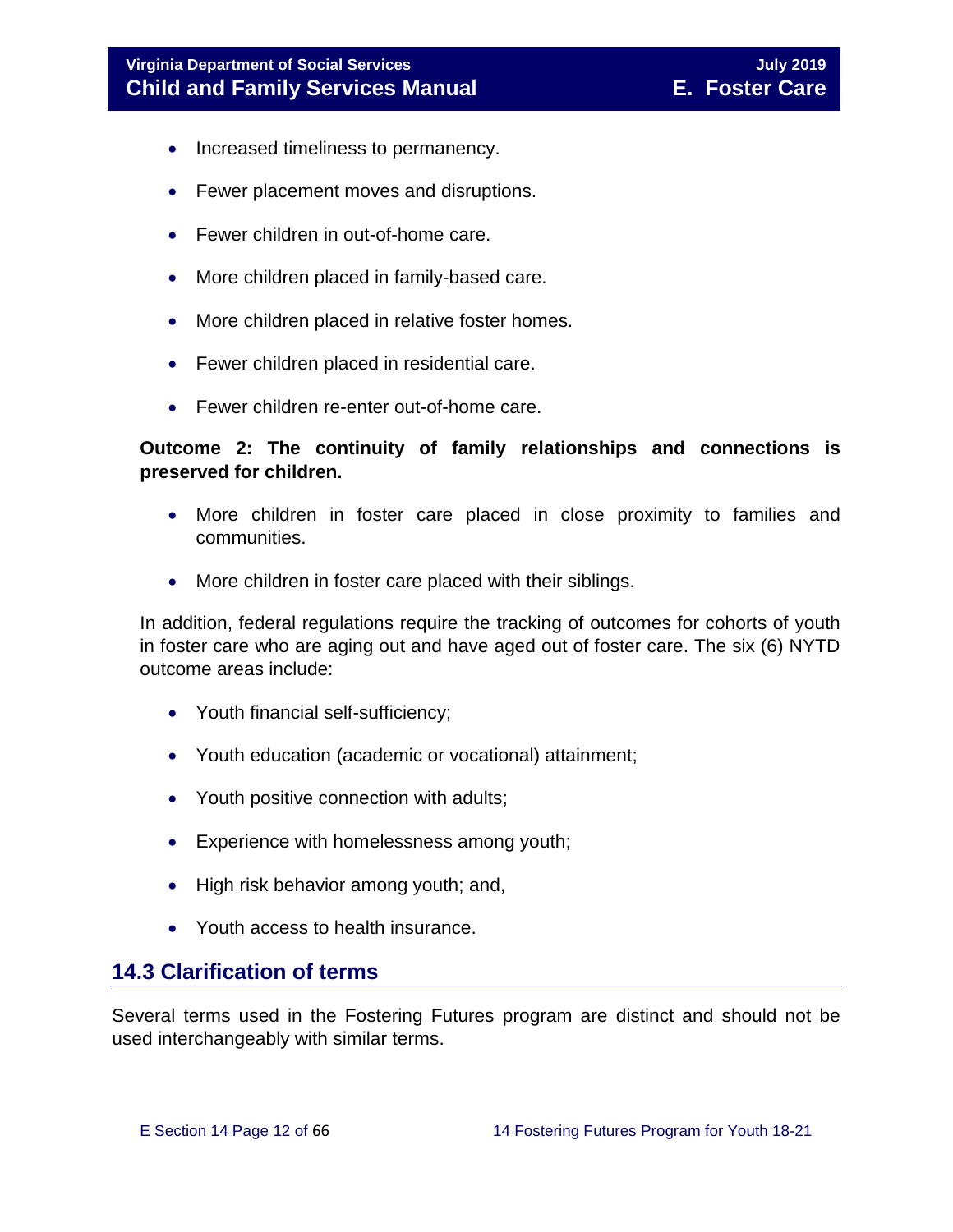# **Virginia Department of Social Services July 2019 Child and Family Services Manual E. Foster Care**

- "Child" for the purpose of Fostering Futures, is a person who has reached the age of 18 years but has not reached the age of 21.
- "Extended adoption assistance" refers to the continuation of adoption assistance to adopted youth ages 18-21 under the conditions of Fostering Futures.
- "Extended foster care" refers to the continuation of foster care services and maintenance payments to former foster youth ages 18 to 21 under the conditions of Fostering Futures.
- "Fostering Futures" is Virginia's program implementing provisions of the federal Fostering Connections to Success and Increasing Adoptions Act of 2008 that permit states to utilize federal title IV-E funding to provide foster care maintenance payments and services and adoption assistance for youth ages 18 to 21. The program offers services and support to youth transitioning to adulthood and self-sufficiency regardless of funding source.
- "Independent living arrangement") means that the youth is living independently under a supervised arrangement. The youth is not supervised 24 hours a day by an adult. The youth is provided with opportunities of increased responsibility such as paying bills, assuming leases, and working with a landlord. Examples include living in one's own apartment or living in a college dorm.
- "Participant" or "program participant" refers to a youth who has signed a Voluntary Continuing Services and Support Agreement (VCSSA) and been determined to meet the requirements for continued eligibility for Fostering Futures.
- "Supervised independent living (SIL) setting" refers to the allowable living situations of a participant in Fostering Futures. Supervision includes, at a minimum, monthly visits by the service worker or contracted supervision. In Fostering Futures a SIL setting shall not include group homes or residential facilities. SIL settings include but are not limited to an agency-approved foster home or treatment foster home, an independent living apartment program, and independent living arrangements such as an adult foster home, assisted living facility, dormitory, or apartment or room rented independently from a landlord or shared with a family member, former caregiver, spouse, friend or other roommate/housemate.
- "Voluntary Continuing Services and Support Agreement" (VCSSA) is the written agreement the youth and a LDSS representative sign to establish the youth's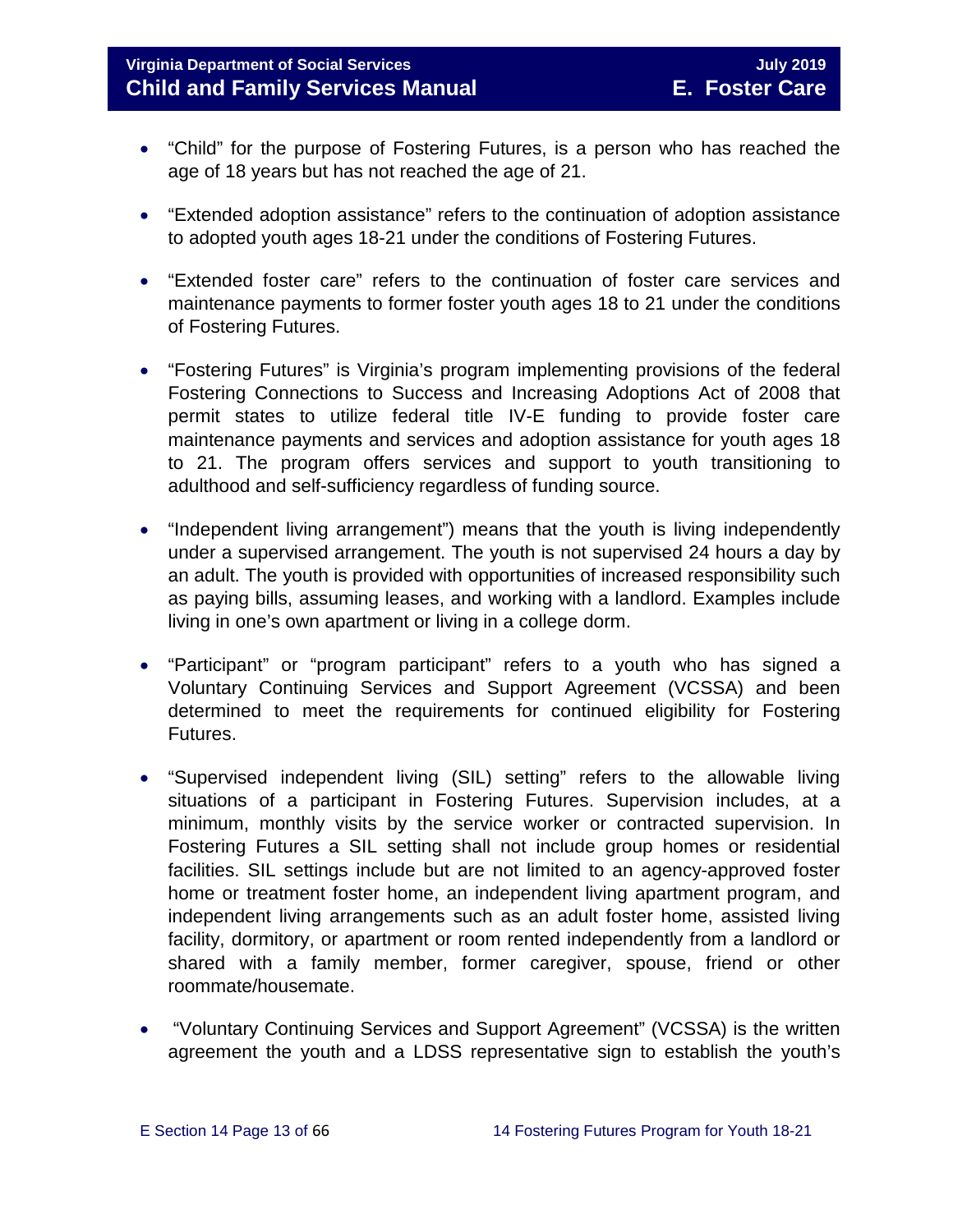participation in Fostering Futures by entrustment to extended foster care. The document, when voluntarily signed by a youth age 18 or older acting as his or her own guardian and approved by the court, meets the IV-E eligibility removal criteria and authorizes LDSS placement and care responsibility. The agreement does not place the participant in the custody of the LDSS.

# <span id="page-13-0"></span>**14.4 Entry into Fostering Futures extended foster care**

#### <span id="page-13-1"></span>**14.4.1 Identification of eligible youth**

Planning for extension of foster care beyond age 18 begins with the initiation of independent living services at age 14. Youth who may qualify for Fostering Futures at age 18 should be concurrently prepared for permanency and extended foster care through planning and services between the ages of 14 and 18 (see [Section](https://fusion.dss.virginia.gov/Portals/%5bdfs%5d/Files/DFS%20Manuals/Foster%20Care%20Manuals/Foster%20Care%20Manual%2007-2019/Section_13_achieving_permanency_for_older_youth.pdf) 13).

• Refer to Section 14.9 for guidance on extending adoption *and kinship guardianship* assistance under Fostering Futures.

#### <span id="page-13-2"></span>**14.4.2 Responsible agency**

All LDSS shall implement the Fostering Futures program for youth who reach age 18 on or after July 1, 2016. The LDSS responsible for determining eligibility for and providing extended foster care is the agency holding custody of the youth at age 18 or which held custody at the time of the youth's commitment to DJJ.

#### <span id="page-13-3"></span>**14.4.3 Eligible youth**

Youth who qualify for Fostering Futures are those who reach age 18 on or after July 1, 2016; and,

- Were in foster care in custody of a Virginia LDSS at the time they turned 18 years old but have not yet turned 21, including those who were in care under an entrustment and those who were in non-custodial foster care; or,
- Were in Permanent Foster Care (PFC) when they turned 18. They will remain in PFC and concurrently qualify for Fostering Futures; or,
- Were released from DJJ between ages 18 and 21 and who were in foster care in custody of a Virginia LDSS immediately prior to the commitment to DJJ.

All foster youth who reach age 18 on or after July 1, 2106, while in custody of a LDSS, and all youth upon release from DJJ who turned 18 after July 1, 2016, shall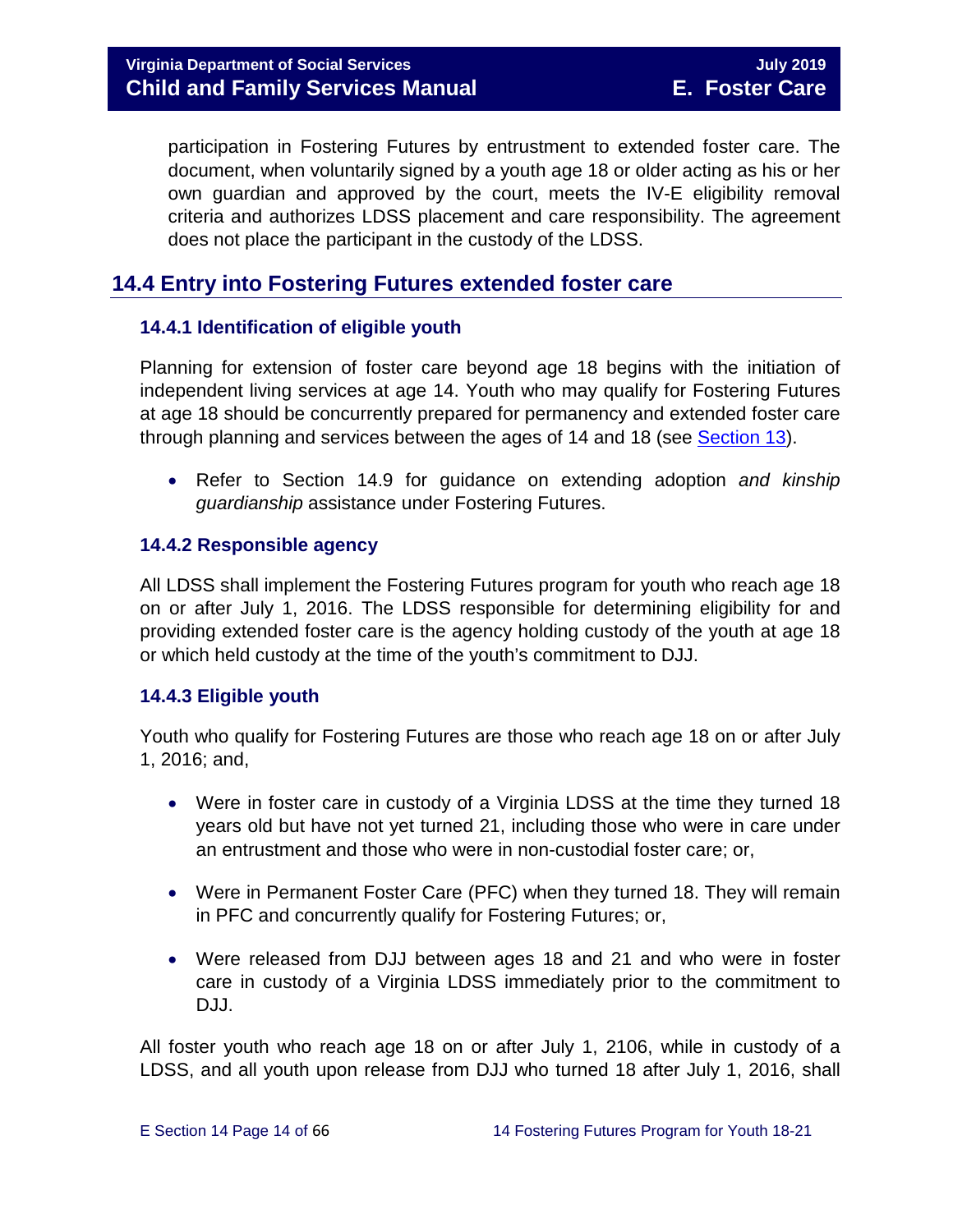be in the Fostering Futures programs on their 18<sup>th</sup> birthday (or on release from DJJ) with the following **exception**:

- Youth who are full-time students expected to complete secondary schooling or equivalent training before reaching age 19 and who are appropriately placed in a group home or residential placement at age 18 and expected to continue in such a placement, will continue in their current foster care status and placement until they complete school or it becomes clear that they will not complete school prior to their 19th birthday in accordance with Section 406(a) of the Social Security Act. At the time of completion of or withdrawal from secondary schooling, these young adults shall be immediately transitioned into the Fostering Futures program. *See [Section 18.1.5](https://fusion.dss.virginia.gov/Portals/%5bdfs%5d/Files/DFS%20Manuals/Foster%20Care%20Manuals/Foster%20Care%20Manual%2007-2019/section_18_funding_maintenance_costs.pdf#page=7) for more information.*
	- o *For youth turning 18 while placed in a group home or residential placement and who are not expected to complete secondary schooling or equivalent training before reaching 19, funding may continue until the last day of the month that the youth turned 18.*
	- o *For youth who are full-time students expected to complete secondary schooling or equivalent training before reaching 19 while placed in a group home or residential placement, funding may continue until the last day of the month the child turns 19 or completes school.*
- Young adults who are full time students expected to complete secondary schooling or equivalent training before reaching age 19 and who are not placed in a group home or residential placement, or who are not expected to continue in a group home or residential placement after age 18, shall be enrolled in Fostering Futures at age 18.
- The eligible 18 year old child is considered to be enrolled full-time, regardless of the number of courses or length of time in school.

#### <span id="page-14-0"></span>**14.4.4 Determination of continued eligibility**

Upon the youth's entering the Fostering Futures program, the LDSS shall assist the youth to meet the requirements for continued eligibility in the program by meeting one (1) of five (5) participation conditions and signing the VCSSA. The service worker is responsible for documenting in OASIS all efforts to transition enrolled youth to continued eligibility for Fostering Futures whether successful or not.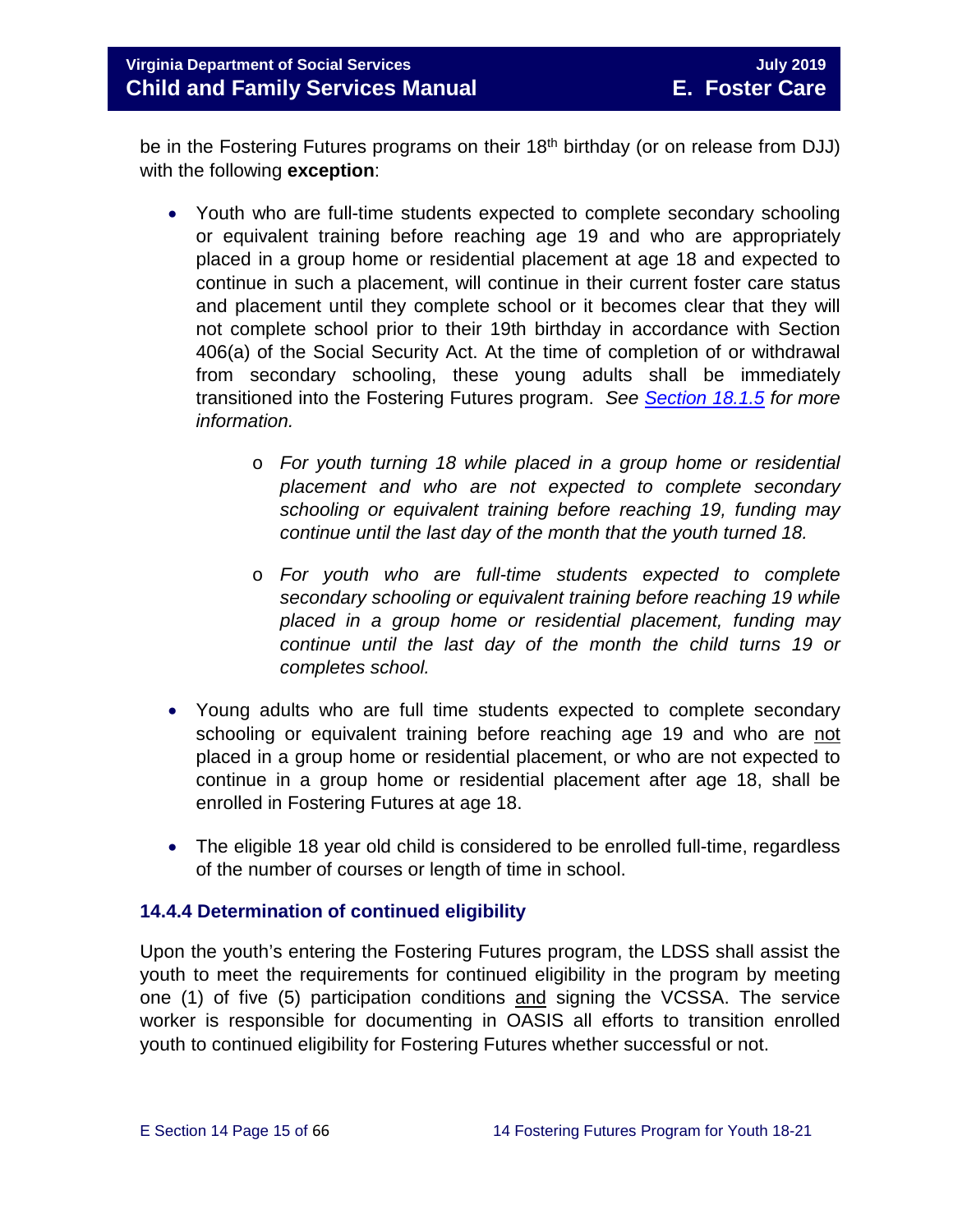#### **14.4.4.1 Participation conditions**

To meet the requirements for continued eligibility in Fostering Futures a participant shall meet at least one (1) of the following five (5) criteria either by current participation or by evidence of intent and planning to engage in the activity in the immediate future:

- Completing secondary education or a program leading to a General Education Diploma (GED).
	- o Examples include enrollment in a secondary school, e.g. public high school, alternative high school, private school, adult education classes, program leading to GED, or special education activities described in the Individual Education Plan (IEP.)
		- The service worker should document by unofficial transcript, electronic course schedule, or letter from the institution.
- Enrolled full-time or part-time (at least half-time) in an institution that provides post-secondary or vocational education.
	- o Examples include remedial courses, coursework without formal admission to the institution, attendance at multiple institutions, or on-line courses affiliated with a licensed institution.
	- o Courses dropped mid-term voluntarily or involuntarily do not automatically disqualify youth from extended foster care and a reasonable time should be allowed for the youth to engage in another participation condition.
		- The service worker should document by unofficial transcript, electronic course schedule, or letter from the institution.
- Participating in a program or activity designed to promote employment or remove barriers to employment.
	- o Examples include individualized activities based on an assessment of the youth's needs. These may be self-directed, completed on a one-on-one basis with the service worker or a caregiver, or part of an organized program. They may also include but are not limited to internships, volunteering, vocational rehabilitation, counseling, driver's education, less than half-time secondary education, or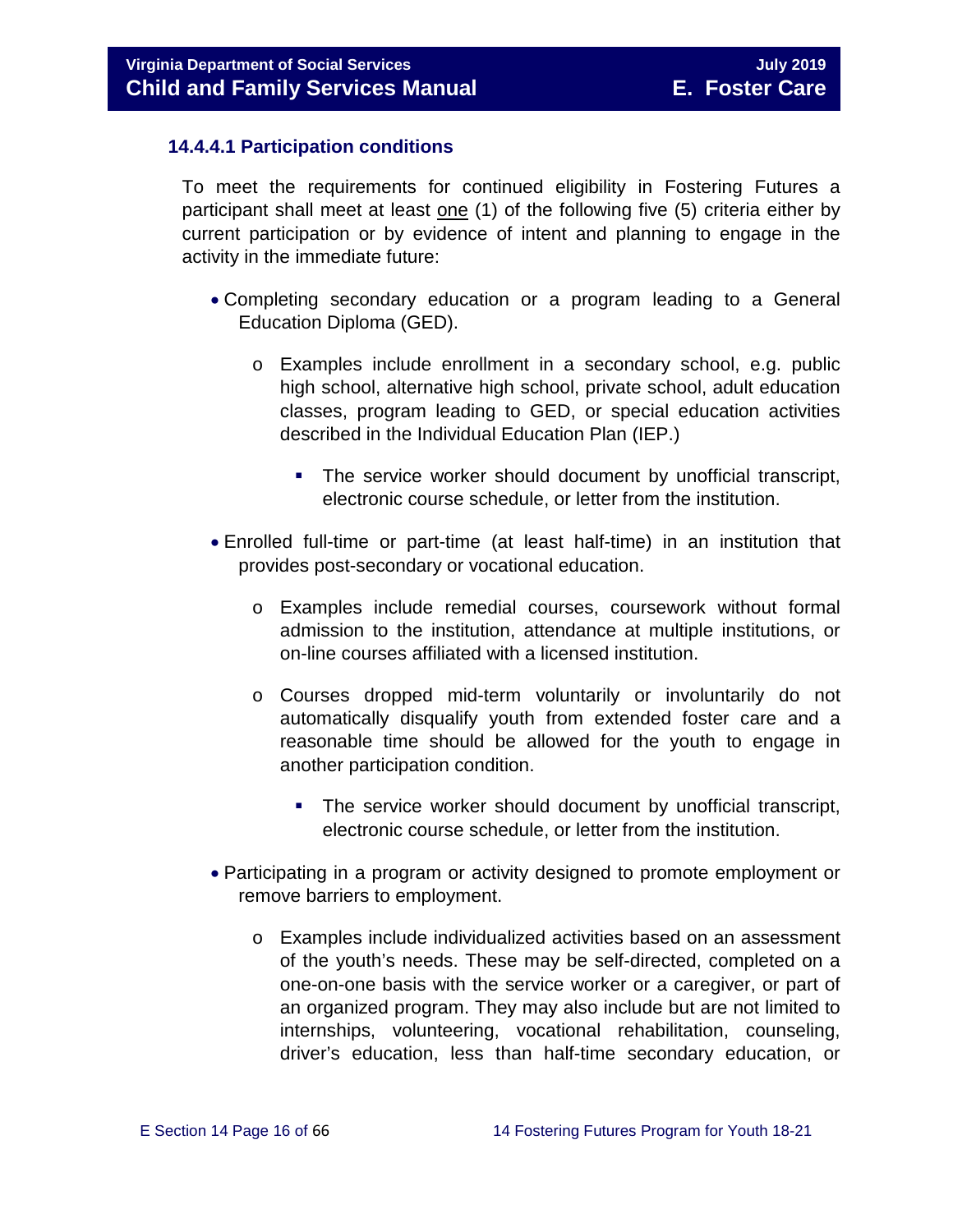participation in a substance abuse program. Qualifying activities should clearly move the youth toward developing skills to help transition to education or employment leading to independence, and/or meet goals in the service plan.

- **Documentation will vary depending on the activity, ranging** from a certificate of completion in a class to notes by the service worker about seeing a revised resume or discussion of job search and interviews.
- Employed at least 80 hours per month.
	- o Youth shall be engaged in paid employment full or part-time, scheduled to work at least 80 hours per month (even if holidays, illness or other circumstances beyond the youth's control reduce actual hours worked), including paid internships, apprenticeships, or work study programs.
		- **The service worker should document by copy of work** schedule, pay stubs, employer's hiring statement or documentation of acceptance into an apprenticeship or internship.
- Incapable of engaging in any of the above activities due to a medical condition.
	- o A medical condition is a short-term or long-term physical health impairment or a mental/emotional or behavioral health, developmental, or cognitive disability or impairment that serves as a barrier that prevents the youth from consistently participating in employment and education. The youth does not have to be currently receiving or seeking treatment or remediation for the condition.
		- **The service worker should document by a statement from at** least one medical doctor that documents the medical condition that prevents the youth from performing education or work activity and the doctor's conclusion that specifies the activities of daily living that the youth is incapable of performing as a result of the medical condition, OR an award letter or notice of action or benefit identification card of disability from the Social Security Administration.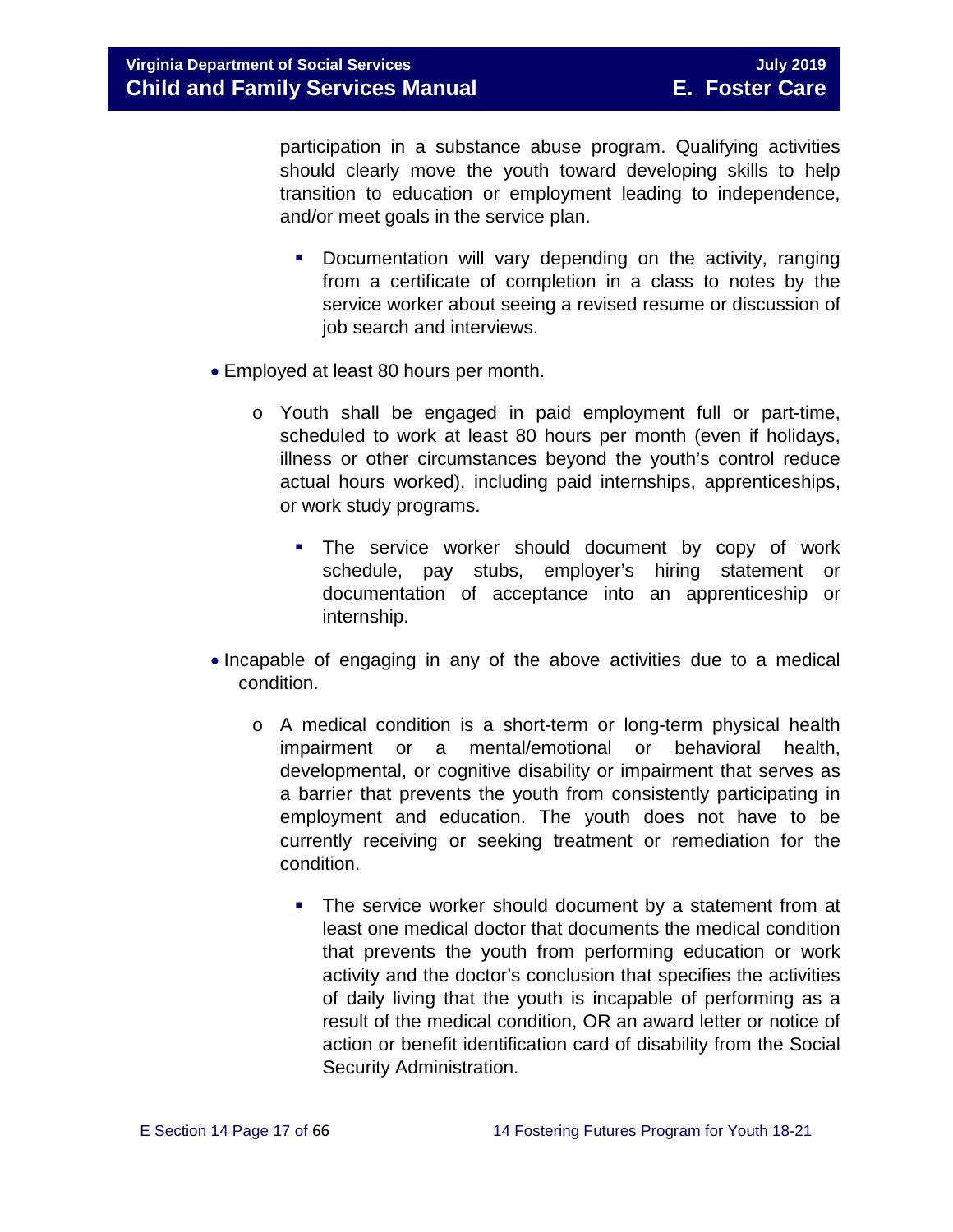**Virginia Department of Social Services** July 2019 **Child and Family Services Manual E. Foster Care**

- o For youth whose eligibility is contingent on this participation condition based on a long-term disability or impairment, Fostering Futures should only be considered a short-term safety net while other resources are put into place. Service workers should collaborate with their Adult Services program and other adult serving agencies to develop a long-term plan for the youth beginning well in advance of age 18, in anticipation of implementing a plan as soon as the youth reaches adulthood. Key resources in planning include the Virginia Department of Aging and Rehabilitative Services and the local Community Services Board. Financial support is limited and may involve long waiting lists. Service workers should consult the VDSS document "*[Virginia](http://spark.dss.virginia.gov/divisions/dfs/fc/files/guidance_procedures_faq/guidance_procedures/tranistion_plan_disabilities.pdf)  [Department of Social Services Transition](http://spark.dss.virginia.gov/divisions/dfs/fc/files/guidance_procedures_faq/guidance_procedures/tranistion_plan_disabilities.pdf)* Planning For Foster Care [Youth With Disabilities"](http://spark.dss.virginia.gov/divisions/dfs/fc/files/guidance_procedures_faq/guidance_procedures/tranistion_plan_disabilities.pdf) for more information about this.
	- The service worker should document ongoing efforts to coordinate with adult serving programs in an effort to transition the youth to long-term support.

#### <span id="page-17-0"></span>**14.4.4.2 Voluntary Continuing Services and Support Agreement (VCSSA)**

A youth who reaches age 18 after July 1, 2016, in foster care (or in DJJ and was in foster care upon DJJ commitment) and expects to meet one (1) of the five (5) participation conditions shall be determined to meet the requirements for continued eligibility for Fostering Futures by entering into a VCSSA with the responsible LDSS. By signing a VCSSA the youth is exercising his adult status as his own guardian to voluntarily authorize the LDSS to have placement and care responsibility for him.

The LDSS shall use the [VCSSA](https://fusion.dss.virginia.gov/Portals/%5Bdfs%5D/Files/DFS%20FORMS/Foster%20Care%20Forms/Fostering%20Futures%20Voluntary%20Continuing%20Services%20and%20Support%20Agreement.pdf) to document all of the following:

- The youth's agreement to voluntarily re-enter foster care through self entrustment.
- The requirement that the youth must continue to meet one (1) of the five (5) participation conditions (secondary or postsecondary education, vocational training, employment preparation, employment, or medical exception).
- The youth's agreement to participate in specific services and support to be provided (to be documented in a foster care plan and Transition Plan.)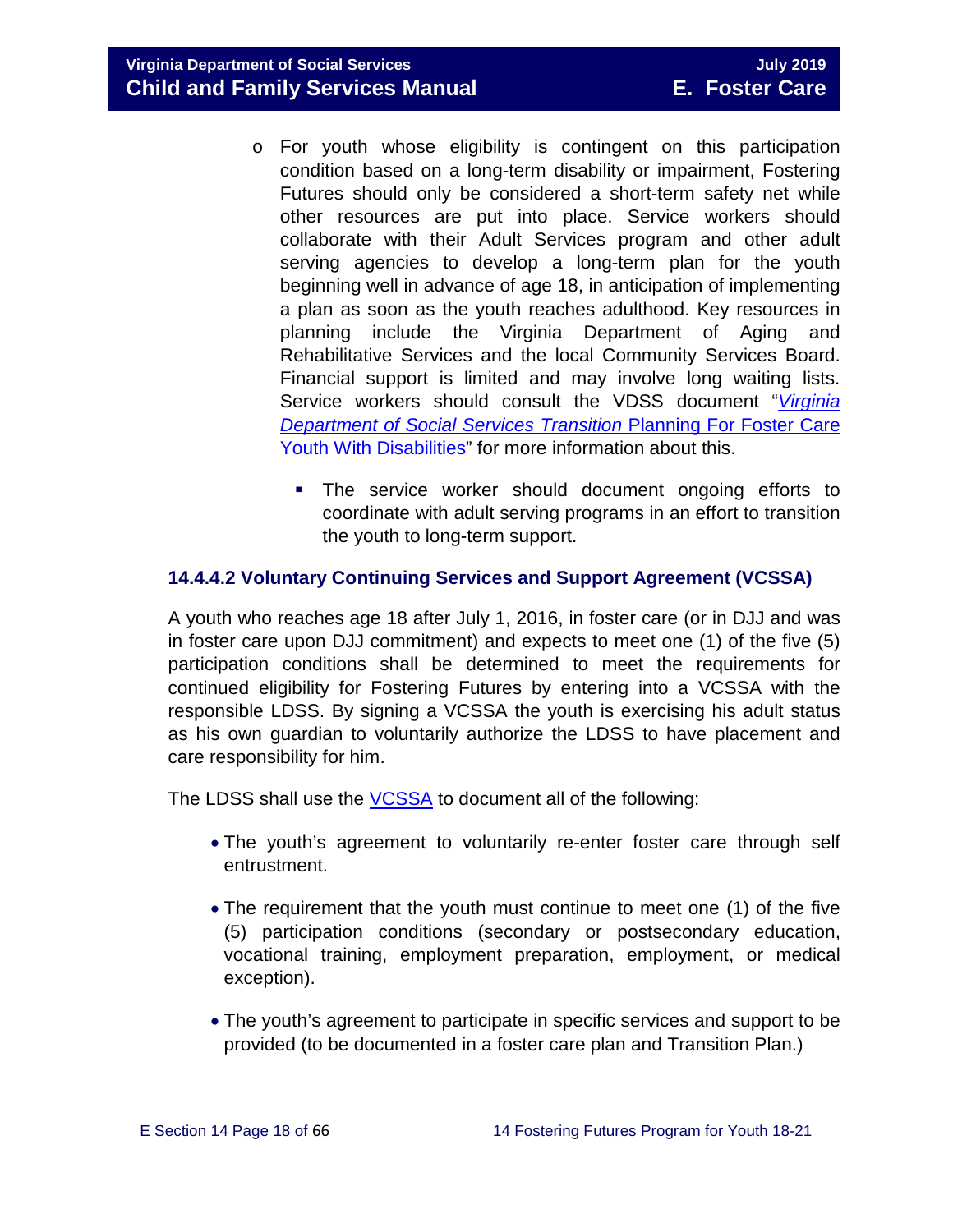- The youth's legal status as an adult.
- The youth's agreement to report changes to the worker, be supervised by the LDSS, reside in a qualified setting, and comply with program requirements and eligibility conditions.
- The youth's agreement to provide the LDSS with information and documents which verify compliance with participation conditions or other information which describes the youth's condition, progress or status (e.g. medical, academic, financial or legal records, leases, insurance coverage, etc.), or otherwise provide consent for the LDSS to receive such information directly since the LDSS cannot access personal information because the youth is an adult.
- An explanation of the voluntary nature of program participation and termination.
- The specific conditions that may result in termination by the LDSS.
- The right to appeal program termination or denial or delay of a service required in the service plan.

The youth shall have already reached 18 to sign a VCSSA. The service worker should plan in advance with the youth so that the VCSSA document can be executed as quickly as practicable on or after the youth's  $18<sup>th</sup>$  birthday. The LDSS director or director's designee should sign the document as the LDSS representative.

- Youth with a long-term medical condition may lack capacity. A person over age 18 who is unable to manage his or her personal affairs without assistance, including making decisions and acting on support, care, health, safety, habilitation, education, and therapeutic treatment, may be considered to lack capacity and in need of a court appointed guardian (see Department for Aging and Rehabilitative Services, Adult Protective Services Division Manual, Section 7).
- The service worker should identify well in advance any youth who may lack capacity and make efforts to have a guardian appointed by the court effective at age 18. The service worker should consult with the LDSS Adult Services program to assess capacity and take appropriate steps towards arranging guardianship.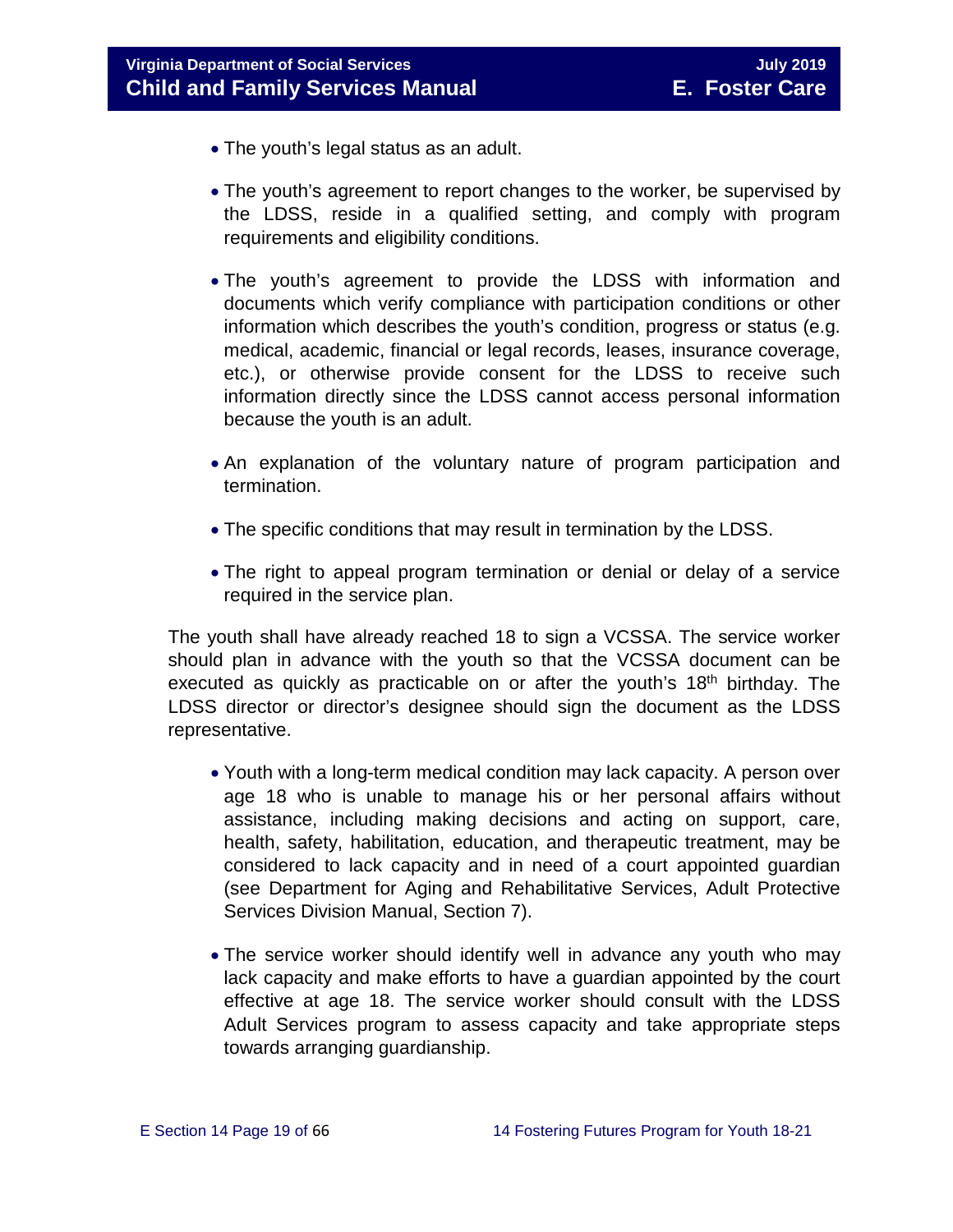• A youth who lacks capacity cannot sign a VCSSA. If the youth has a guardian, that individual shall sign the VCSSA for the youth. The LDSS cannot sign on behalf of the youth. Without a fully executed VCSSA, the youth does not meet the requirements for continued eligibility for Fostering Futures.

At the time a VCSSA is signed by the youth, the LDSS service worker should complete an Application and Evaluation for title IV-E for Fostering Futures and secure necessary information about resources and income from the youth. Resource information required includes the value of: cash, checking account, and savings account; IRA (Individual Retirement Account), CD (certificate of deposit), stocks, bonds, trust fund, and/or burial fund; life insurance; and vehicles or other resources. Income information required includes amount of earned income, Social Security benefits (SSA or SSI) military allotment, unemployment, worker's compensation or other income.

At this time, the services worker should also ensure that the youth is enrolled in Medicaid to age 26.

Maintenance payments would begin once both the last required signature is obtained on the VCSSA and the IL arrangement agreement/placement agreement were signed. Youth cannot be in the program without receiving the maintenance payment. If youth are enrolled in Fostering Futures they should be in a supervised independent living setting (see [section 14.4.4.3](#page-17-0) below). Maintenance will be paid using IV-E funds (if the youth is IV-E eligible) or Children's Services Act (CSA) funds. Maintenance payments can not be suspended.

If the agreements are not signed within 30 days of the youth's birthday (unless the youth is placed in a group home or residential and on track to graduate before turning 19), neither IV-E nor CSA funding can be utilized to pay maintenance expenses.

#### **14.4.4.3 Supervised independent living (SIL) settings**

Participants in Fostering Futures may reside in a variety of SIL settings. Supervision includes, at a minimum, monthly visits by the service worker or contracted supervision. SIL settings include but are not limited to independent living arrangements. The purpose of a SIL setting is to meet the needs of the youth for supervision and support as he or she moves toward independence.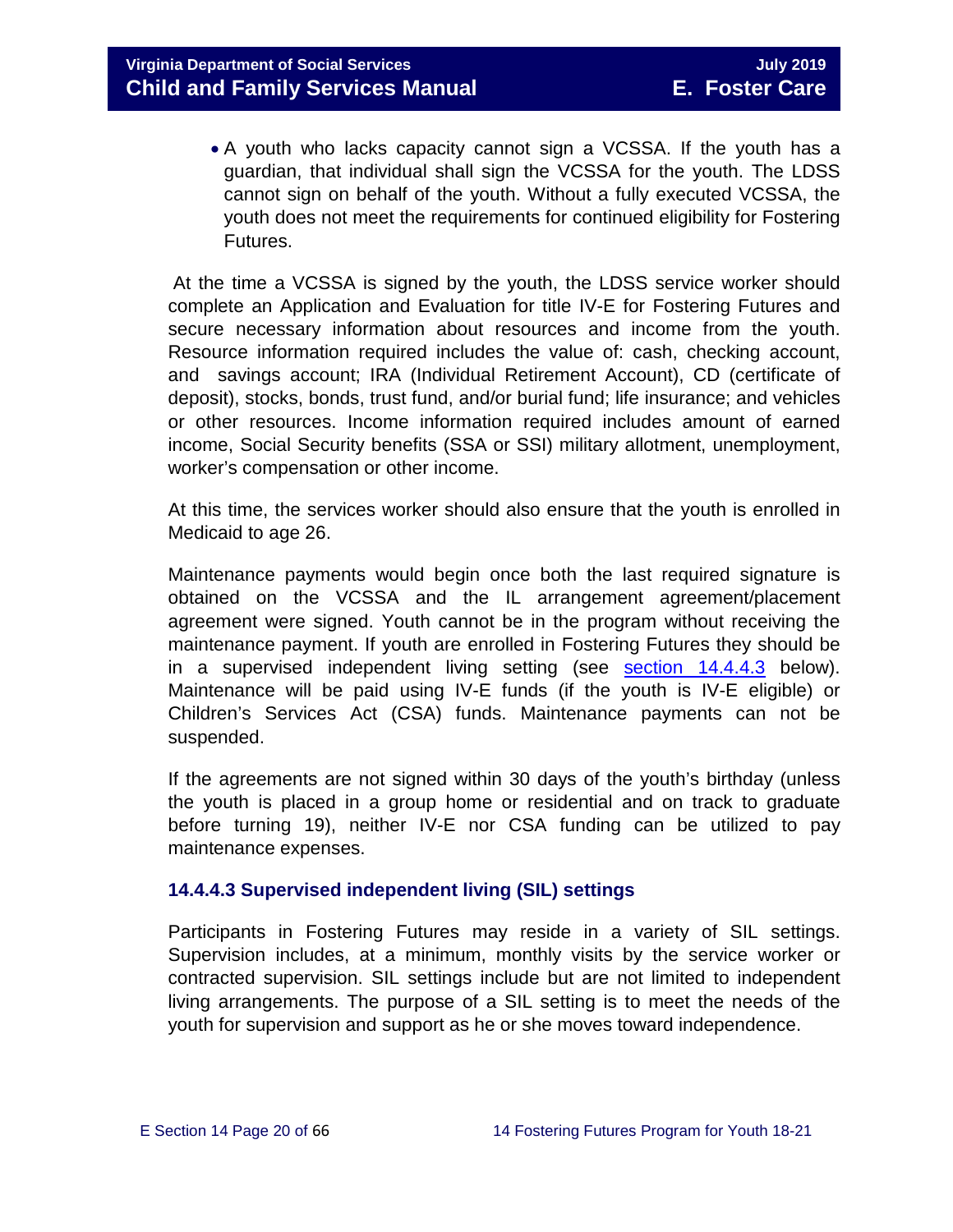- Selection of a SIL setting should be based on availability, the participant's preference, and his or her skills and readiness to manage the chosen level of living independently (e.g. ability to budget and manage funds, etc.).
- The service worker should assist the participant in assessing appropriateness and safety of the setting. However, the service worker does not have to approve an independent living arrangement.

SIL settings include, but are not limited to:

- Foster family home placement in agency-approved or licensed childplacing agency home.
	- o If the youth will remain in a current foster home placement, a new placement agreement with the foster parents, and a new financial agreement should be completed at the time that the youth signs the VCSSA. This documentation reflects that the participant is entering a new foster care episode. The changing role of the youth as an adult in the home should be addressed. The service worker should facilitate a discussion between the participant and the foster parents to address expectations regarding curfew, communicating schedules, household responsibilities, etc.
	- o The foster home shall meet all requirements for agency-approved or licensed child-placing agency foster homes. The youth's service worker should coordinate in advance with the foster home worker to ensure that all requirements are addressed, including obtaining a criminal records check on the youth. The results of the background checks on the youth shall only be used to determine whether other children should be placed in the home or remain in the home and shall not impact the approval of the home  $(\S 63.2-901.1)$ .
- A licensed independent living apartment program.
	- o An independent living agreement between the program and the youth, and a new financial agreement, should be completed at the time that the youth signs the VCSSA. This documentation reflects that the participant is entering a new foster care episode. The changing role of the youth as an adult should be addressed. The service worker should facilitate a discussion between the participant and the program to address expectations regarding curfew, communicating schedules, household responsibilities, etc.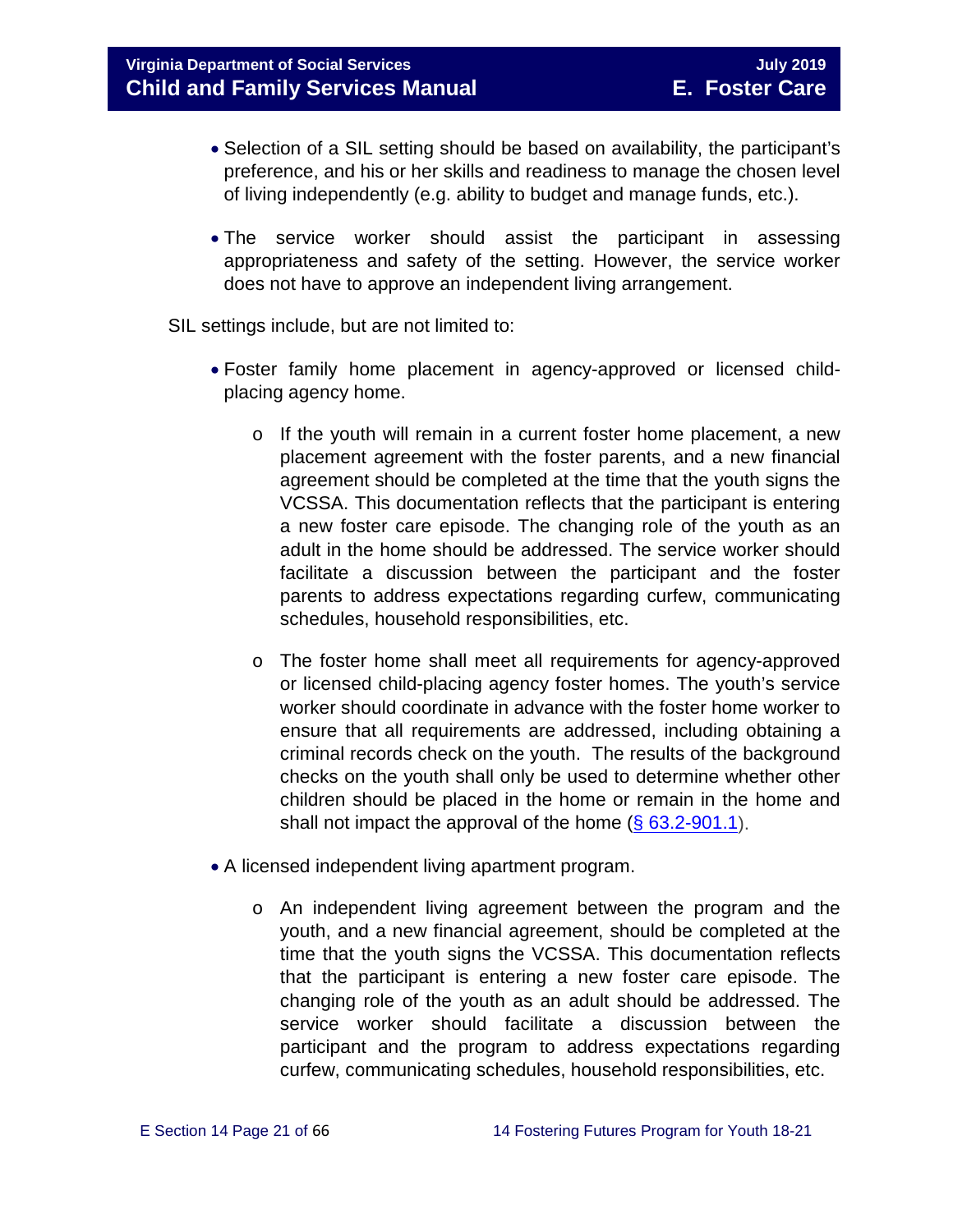- o The independent living program shall meet all requirements for licensed independent living programs.
- Independent living arrangements.
	- o The participant should sign a **Fostering Futures [Independent Living](https://fusion.dss.virginia.gov/dfs/DFS-Home/Foster-Care/Foster-Care-Forms)** [Arrangement Agreement](https://fusion.dss.virginia.gov/dfs/DFS-Home/Foster-Care/Foster-Care-Forms) when choosing one of these settings. The Agreement should be completed at the time that the youth signs the VCSSA even if the youth is not changing living situations. This documentation reflects that the participant is entering a new foster care episode.
	- o A participant may reside in a foster home as a boarder paying rent if the LDSS agrees and the foster parents choose to accept this arrangement. If children in foster care are also placed in the foster home, the foster home shall continue to meet all requirements for agency-approved or licensed child-placing agency foster homes. The youth's service worker should coordinate in advance with the foster home worker to ensure that all requirements are addressed, including obtaining a criminal records check on the youth.
	- o This setting constitutes an independent living arrangement for the youth, and the usual expectations, benefits and protections for foster parents do not apply.
	- o A participant may reside in an adult foster home in which all requirements of the adult foster home program shall be followed.
	- o A participant may reside in a dormitory such as a college dormitory or lodging provided as part of a place of training or employment.
	- o A participant may reside in a room or apartment rented independently from a landlord or shared with a family member, spouse, friend or other roommate.
	- o A participant may reside in the home of a family member or former caregiver, including the home from which the youth was removed.

Certain settings are **not** allowable in Fostering Futures.

• Participants in Fostering Futures may not reside in group homes or residential treatment facilities.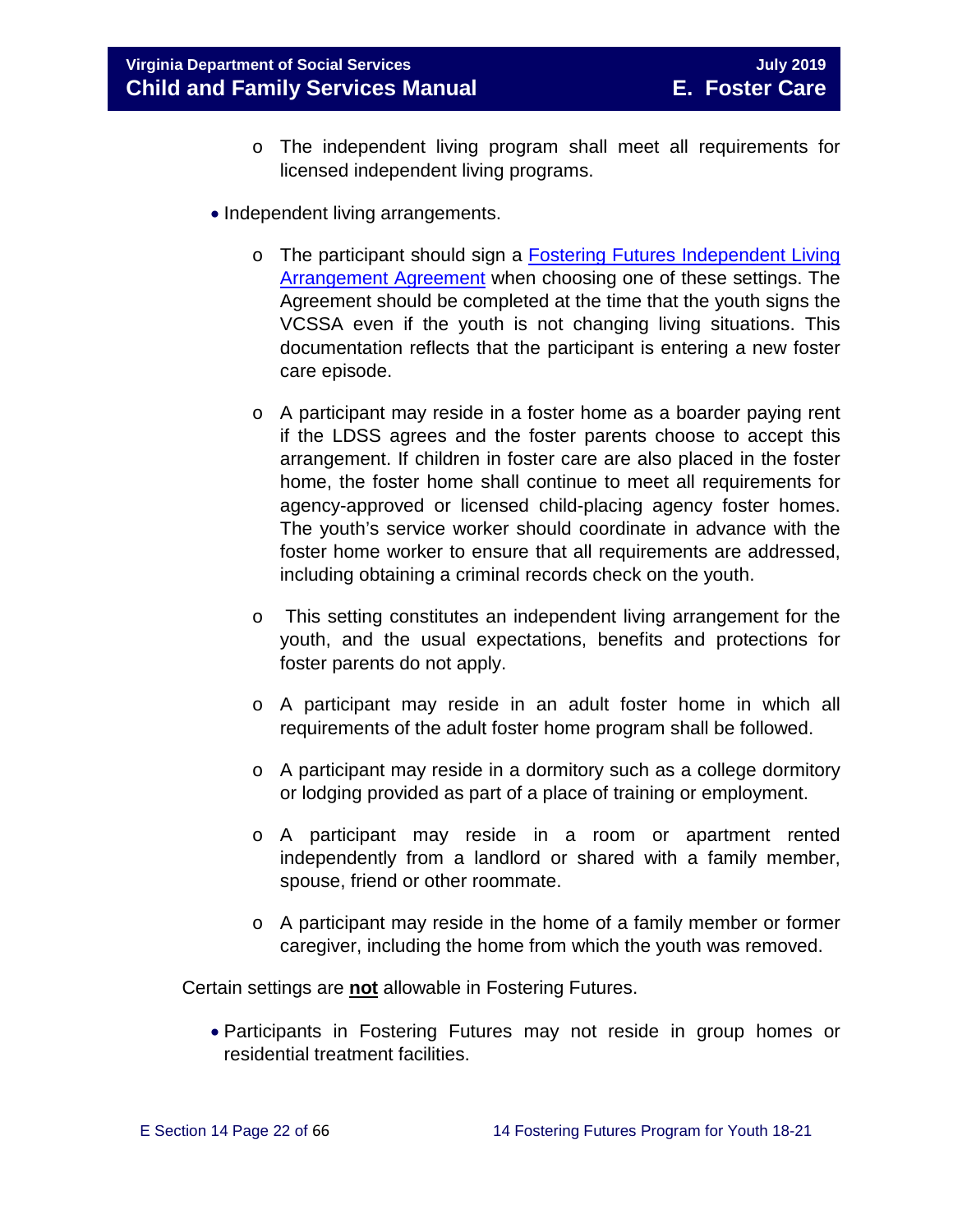• Youth may not participate in Fostering Futures while on active duty military status. An eligible youth may participate before and after active duty. (Youth serving in the National Guard or military reserves who are not deployed may participate if all other eligibility conditions are met.)

#### **14.4.4.4 Court approval**

**Within 30 days** of signing the VCSSA the LDSS should file a petition for juvenile and domestic relations court review of the agreement. The court can be expected to schedule a hearing no later than 45 days from receipt of the petition.

The court may appoint legal counsel for the youth, possibly the previous guardian ad litem. The youth may choose to waive counsel. The court may also, with the youth's consent, appoint a Court Appointed Special Advocate (CASA), possibly the previously assigned CASA.

The signed VCSSA, the foster care plan (Part A), and the Transition Plan shall be submitted to the court. Upon hearing the case, the court will determine whether remaining in foster care is in the best interests of the youth and will approve, revise or deny the VCSSA. If revisions are ordered, the LDSS should file a petition **within 30 days** for a judicial review of the revised VCSSA and foster care plan.

Should the court be reluctant to approve the VCSSA, it is recommended that the agency request a continuance instead of the court disapproving the VCSSA. In no case shall the disposition hearing be continued beyond the 180 day timeframe. If the court disapproves the VCSSA, the foster care episode ends and funding stops immediately. The agency has the option of signing a new VCSSA and filing a new petition with the court for approval. If executed the same day, the new VCSSA continues the foster care episode which allows funding to continue. If the new VCSSA is not executed the same day that the first VCSSA is denied by the court, the youth may re-enter foster care at any time [\(see section 14.8\)](#page-34-1).

If the court does not approve the VCSSA or continues the hearing, the LDSS should consider facilitating a Child and Family Team Meeting to discuss the concerns. Along with the youth, the team should explore the concerns that were raised in court and revise the foster care plan and the Transition Plan to ensure the concerns are addressed appropriately.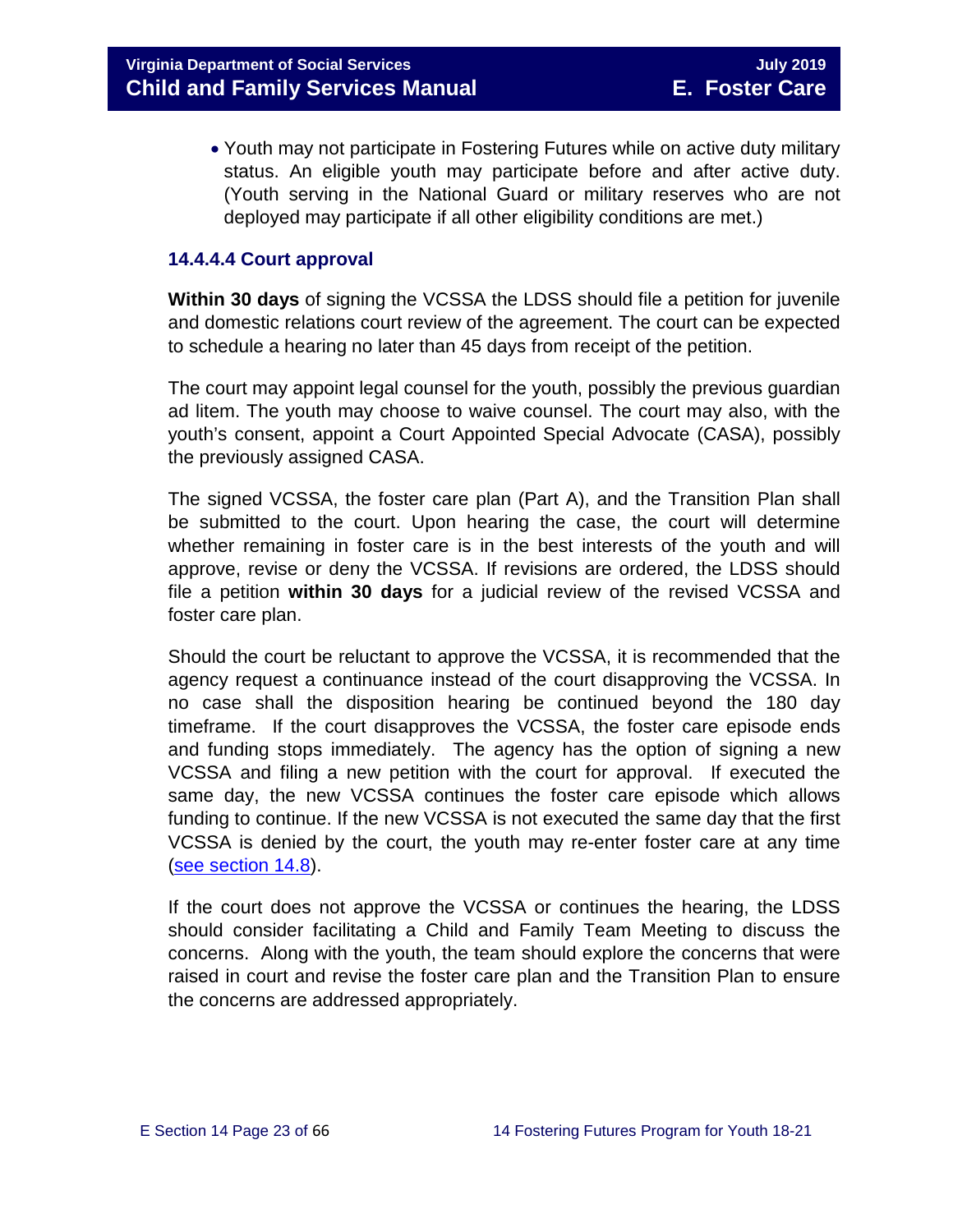Once a VCSSA is approved, the court may retain jurisdiction and conduct a review every six (6) months or close the court case ending judicial jurisdiction over the current foster care episode.

#### **14.4.4.5 Title IV-E eligibility**

- The service worker shall refer all youth for whom a VCSSA is executed to the appropriate eligibility program specialist within **ten (10) days** of signing the VCSSA for determination of title IV-E eligibility.
- The service worker shall complete the Title IV-E Application and [Evaluation for Fostering Futures](https://fusion.dss.virginia.gov/Portals/%5Bdfs%5D/Files/Copy%20of%20Title_IV-E_Application_and_Evaluation_for_Fostering_Futures2017.xlsx) with the youth, including information on all of the youth's resources and income.
- When a youth enters and each time a youth re-enters Fostering Futures, the LDSS shall conduct a new determination of eligibility for title IV-E based only on the income and resources of the youth. Income of a spouse, parents or others is not counted.
- The VCSSA document, voluntarily signed by a youth age 18 or older acting as his or her own guardian and approved by the court, meets title IV-E eligibility removal criteria and authorizes LDSS placement and care responsibility.
- The service worker is responsible for providing the benefits program specialist with all information and documents needed for eligibility determination and any information that would affect the youth's continuing eligibility and receipt of payments (per Chapter [E, Section 4.5\)](https://fusion.dss.virginia.gov/Portals/%5Bdfs%5D/Files/DFS%20Manuals/Foster%20Care%20Manuals/Foster%20Care%20Manual%2007-2019/section_4_opening_and_maintaining_case.pdf#page=7). At the time of each bi-annual review, the service worker should send to the benefits program specialist documentation for the youth's compliance with all participation conditions that were met over the six (6) month period.
- Participants who are determined eligible for title IV-E funding shall have a maintenance payment funded with title IV-E funding. Participants who are determined ineligible for title IV-E funding shall have a maintenance payment funded with state funds.
- There will be no differences in program services or support based on funding source.
- The LDSS is required to obtain a judicial determination regarding whether remaining in foster care is in the youth's best interests. If the court does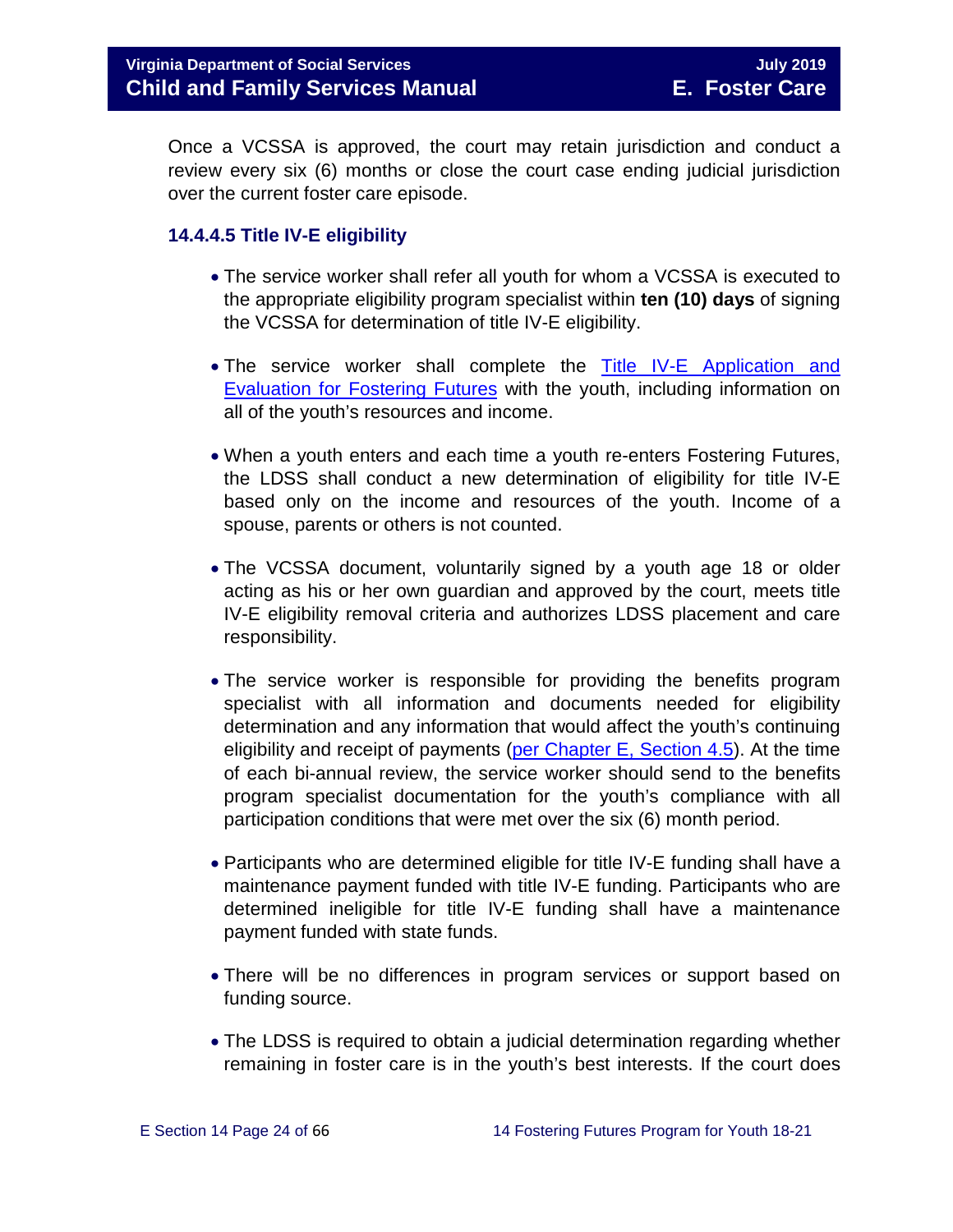not make this determination within 180 days of execution of the VCSSA, title IV-E funding is not allowable for the entire foster care episode and an alternative funding source shall be used.

• Once title IV-E eligibility is determined for a participant it will not be redetermined unless the youth is discharged from foster care and then reenters foster care through Fostering Futures. Each time the youth reenters foster care, a new judicial determination regarding whether foster care is in the youth's best interest is required.

#### <span id="page-24-0"></span>**14.4.5 Service planning**

An initial foster care plan for extended foster care needs to be developed and implemented to supplement the VCSSA and Transition Plan. The foster care plan shall be developed jointly between the service worker and the program participant, recognizing the participant's status as an adult.

The foster care plan should describe the complement of services and supports required to ensure the participant's successful transition to adulthood and independence, focusing on the upcoming six (6) month period. The latest Transition plan should be attached to the service plan. Both documents should be submitted to the court with the fully executed VCSSA for the court hearing.

#### **14.4.5.1 Foster care plan**

The foster care plan is developed in OASIS using Part A of the Foster Care Service Plan, addressing at a minimum the following with expected target dates:

- Details of the planned activity which makes the participant eligible (i.e. secondary or postsecondary education, vocational training, employment preparation, employment, or medical exception) and requirements for documenting same.
- Both short-term and long-term goals with measures for progress towards achieving self-sufficiency.
- The youth's planned living arrangement.
- Health care resources and preventive and therapeutic heath care.
- Mental health resources and needed care.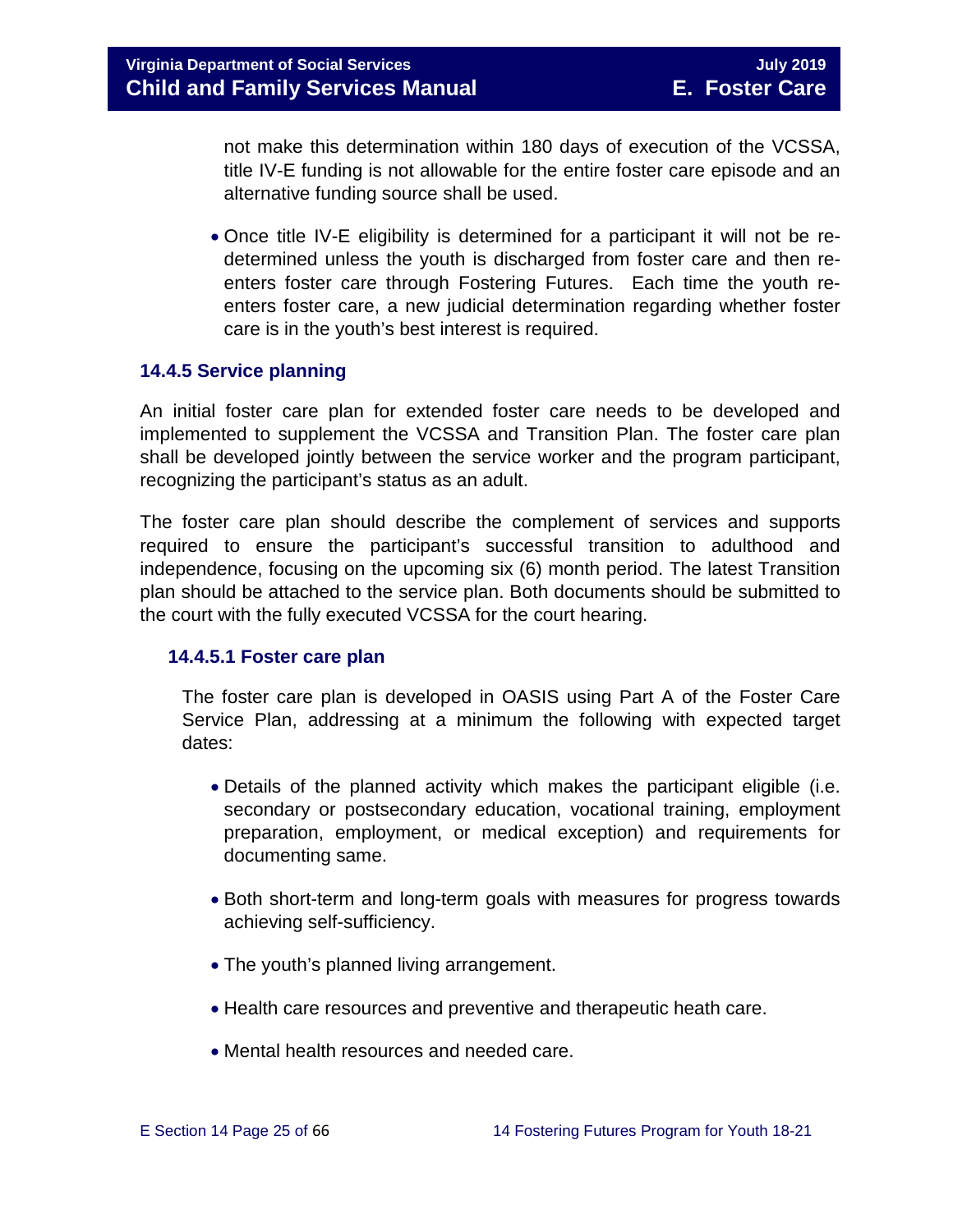- Participant's responsibilities, including support which the youth will seek from others in the youth's social support network.
- Expectations for the participant's conduct (e.g. avoiding illegal behavior, maintaining good driving record, etc.)
- Identification of the team of individuals who will engage in supporting the participant (e.g. foster parents, relatives, attorney, CASA, friends, mentor, etc.)
- Permanency and life-long connections with caring adults efforts (e.g. plans for visits or communication with birth parents, siblings, other relatives, other supportive adults).
- Expectations for communication with and required visits with a service worker.
- Budget and finances (e.g. planned expenditures, income, expected maintenance payment).
- LDSS responsibilities including financial payments, case reviews, eligibility monitoring, visits and other means of support.

#### **14.4.5.2 Goal selection**

Unless the youth is in PFC, the foster care goal for the new foster care episode under Fostering Futures should be Independent Living. For youth in PFC, the goal should remain Permanent Foster Care.

#### <span id="page-25-0"></span>**14.4.6 Medical coverage**

Upon entry to Fostering Futures the youth should be moved to the Medicaid coverage group for former foster youth. Young adults who were in Virginia foster care and receiving Medicaid when they turned 18 may receive Medicaid to age 26. Youth who have been determined to meet the requirements for continued eligibility in Fostering Futures may access Children's Services Act (CSA) funding for medical costs not covered by Medicaid. If it is assessed that these funds are needed, the service worker shall refer the youth to the Family Assessment and Planning team (FAPT), in accordance with local Community Policy and Management team (CPMT) procedures, in order to request funding for services. The service worker should assist the youth in promptly notifying Medicaid of any address changes.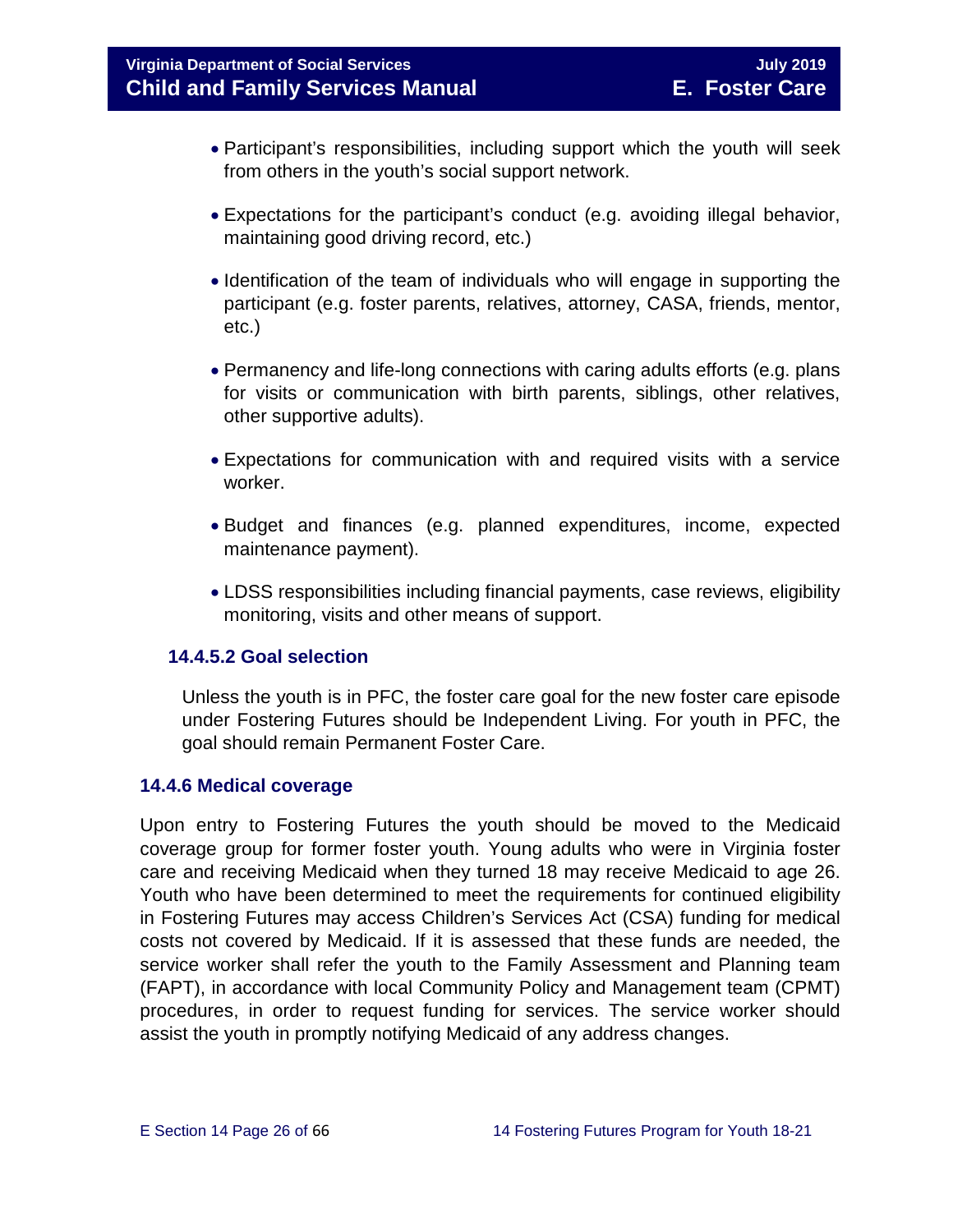# <span id="page-26-0"></span>**14.5 Case management in Fostering Futures**

Ongoing case management in Fostering Futures requires tasks similar to those in ongoing foster cases but with some additional program-specific requirements.

#### <span id="page-26-1"></span>**14.5.1 Services**

Youth who have been determined to meet the requirements for continued eligibility for Fostering Futures are entitled to the full array of foster care services. Services identified in the service plan should begin **no later than 30 days** after the VCSSA has been executed. Services specifically relevant to participants in Fostering Futures include the following:

- An LDSS service worker who has completed required training in transition services and support for young adults and is knowledgeable of resources available in the community should provide case management services, including assessment and case planning.
- The service worker should ensure the participant maintains access to medical care under Medicaid to 26.
- The service worker should assist the participant in accessing educational, vocational or employment readiness programs; resources to support employment; or, in arranging medical documentation of inability to engage in those activities, to fulfill the participation requirements.
- The service worker should assist the participant in arranging appropriate, affordable housing in a supervised independent living setting, particularly in foster homes or with relatives.
- The service worker should engage the participant in budgeting and financial planning.
- The service worker should continue to promote permanency for the participant through lasting relationships with caring adults.
- Participants in Fostering Futures may access state funding for services through the CSA. The service worker should facilitate securing approval for needed services through the local FAPT process.
	- oThe responsible FAPT is in the locality where the youth was last in foster care before reaching 18.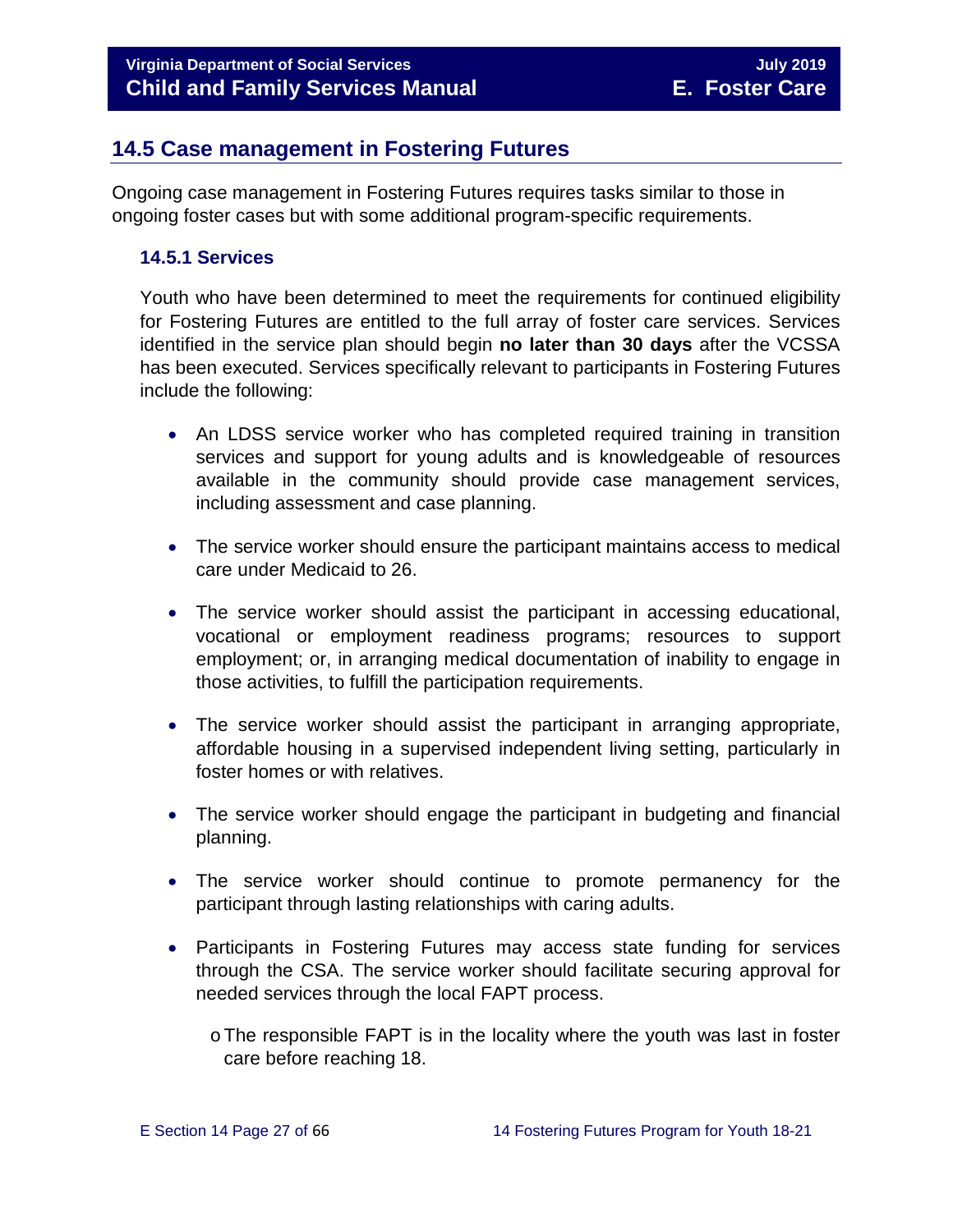- The service worker should assist the youth in accessing all available resources to supplement the financial benefit and assist the youth in working towards independence.
- Most of the resources of traditional Independent Living Services are also applicable to participants in Fostering Futures, including the *Chafee Program,* Casey Life Skills Assessment (CLSA), and the ETV program, outlined later in this section.

#### <span id="page-27-0"></span>**14.5.2 Funding maintenance costs**

Maintenance payments are intended to cover the participant's costs for food, shelter, clothing, supplies and personal incidentals. The participant is eligible to receive the total maintenance payment rate and annual supplemental clothing allowance in effect for the age group 13 and over.

The LDSS shall not initiate maintenance payments until the VCSSA is fully executed and the youth has a signed IL arrangement agreement or placement agreement.

If the participant has been determined title IV-E eligible following execution of a VCSSA, maintenance payments shall be funded from title IV-E. If the participant is not title IV-E eligible, maintenance payments shall be funded from State Pool Funds. In communities where the Community Policy and Management Team (CPMT) has an established policy to this effect, FAPT action is not required to initiate maintenance payments for either category. (Services costs for youth in both categories are funded from State Pool Funds and are contingent on approval by FAPT and the CPMT).

Fostering Futures maintenance payments may be made directly to the youth with responsibility to pay for rent, groceries and other basic expenses.

- The LDSS and the participant should decide jointly whether to make all or part of a maintenance payment directly to the youth or directly to a vendor such as the landlord.
- If the participant resides in the removal home, maintenance payments are not paid directly to the parents or guardians from whom the child was removed.
- If the participant resides in a foster home after reaching age 18, maintenance payments are made directly to the foster parent.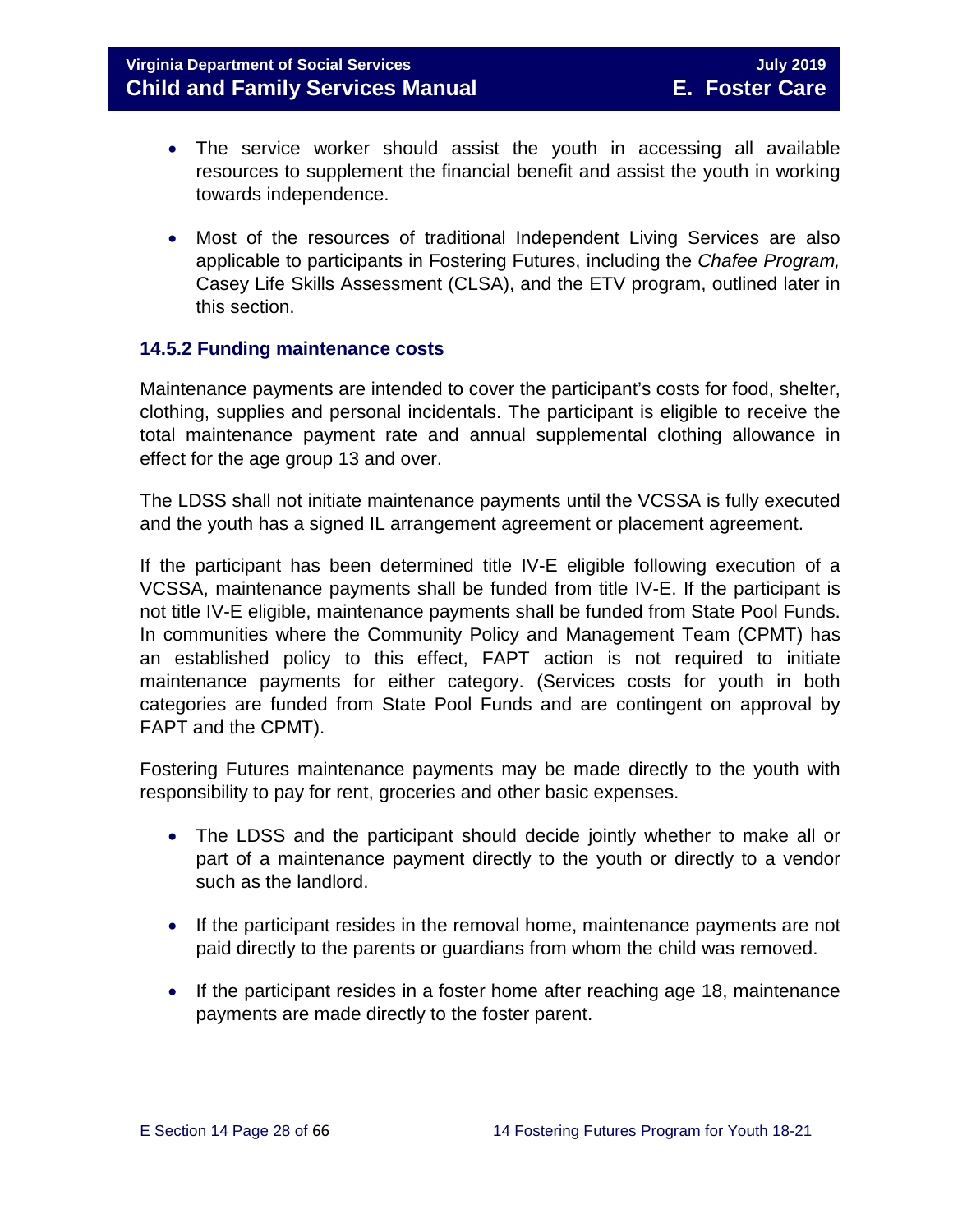- oEnhanced maintenance payments determined by VEMAT are allowed when the participant resides in a foster home placement.
- olf the participant resides in a LDSS approved foster home, the foster parent may file appropriate claims to access the Contingency Fund if needed.
- If the participant resides in a foster home, but the foster parents choose to treat the youth as a boarder paying rent to them, the payment may be made directly to the youth; however, an enhanced maintenance payment is not allowed and the foster parents do not have access to the Contingency Fund.
- A participant that is attending a training program that does not charge for room and board (e.g. Job Corps, Woodrow Wilson Rehabiliation Center, Commonwealth ChalleNGe) should continue to receive the maintenance payment minus the room and board portion of the payment (\$448). The youth should continue to receive the clothing, personal care, recreation, and monthly allowance portions of the maintenance payment (\$252). The service worker should discuss with the participant the most appropriate use of the money and assist the participant in setting up a saving's account to plan for the future, such as future housing needs.
- If a participant is the parent of a minor child who resides with the youth, the child is eligible for a maintenance payment at the appropriate age group rate and is categorically eligible for Medicaid. However, the child is not eligible for an enhanced maintenance payment.
- If the participant has an open case with the LDSS, the youth shall be receiving at least a portion of the maintenance payment. At no time can the entire payment be suspended if the case remains open. See [section 14.6](#page-31-1) for addressing participant's non-compliance.
- The service worker is responsible for entering payment related information in OASIS per [Section 18.1.8.](https://fusion.dss.virginia.gov/Portals/%5bdfs%5d/Files/DFS%20Manuals/Foster%20Care%20Manuals/Foster%20Care%20Manual%2007-2019/section_18_funding_maintenance_costs.pdf#page=9)

#### <span id="page-28-0"></span>**14.5.3 Participants who receive social security benefits**

• If the participant received disability payments as a minor, the youth will need to reapply for benefits as an adult. This can be done 180 days prior to the youth's 18<sup>th</sup> birthday. If the youth meets the criteria for an adult disability payment, receives Supplemental Security Income (SSI) benefits and is title IV-E eligible, the service worker should assist the youth in notifying the Social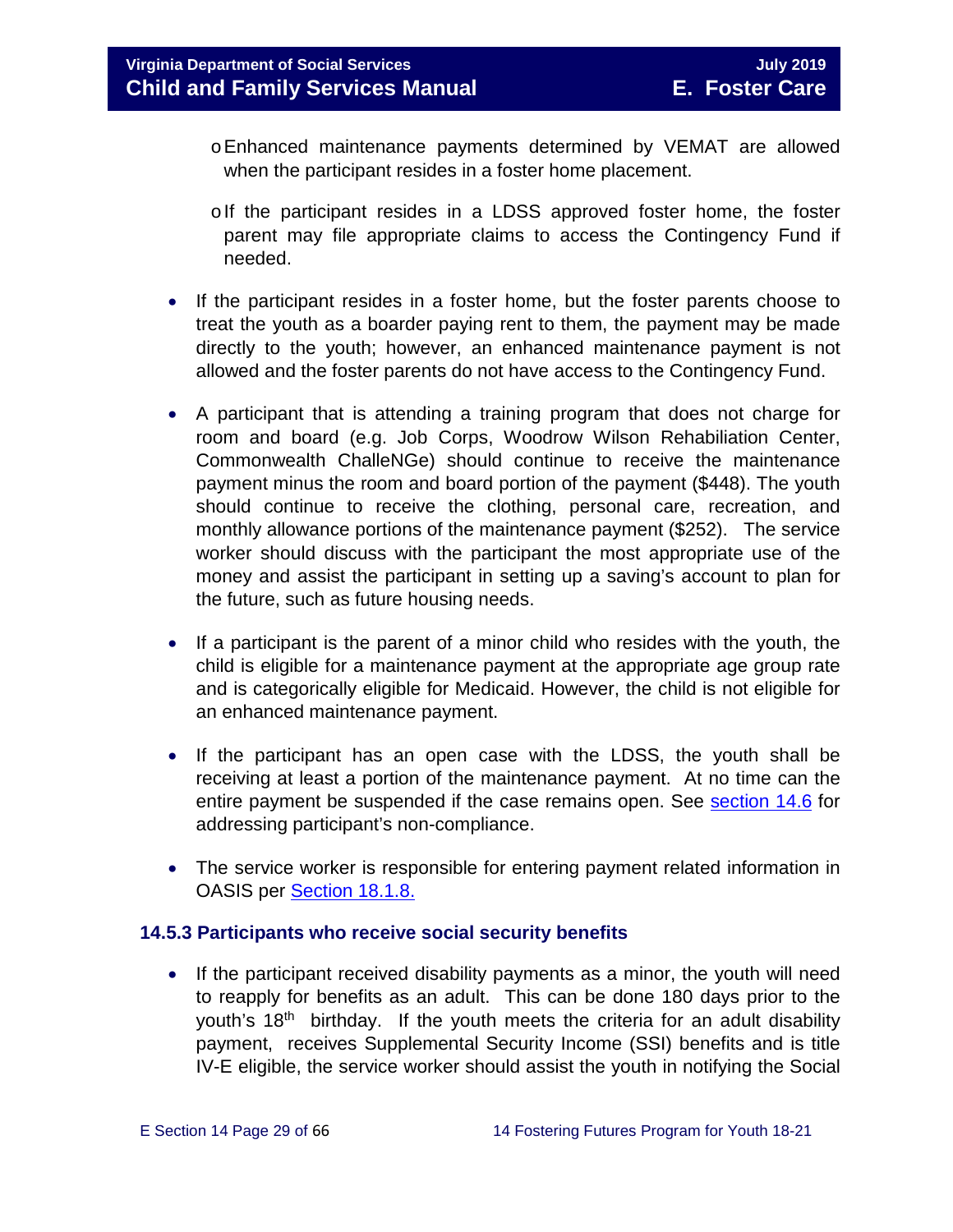Security Administration that the youth receives title IV-E payments. The SSI benefit will be reduced by the amount of the title IV-E payment unless the youth opts to receive only SSI. The participant may choose to receive only the SSI payment and remain a Fostering Futures program participant.

- If the participant receives (SSA) benefits due to a deceased parent or a parent's disability, those benefits may continue until the child graduates high school or turns 19. Since the youth continues to be in foster care, the benefits will continue to go to the LDSS and be put in a special child welfare account. Information on special welfare accounts can be found in [section 3.50](https://fusion.dss.virginia.gov/Portals/%5Bdof%5D/Files/section_3_50_-_special_welfare.pdf) of the finance guidance manual.
- The same guidelines apply to both CSA eligibile youth as well as title IV-E eligible youth.

#### <span id="page-29-0"></span>**14.5.4 Monthly worker visits**

The LDSS shall conduct a face-to-face visit with the participant at least once every month during which a VCSSA is in effect to ensure the safety and well-being of the participant, and promote permanent connections. Visits by the ongoing service worker are preferred. Visits can be coordinated with meetings or other interactions with the youth. Other persons familiar with the youth who may conduct required visits include other service workers, interns, case aides, volunteers or the CSA Coordinator, if they participate in planning meetings for the youth and are known to the youth. Each visit shall be documented in OASIS.

In addition, only in the Fostering Futures program, the LDSS may use contract staff to conduct required visits when there are barriers to LDSS visits such as travel distance. Assigned contract staff should have expertise in transition services and support for young adults and knowledge of available resources. The contracted staff should become familiar with the youth, the foster care plan and the requirements of Fostering Futures. The LDSS should require contract staff to provide a written visit report for the LDSS service worker to document in OASIS. The LDSS maintains the responsibility for worker visits. Costs for contracting worker visits may be charged to the LDSS administrative budget (BL 855). Costs for visits may not be charged to CSA.

Content of visits should focus on supporting the youth, reinforcing positive behaviors and progress, identifying unmet needs and resources, and confirming continued compliance with the service plan and the conditions of eligibility.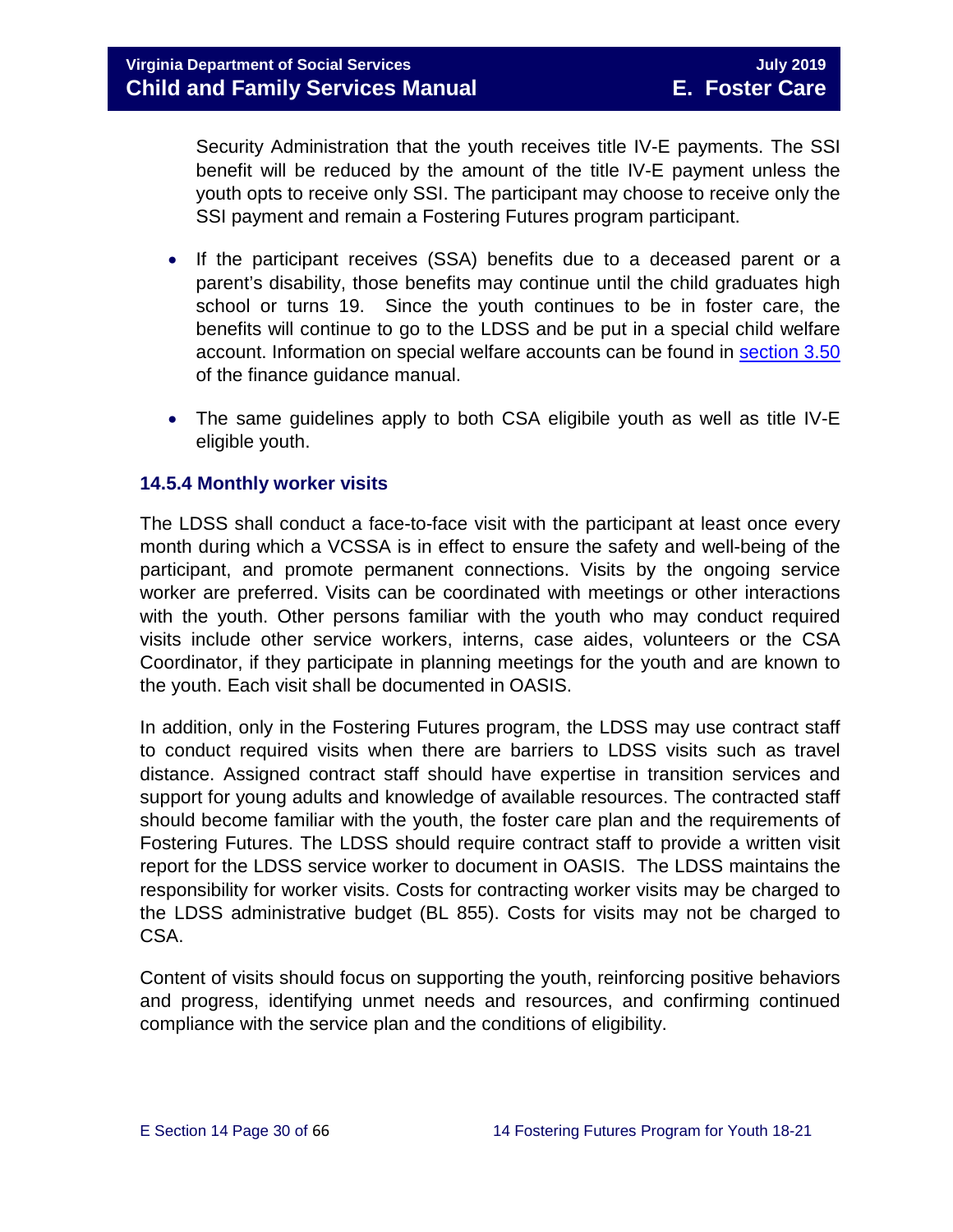# **Virginia Department of Social Services** July 2019 **Child and Family Services Manual E. Foster Care**

- The approach to these visits should be developmentally appropriate and the participant should be empowered to manage these contacts.
- When possible, visits should be made by the same person over time to help develop and maintain a relationship and provide continuity.
- At each visit the worker should determine which of the five (5) participation conditions is being met and plan to secure documentation of participation.
- At least 50% of visits should take place in the youth's place of residence.
- Youth in supervised independent living settings may choose not to reveal their foster care status to other parties such as roommates or a landlord. The worker should respect this decision and work with the participant to plan inhome visits in such a way as to support this privacy.

#### <span id="page-30-0"></span>**14.5.5 Administrative panel reviews**

The LDSS shall ensure a case review takes place every six (6) months while a VCSSA is in effect. In addition, a case review should be conducted whenever the LDSS, the participant, or other party requests it.

- If the court retains jurisdiction after the initial hearing on the VCSSA, the court's review every six (6) months will fulfill this requirement.
- If the court has not retained jurisdiction, or has not ordered a review every six (6) months, the LDSS shall conduct an administrative panel review beginning six (6) months from the date the VCSSA was approved by the court to fulfill the six (6) month case review requirement.
- The service worker should encourage the youth to help choose and invite panelists. The youth shall be given the opportunity to include at least two (2) members of his or her choice. The panel shall include at least one member who is not responsible for case management and is not the foster parent of or service worker for the participant. Other members of the youth's support team should be invited to participate in the panel review.
- Reviews should empower the participant, recognizing the adult status of the youth, and be conducted in an age-appropriate manner. The focus should be on supporting the participant, reinforcing positive behaviors, marking progress, identifying unmet needs and resources, and confirming continued compliance with the service plan and the conditions of eligibility.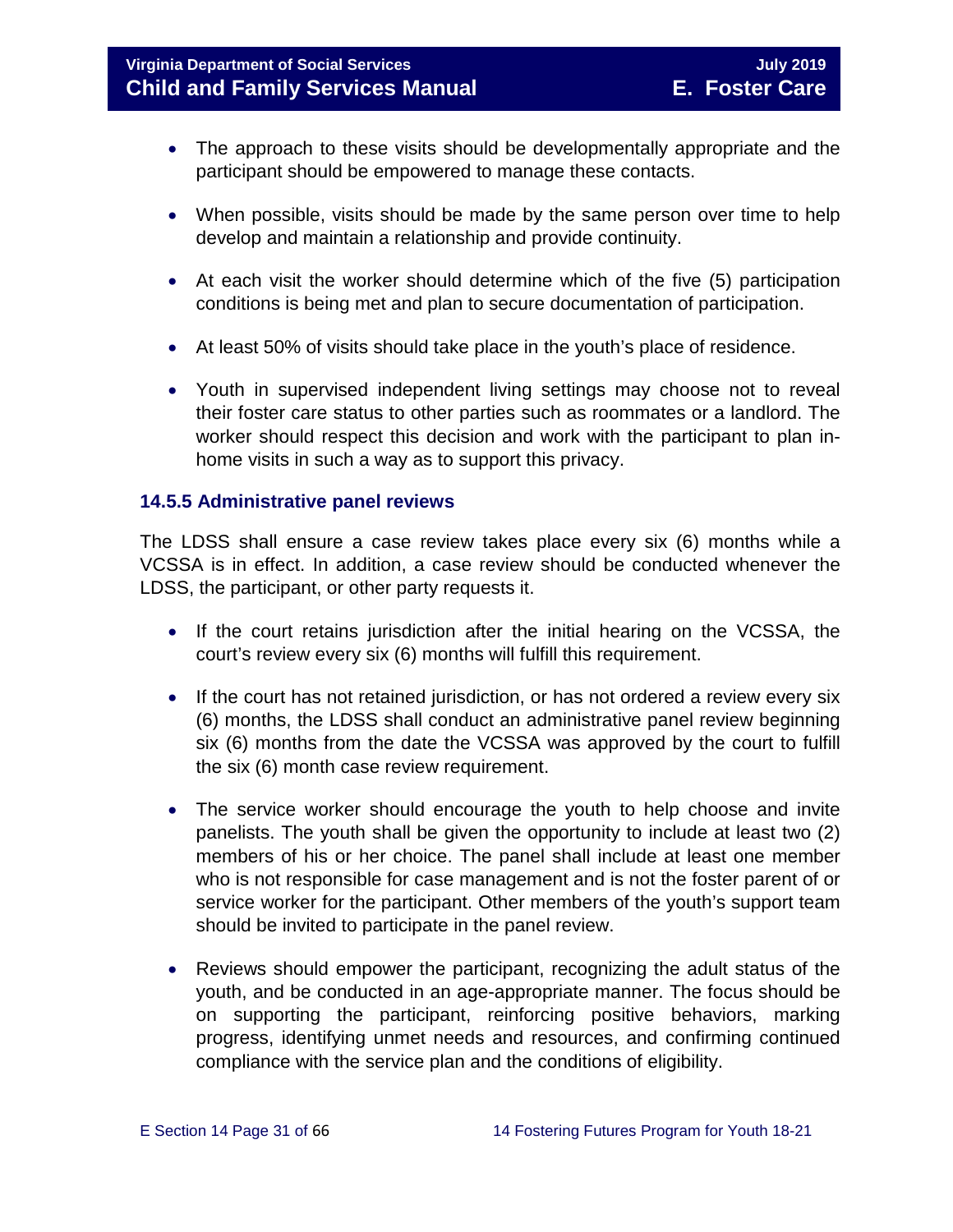- Adequacy of services provided by the LDSS should be reviewed to ensure provision of necessary services to support successful transition to permanency and self-sufficiency.
- An emphasis on maximizing permanent connections with caring adults should be integral to the review.
- The foster care plan and *Transition Plan* should be updated and amended as needed as agreed to by the participant and the LDSS.
- At each bi-annual review the service worker should ensure that the case record includes all appropriate documentation for the youth's participation status throughout the six (6) months just ended, and provide documentation of all such verifications to the benefits worker.

#### <span id="page-31-0"></span>**14.5.6 Additional case reviews**

The LDSS should consider requesting a review prior to six (6) months for youth that are minimally compliant with the program. For example, this could be a youth that has difficulty maintaining employment or has had difficulty committing to his educational program. The review provides the team the opportunity to address concerns with the youth, determine if additional supports are necessary, and for the youth to get a clear understanding of the concerns. The meeting may or may not result in the issuance of the Notification of Intent to Terminate Fostering Futures (see [section 14.6.2\)](#page-32-0). If the notification is issued, the LDSS should schedule another meeting within the next two (2) weeks. Otherwise, the LDSS should consider scheduling a follow-up meeting in the next 30 days to review the progress that has been made toward maintaining compliance.

# <span id="page-31-1"></span>**14.6 Termination from Fostering Futures**

Either the participant or the LDSS may terminate a youth's participation in Fostering Futures under the conditions that follow. In all instances of termination, the youth's Transition Plan shall be updated during the 90-day period prior to termination in addition to other requirements specific to Fostering Futures.

#### <span id="page-31-2"></span>**14.6.1 Termination by the participant**

The VCSSA and participation in Fostering Futures are voluntary on the youth's part and may be terminated at any time by the youth by verbal or written notification to the service worker.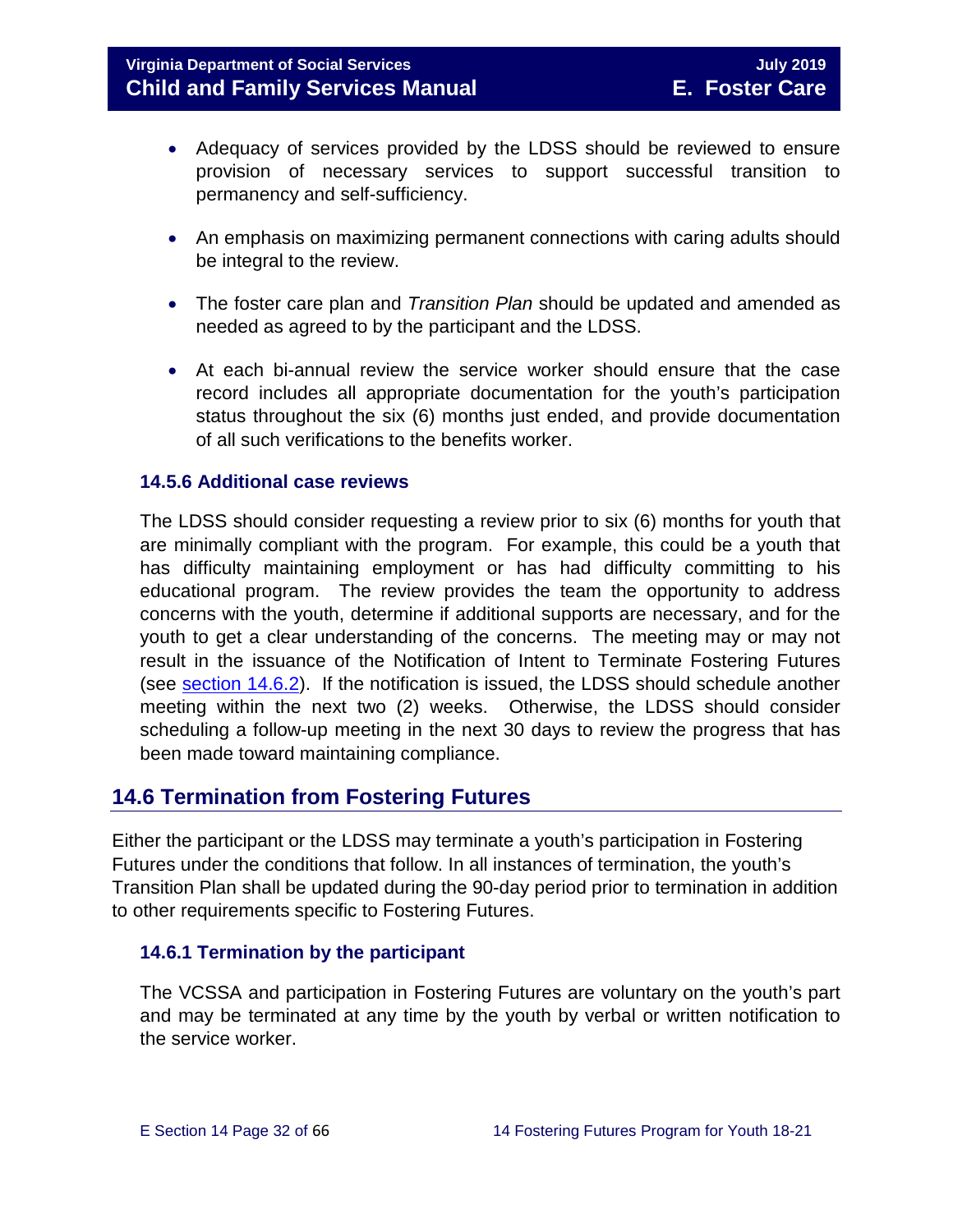### **Virginia Department of Social Services** July 2019 **July 2019 Child and Family Services Manual E. Foster Care**

- Whenever a youth indicates interest in terminating participation in the program, the LDSS should actively engage the youth in understanding the ramifications of leaving the program, including loss of resources, and encourage the youth to reconsider. The service worker should communicate concerns about the youth's intent to members of the youth's support team. The service worker should assist the youth in developing a plan for paying bills and ensuring access to food and shelter in the event of termination.
- When the participant has a disagreement with the program that does not rise to the level of an appeal under Fair Hearings (e.g. disagrees with the outcome of an assessment or treatment recommendation, or has a conflict with the service worker that cannot be resolved between them), the LDSS should offer an informal conference with the director or director's designee to attempt to find a solution that will avoid termination.
- Upon definitive notification that the youth is terminating participation, the LDSS shall respond in writing informing the youth of the consequences of terminating the agreement, the final date of services and payments, the right to appeal the termination, the right to re-enter the program at any time prior to reaching age 21 if eligibility criteria are met, and the procedures for reentering the program. The LDSS shall provide 30 days written notice before closing the youth's case.
- Services and maintenance payments made directly to the youth will continue during the 30 days prior to closing the case.
- When payments are being made to the foster parent, payment will continue for up to 30 days if the youth remains in the home. If the youth leaves the foster home placement, payment to the foster parent can continue for up to 14 days if the youth is expected to return. Otherwise, payments should end as soon as it's determined that the youth will not return to the placement (See [section 18.1.4](https://fusion.dss.virginia.gov/Portals/%5bdfs%5d/Files/DFS%20Manuals/Foster%20Care%20Manuals/Foster%20Care%20Manual%2007-2019/section_18_funding_maintenance_costs.pdf#page=4) for additional information and examples regarding temporary absences.) The participant's case will close after 30 days unless the youth decides not to terminate participation in the program.

#### <span id="page-32-0"></span>**14.6.2 Termination by the LDSS**

The VCSSA shall be terminated by the LDSS if it is determined that the youth no longer meets the eligibility criteria and conditions.

• When a youth upon reaching age 18 (or upon discharge from DJJ) has not followed through on meeting the requirements for continued eligibility (i.e.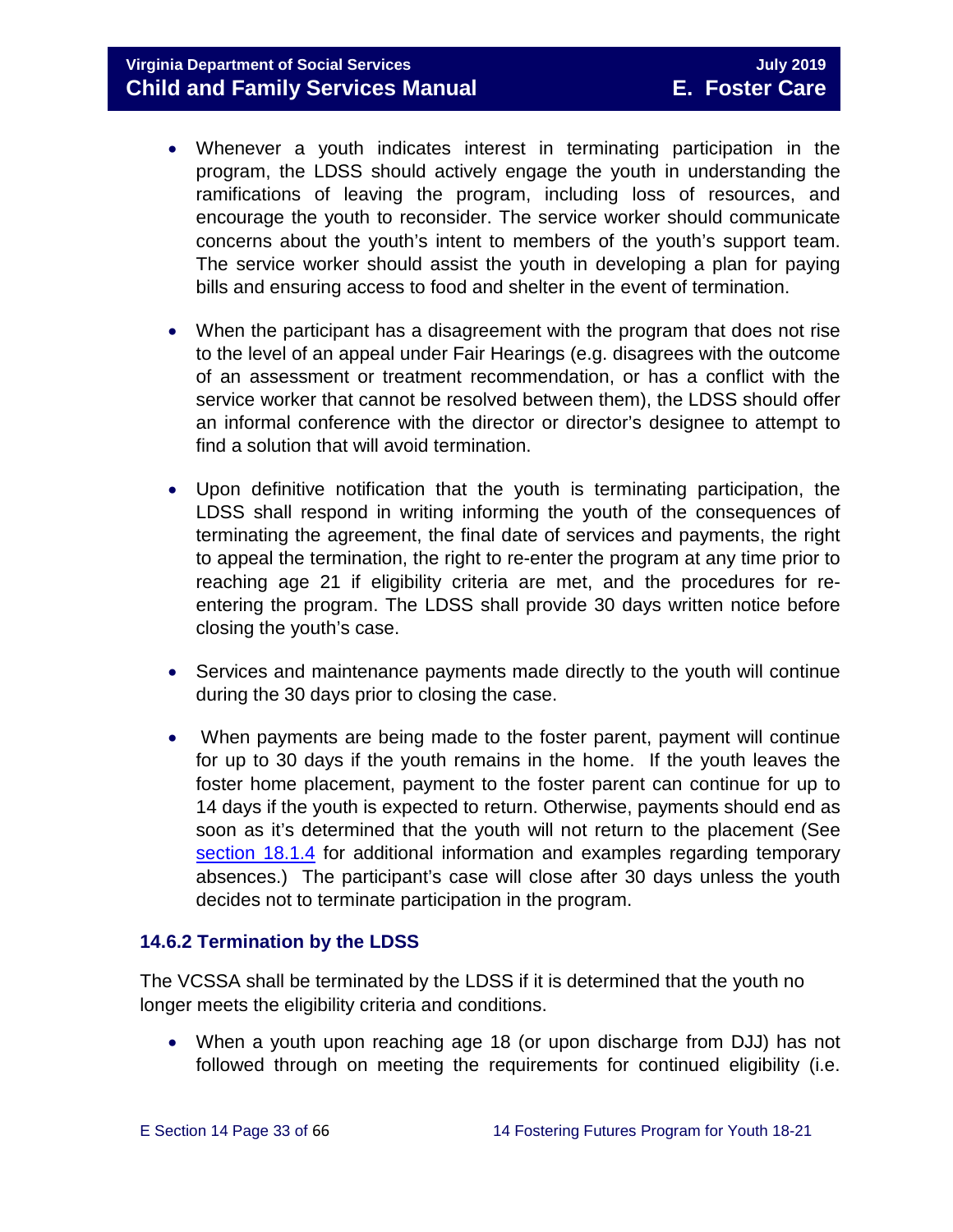engaging in one (1) of the five (5) participation conditions and signing a VCSSA), and the LDSS has made efforts to actively engage the youth in understanding the benefits of participation and to encourage participation, the LDSS should take steps to terminate the youth from Fostering Futures. The LDSS shall notify the youth in writing using [The Notice of Intent to Terminate](https://fusion.dss.virginia.gov/Portals/%5Bdfs%5D/Files/DFS%20FORMS/Foster%20Care%20Forms/Notice%20of%20Intent%20to%20Terminate%20Fostering%20Futures.pdf)  [Fostering Futures](https://fusion.dss.virginia.gov/Portals/%5Bdfs%5D/Files/DFS%20FORMS/Foster%20Care%20Forms/Notice%20of%20Intent%20to%20Terminate%20Fostering%20Futures.pdf) that all services and support will be discontinued in 30 days from the date of the agency's notice. The basis for the termination and procedures for appealing the termination shall be included. Information about criteria and procedures for re-entering the program shall be included. The notice should also include information about and contact information for community resources that may benefit the participant, particularly other supportive services.

- Whenever the LDSS believes that a Fostering Futures participant is, or is at risk of, not fulfilling the participation requirements or otherwise not complying with terms of the VCSSA or the program, efforts shall be made to actively engage the youth in understanding the ramifications of non-compliance and to encourage the youth to comply. The service worker should communicate concerns about the youth's intent to members of the youth's team. The service worker should assist the youth in developing a plan for paying bills and ensuring food and shelter in the event of termination.
	- oAcademic breaks in postsecondary education attendance such as semester and summer breaks, and education and employment transitions of no longer than 30 days, do not disqualify the participant and shall not be a basis for termination. Courses dropped mid-term voluntarily or involuntarily do not automatically disqualify participants from Fostering Futures and a reasonable time should be allowed for the youth to begin another participation condition.
- In the event that the participant continues to fail to comply with program requirements, the LDSS shall notify the participant in writing that all services and support will be discontinued in 30 days from the date of the agency's notice. The basis for the termination and procedures for appealing the termination shall be included. Information about criteria and procedures for reentering the program shall be included.
	- oThe notice should also include information about and contact information for community resources that may benefit the participant, particularly other supportive services and about appeal rights and procedures.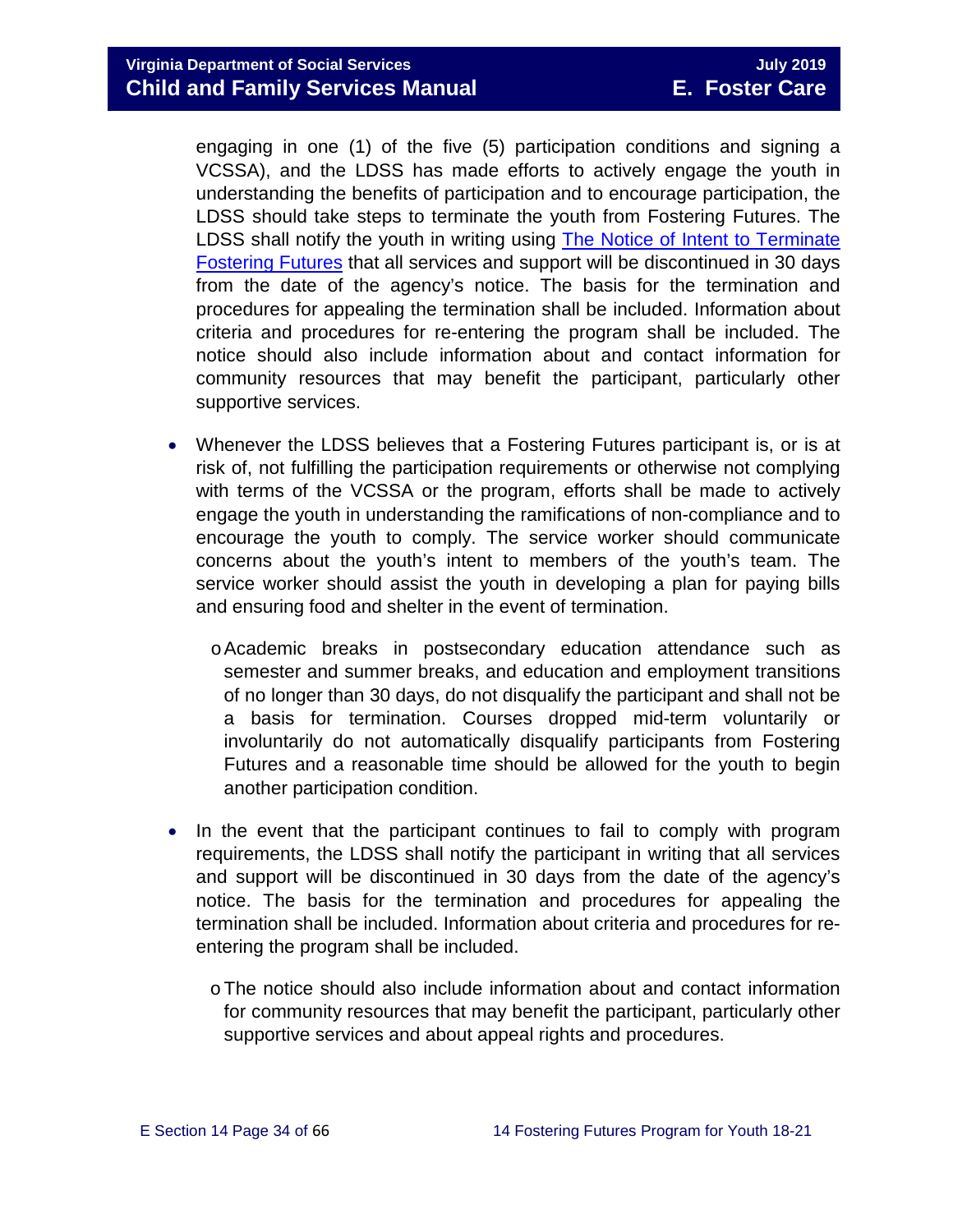- $\circ$  Services and maintenance payments made directly to the youth will continue during the 30 days prior to closing the case.
- oWhen payments are being made to the foster parent, payment will continue for up to 30 days if the youth remains in the home. If the youth leaves the foster home placement, payment to the foster parent can continue for up to 14 days if the youth is expected to return Otherwise, payments should end as soon as it's determined that the youth will not return to the placement. (See [section 18.1.4](https://fusion.dss.virginia.gov/Portals/%5bdfs%5d/Files/DFS%20Manuals/Foster%20Care%20Manuals/Foster%20Care%20Manual%2007-2019/section_18_funding_maintenance_costs.pdf#page=4) for additional information and examples regarding temporary absences.)
- At least 30 days before the youth will turn 21 the LDSS shall notify the youth in writing that all services and support will be terminated at age 21.

# <span id="page-34-0"></span>**14.7 Appeal procedures**

When the participant believes he or she has been denied services or assistance to which he is entitled, including being terminated from Fostering Futures by the LDSS, or services or assistance have been delayed or terminated, the participant, or someone acting on his behalf, may submit an appeal to VDSS Appeals and Fair Hearings per procedures in [Section 15.12](https://fusion.dss.virginia.gov/Portals/%5bdfs%5d/Files/DFS%20Manuals/Foster%20Care%20Manuals/Foster%20Care%20Manual%2007-2019/section_15_developing_service_plan.pdf#page=17) of the July 2014 Chapter E, Foster Care. Appeal requests shall be submitted in writing, preferably utilizing the Family Services Appeal Request (032-02-0671 08/15).

# <span id="page-34-1"></span>**14.8 Re-entry into foster care through Fostering Futures**

Following termination (whether voluntarily by the youth or by the LDSS), a youth may re-enter Fostering Futures extended foster care if all eligibility conditions are met.

- There is no limit on the number of times a youth may re-enter the program between the ages of 18-21.
- There is no limit on time elapsed between exit and re-entry.

#### <span id="page-34-2"></span> **14.8.1 Procedures for re-entry**

The procedures for re-entry apply both to youth who turn 18 in foster care (or turn 18 in DJJ and were in foster care upon DJJ commitment) and are discharged without entering Fostering Futures as well as youth whose previous participation in Fostering Futures was terminated by either the LDSS or the youth.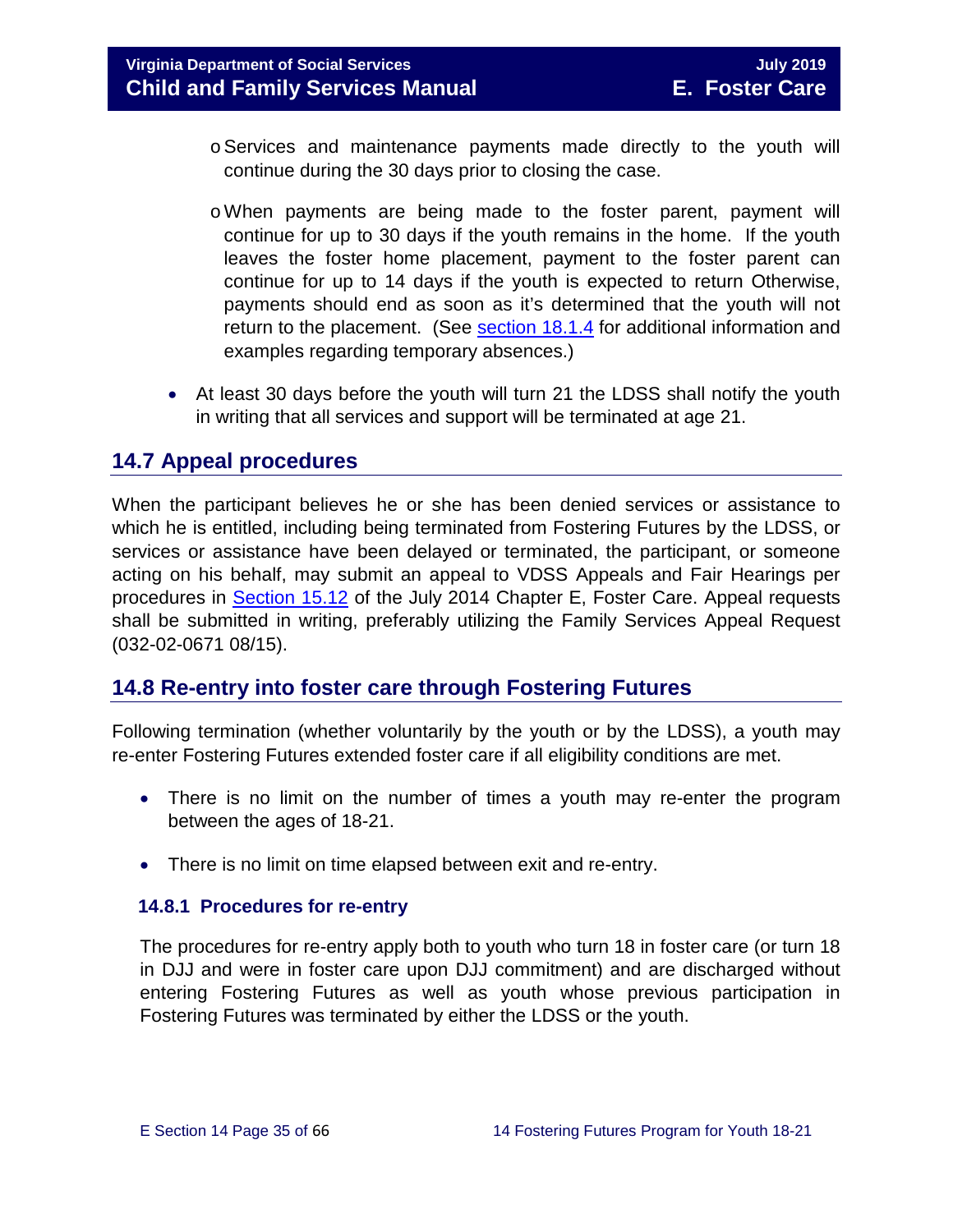The former Fostering Futures participant/former foster youth who is interested in participation in Fostering Futures will apply directly to the LDSS that held custody of the youth prior to his 18<sup>th</sup> birthday. The [Application to Re-enter Fostering Futures](https://fusion.dss.virginia.gov/Portals/%5Bdfs%5D/Files/DFS%20FORMS/Foster%20Care%20Forms/Application%20to%20Re-Enter%20Fostering%20Futures.pdf) will be completed and signed by the youth and a representative of the LDSS.

 Acceptance of the application requesting re-entry is based on the willingness of the youth to enter into a new IL arrangement agreement or placement agreement as well as his willingness to abide by the terms of the VCSSA. The representative of the LDSS shall ensure the youth has been provided all necessary information when completing the initial application. The representative should not sign the application requesting services until it has been reviewed with the youth.

The application will be denied if the youth refuses to meet with the team to review and sign the VCSSA and develop the foster care plan and *Transition Plan*.

It is the responsibility of the assigned worker to review the application, confirm the date, time, and location of the team meeting with the youth, and provide any assistance necessary to facilitate completion of the application and attendance at the team meeting. The youth's application should be reviewed and a team meeting scheduled **within ten (10) business days** upon receipt of the application.

#### <span id="page-35-0"></span> **14.8.2 Re-entry team meeting**

The request to re-enter foster care through Fostering Futures requires the youth to meet with a team of individuals to discuss his re-entry into the program. During the meeting, the youth will review and sign the VCSSA and the IL arrangement agreement or placement agreement. The team will develop the foster care plan and *Transition Plan* to be filed with the court for approval. The youth will indicate his commitment to the plan developed in the meeting and to meeting the eligibility requirements. The plan will be developed by a team of individuals.

The team should include:

- The youth;
- Up to two (2) people chosen by the youth;
- Previous service worker. If the previous service worker is not available or no longer employed by the agency and cannot be consulted, the agency should attempt to include the previous worker's supervisor or other service worker that has some knowledge of the youth. If no one remains in the agency who has knowledge of the youth, a new service worker shall be assigned and that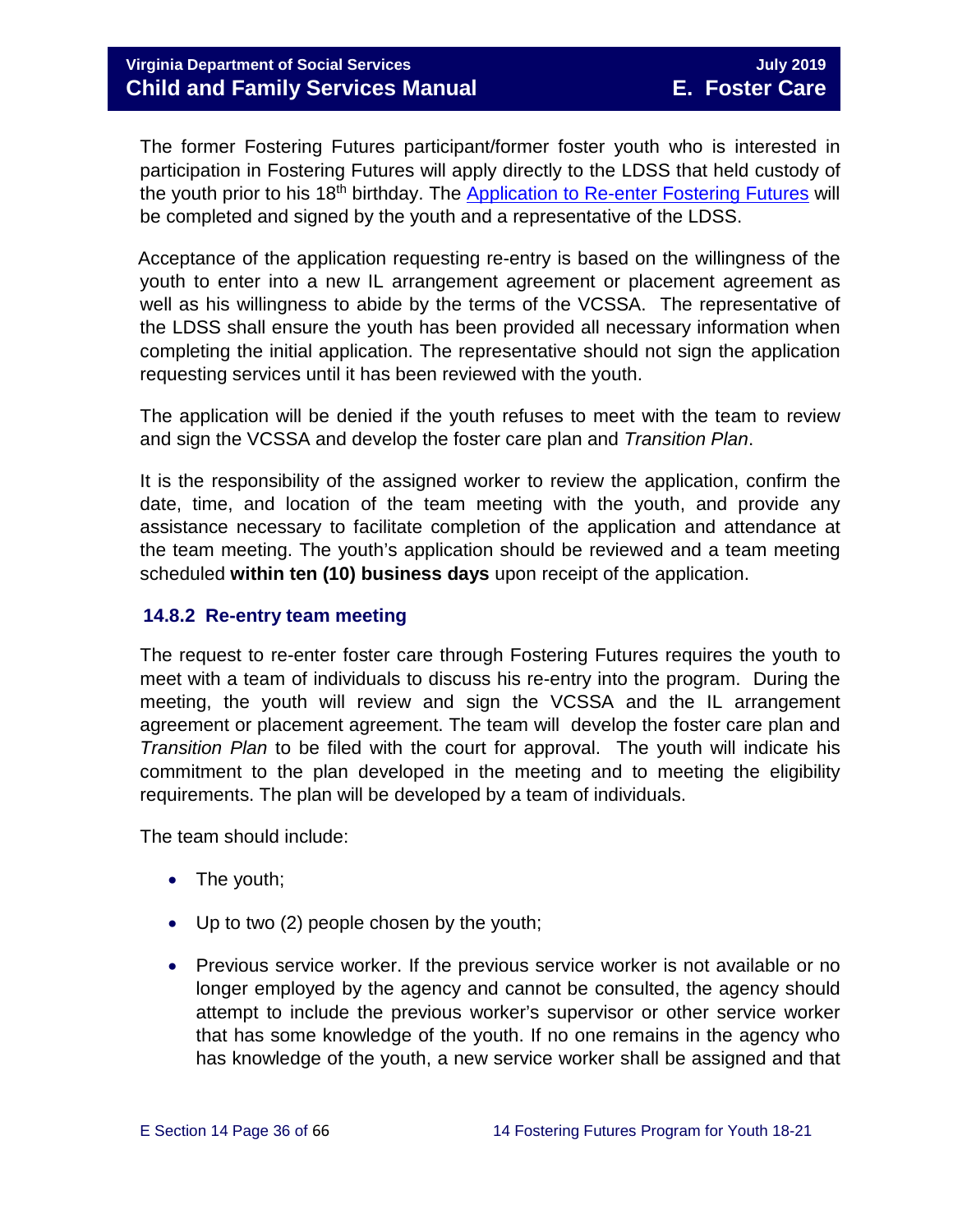worker is responsible for reviewing the information in the case file including OASIS;

- Independent Living Coordinator;
- Foster Care Supervisor;
- Representatives from the LCPA where the youth had been placed (when applicable); and,
- With the youth's consent the meeting may also include:
	- oPrevious service providers
	- oParents
	- oRelatives
	- oPrevious foster parents
	- oAny appropriate community partner, (e.g., Community Services Board (CSB), Division of Rehabilitation Services (DRS), CSA Coordinator and Adult Services worker). The community partner should be a person(s) capable of providing ongoing services to the youth after age 21 (e.g., for youth requiring psychiatric services, a representative of the CSB would be an appropriate community representative for the youth's team).

During the meeting the following topics should be discussed:

- Factors that contributed to the previous exit (if one occurred) to reduce the likelihood of future termination;
- The youth's social support system (including peers, adults, family members, etc.) and how those individuals identified by the youth provide assistance, a sense of connection/family, and accessibility of those individuals to the youth;
- The short and long-terms goals identified by the youth and team;
- The youth's willingness to meet at least one (1) of the five (5) criteria outlined in [section 14.4.4.](#page-14-0);
- The youth's willingness to cooperate with a life skills assessment if one was not completed within the last six (6) months;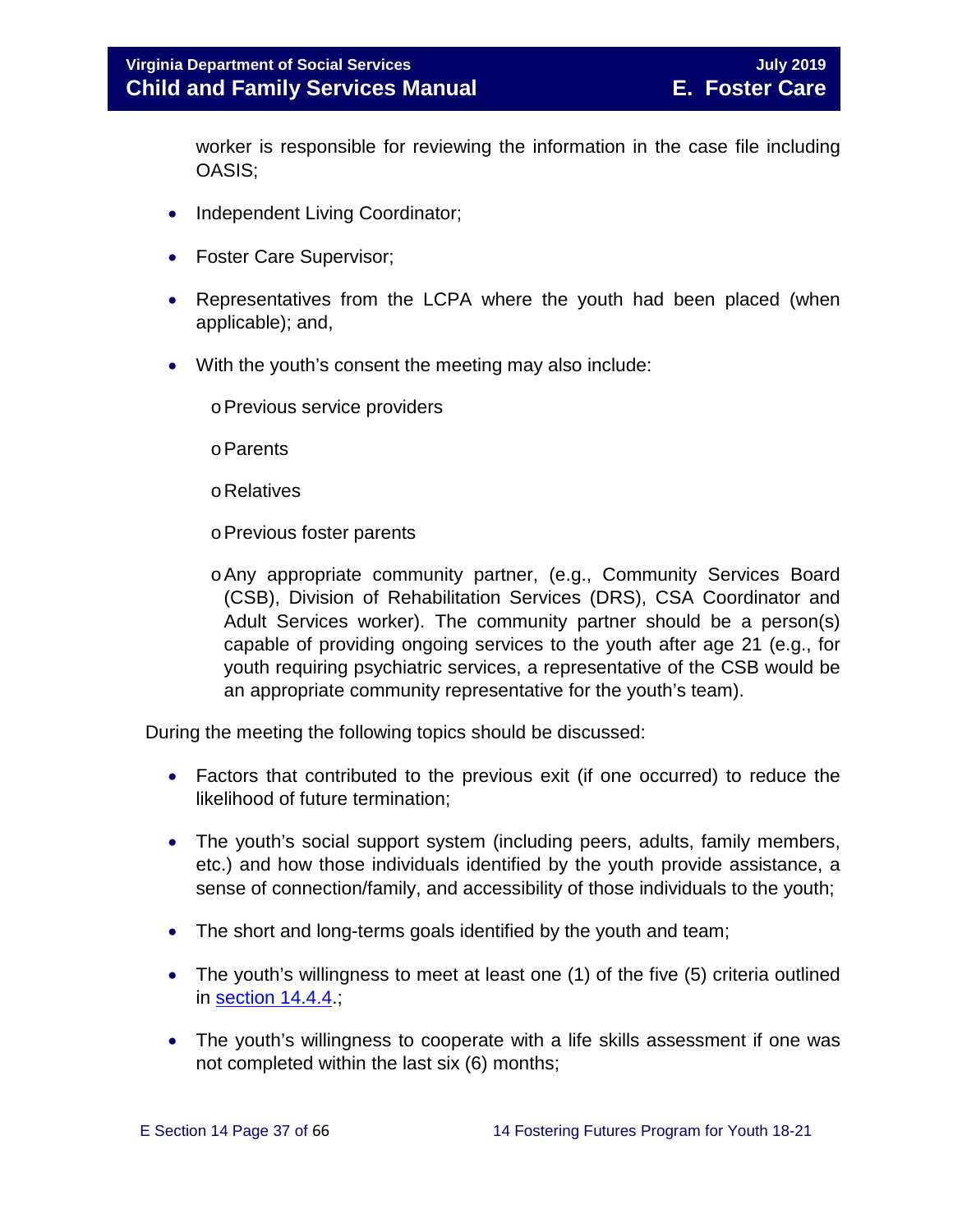# **Virginia Department of Social Services July 2019 Child and Family Services Manual E. Foster Care**

- The youth's willingness to participate in a substance abuse evaluation or mental health evaluation if recommended by the team; and
- Any other factors that affect the youth's ability to establish self-sufficiency (i.e., lack of family support, social skill needs, criminal charges pending, substance abuse, or mental health issues).

Re-entry into Fostering Futures is based on the willingness of the youth to abide by the expectations as documented in the VCSSA. The youth will be denied the opportunity to re-enter Fostering Futures if he refuses to comply with the expectations as outlined in the VCSSA, foster care plan, and *Transition Plan*. The new foster care episode begins the day that the VCSSA is fully executed and the youth signs the IL arrangement/placement agreement.

The LDSS shall file a court petition for review of the VCSSA and foster care plan. In addition, the service worker shall complete the title IV-E Application and Evaluation for Fostering Futures with the youth, including information on all of the youth's resources and income to conduct a new determination of eligibility for title IV-E.

The LDSS may consider issuing a 30 day termination notice immediately upon reentry for some youth. This will enable the LDSS to hold the youth accountable for his responsibilities in the program. This may be appropriate for youth that have been repeatedly terminated from the program and request re-entry.

### <span id="page-37-0"></span>**14.9** *Life skills* **assessments**

An *life skills* assessment shall be conducted to assess the strengths and needs of youth in preparation for adulthood. The assessment shall be driven by the youth, strengthbased, and collaboratively involve the birth parents and caretakers of the youth. An *life skills* assessment is "a systematic procedure to identify a youth's basic skills, emotional and social capabilities, strengths and needs to match the youth with appropriate independent living services. It should address the knowledge of basic living skills, job readiness, money management abilities, decision-making skills, goal setting, task completion, and transitional living needs" [\(45 CFR 1356.83\(g\)\(20\)\)](http://www.ecfr.gov/cgi-bin/retrieveECFR?gp=1&SID=3d9be8b33d08994a45cff8aaff9f9476&ty=HTML&h=L&mc=true&r=PART&n=pt45.4.1356). *Life skills*  assessments should be re-administered annually for all youth receiving foster care services through Fostering Futures. See [Section 13.5](https://fusion.dss.virginia.gov/Portals/%5bdfs%5d/Files/DFS%20Manuals/Foster%20Care%20Manuals/Foster%20Care%20Manual%2007-2019/Section_13_achieving_permanency_for_older_youth.pdf#page=11) for more information about *life skills* assessments.

#### <span id="page-37-1"></span>**14.9.1 Independent living services for youth**

LDSS shall offer independent living services to all youth who turn 18 and are in the process of transitioning from foster care to adulthood. These services should be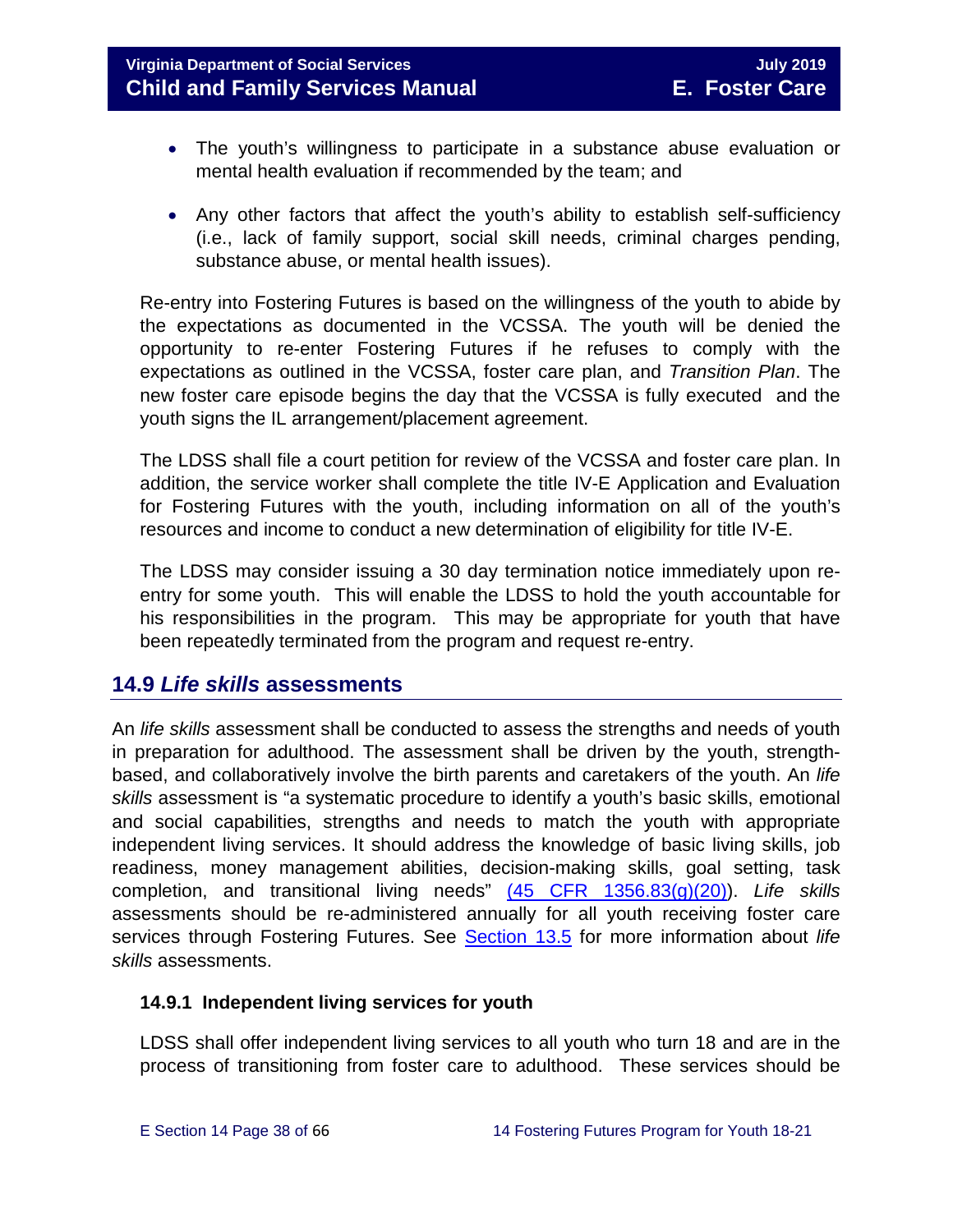based on the *life skills* assessment and include a broad range of activities, education, training, and direct services. The following types of services and skills development shall be considered to help the youth prepare for self-sufficiency: counseling, education, housing, employment, and money management. Access to essential documents, such as assistance in obtaining a birth certificate or Social Security card, and other appropriate services shall be provided consistent with the *life skills* assessment (§§ [16.1-228](http://law.lis.virginia.gov/vacode/16.1-228/) and [63.2-100\)](http://law.lis.virginia.gov/vacode/title63.2/chapter1/section63.2-100/). Additional services and skill development include daily living, social relationships, and communication skills.

As required by *Chafee Program*, the U.S. Department of Health and Human Services in consultation with other stakeholders developed outcome measures to assess the performance of each state and the effectiveness of its independent living services. The NYTD was established via regulation in 2008 and implemented October 2010. The *Chafee Program* and federal regulation requires states to report specific information to NYTD [\(45 CFR 1356.80 through 1356.86\)](https://www.law.cornell.edu/cfr/text/45/1356.83). In Virginia, all NYTD defined independent living services (including ETV) that are paid for and/or provided by LDSS on behalf of youth shall be documented on the OASIS "IL" screen by the LDSS.

An independent living service is provided by LDSS if it is delivered by LDSS staff or an agent of the LDSS, including a foster parent, group home staff, or child care institution staff; or provided pursuant to a contract between a LDSS or *VDSS* and a provider, agency, or any other entity regardless of whether the contract includes funding for the particular service.

The service worker and youth's team shall consider the types of services listed below for all youth over age 14 and older who are in foster care. Any of these services, as well as any other services and supports the youth requires, shall be provided, if indicated by the comprehensive assessment process and consistent with funding requirements. When a youth receives any of the services listed below, as well as the required *life skills* assessment, the services shall be identified in OASIS [\(45 CFR 1356.83\(g\)\(20\) through 1356.83\(g\)\(30\)\).](https://www.law.cornell.edu/cfr/text/45/1356.83)

#### <span id="page-38-0"></span>**14.9.2 The Virginia NYTD categories are:**

• **Academic support**. Academic supports are services designed to help a youth complete high school or obtain a General Equivalency Degree (GED). Such services include the following: academic counseling; preparation for a GED, including assistance in applying for or studying for a GED exam; tutoring; help with homework; study skills training; literacy training; and help accessing educational resources. Academic support does not include a youth's general attendance in high school.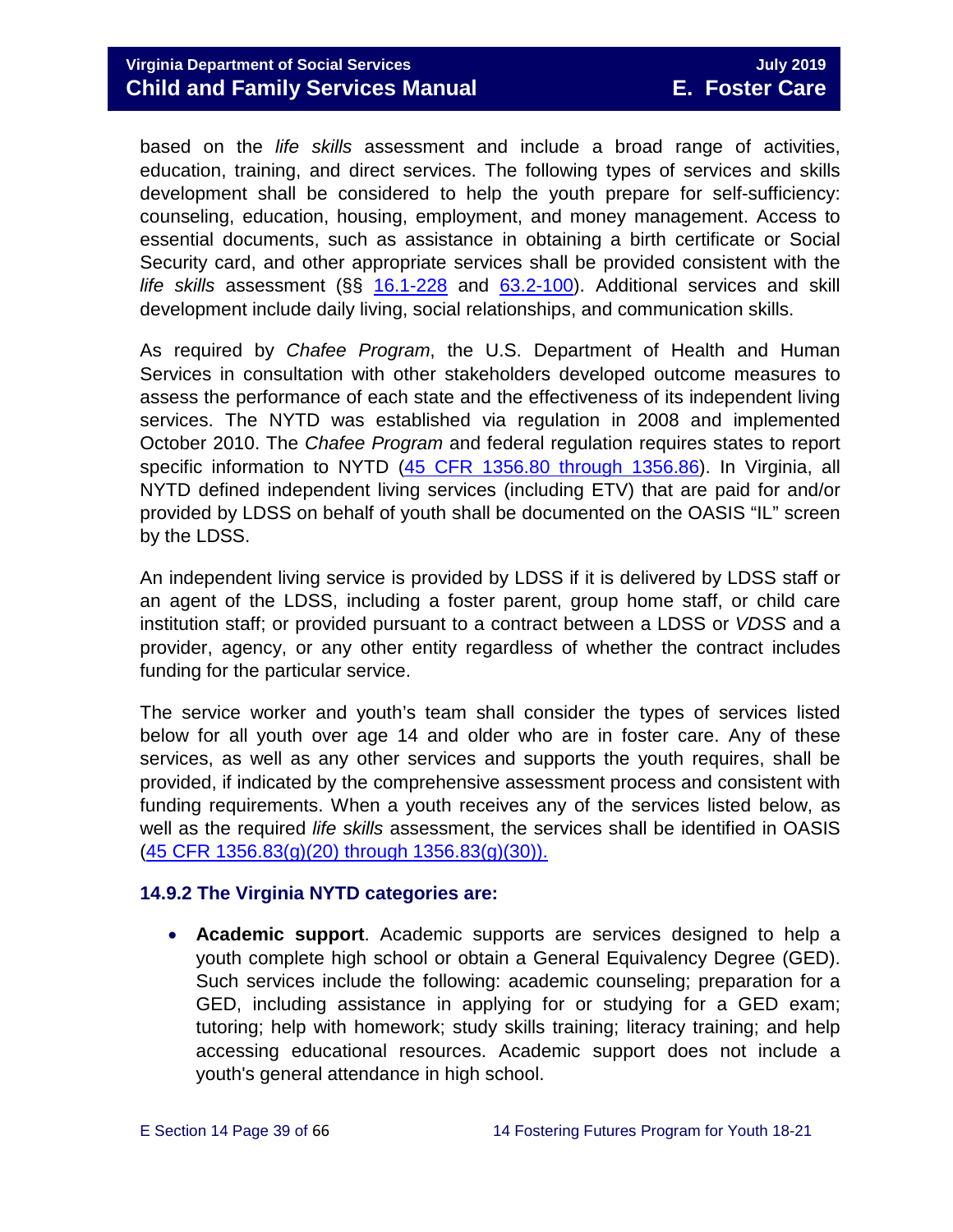- **Post-secondary education support**. Post-secondary educational supports are services designed to help a youth enter or complete college, and include the following: classes for test preparation, such as the Scholastic Aptitude Test (SAT); counseling about college; information about financial aid and scholarships; help completing college or loan applications; or tutoring while in college. The list is not all-inclusive; other supports such as college tours paid for or provided by the agency could fall within this definition.
- **Career preparation**. Career preparation services focus on developing a youth's ability to find, apply for, and retain appropriate employment. Career preparation includes the following types of instruction and support services: vocational and career assessment, including career exploration and planning, guidance in setting and assessing vocational and career interests and skills, and help in matching interests and abilities with vocational goals; job seeking and job placement support, including identifying potential employers, writing resumes, completing job applications, developing interview skills, job shadowing, receiving job referrals, using career resource libraries, understanding employee benefits coverage, and securing work permits; retention support, including job coaching; learning how to work with employers and other employees; understanding workplace values such as timeliness and appearance; and understanding authority and customer relationships.
- **Employment programs or vocational training**. Employment programs and vocational training designed to build a youth's skills for a specific trade, vocation, or career through classes or on-site training. Employment programs include a youth's participation in an apprenticeship, internship, or summer employment program and do not include summer or after-school jobs secured by the youth alone. Vocational training includes a youth's participation in vocational or trade programs in school or through nonprofit, commercial or private sectors and the receipt of training in occupational classes for such skills as cosmetology, auto mechanics, building trades, nursing, computer science, and other current or emerging employment sectors.
- **Budget and financial management**. Budget and financial management assistance includes the following types of training and practice: living within a budget; opening and using a checking and savings account; balancing a checkbook; developing consumer awareness and smart shopping skills; accessing information about credit, loans and taxes; and filling out tax forms.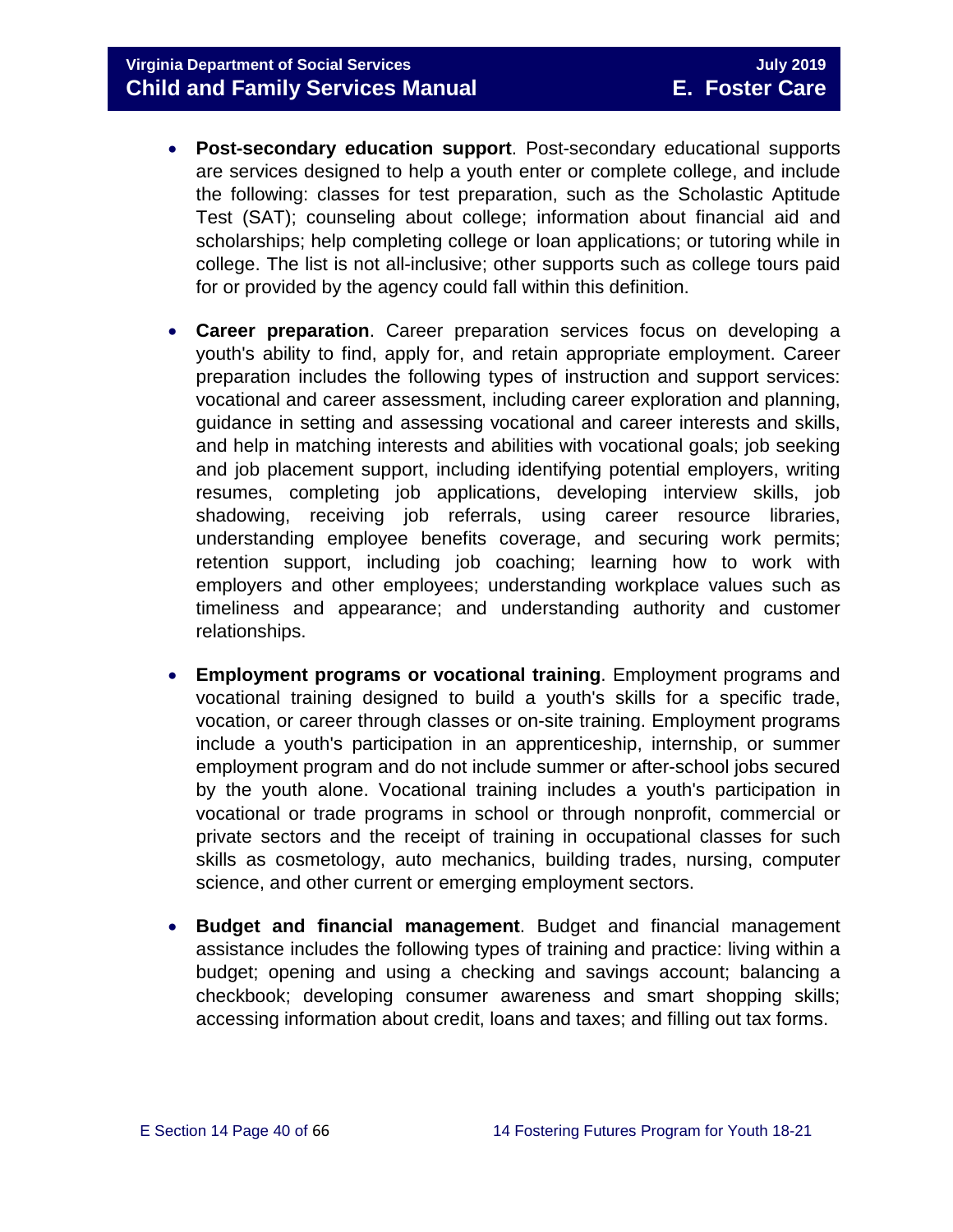- **Housing education and home management training**. Includes assistance or training in locating and maintaining housing, including filling out a rental application and acquiring a lease, handling security deposits and utilities, understanding practices for keeping a healthy and safe home, understanding tenant's rights and responsibilities and handling landlord complaints. Home management includes instruction in food preparation, laundry, housekeeping, living cooperatively, meal planning, grocery shopping and basic maintenance and repairs.
- **Health education and risk prevention**. Health education and risk prevention includes providing information about: hygiene, nutrition, fitness and exercise, and first aid; medical and dental care benefits, health care resources and insurance, prenatal care and maintaining personal medical records; sex education, abstinence education, and HIV prevention, including education and information about sexual development and sexuality, pregnancy prevention and family planning, and sexually transmitted diseases and AIDS; substance abuse prevention and intervention, including education and information about the effects and consequences of substance use (alcohol, drugs, tobacco) and substance avoidance and intervention. Health education and risk prevention does not include the youth's actual receipt of direct medical care or substance abuse treatment.
- **Family support and healthy marriage education**. Such services include education and information about safe and stable families, healthy marriages, spousal communication, parenting, responsible fatherhood, childcare skills, teen parenting, and domestic and family violence prevention.
- **Mentoring.** Mentoring means that the youth has been matched with a screened and trained adult for a one-on-one relationship that involves the two meeting on a regular basis. Mentoring can be short-term, but it may also support the development of a long-term relationship.
- **Independent living arrangement**. An independent living arrangement means that the youth is living independently under a supervised arrangement approved by the LDSS or Licensed Child Placing Agency. A youth in independent living is not supervised 24-hours a day by an adult and often is provided with increased responsibilities, such as paying bills, assuming leases, and working with a landlord, while under the supervision of an adult.
- **Room and board financial assistance**. Room and board financial assistance that is paid for or provided by the VDSS, LDS and/or the local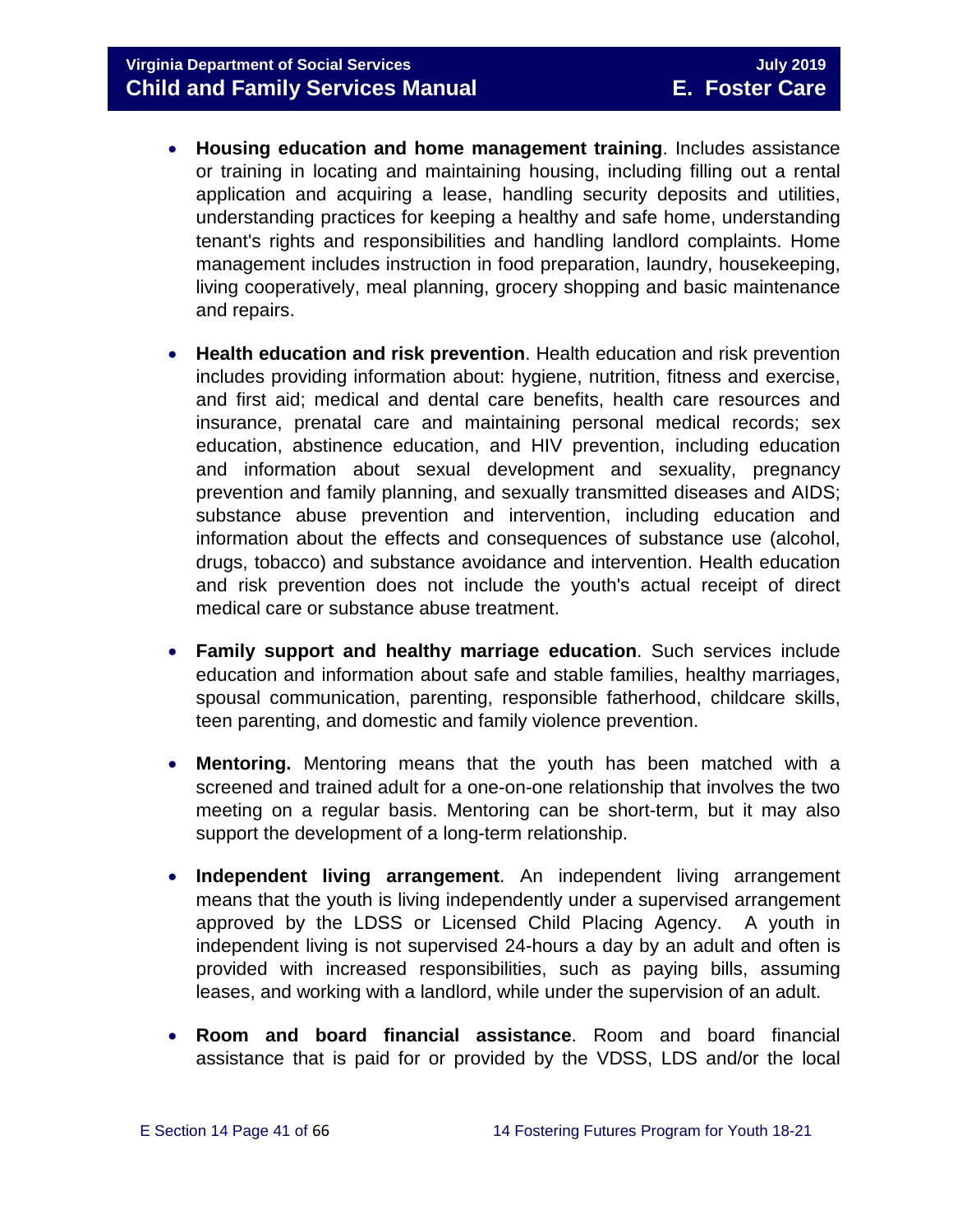FAPT to assist with a youth's room and board, including rent deposits, utilities, and other household start-up expenses.

- **Education financial assistance**. Education financial assistance is a payment that is paid for or provided by the VDSS and/or LDSS for education or training, including allowances to purchase textbooks, uniforms, computers, and other educational supplies; tuition assistance; scholarships; payment for educational preparation and support services (i.e., tutoring), and payment for GED and other educational tests. This financial assistance also includes vouchers for tuition or vocational education or tuition waiver programs paid for or provided by the VDSS and/or LDSS (ETV program).
- **Other financial assistance**. Other financial assistance includes any other payments made or provided by the VDSS, LDSS, and/or the local FAPT to help the youth live independently.
- **Other financial assistance** (incentives and stipends for youth). Monetary incentives or stipends to acknowledge or reward eligible youth who successfully completed:
	- oA life skills training;
	- oOther independent living services that are designed to help the youth *successfully transition to adulthood;* or,
	- $\circ$  For youth who are part of the follow-up population, the NYTD Follow-up Survey.

Incentives and stipends shall not exceed what is reasonable and necessary to accomplish the purpose of needing to provide such incentives and/or stipends. The local director or his/her designee must approve in writing all monetary incentives and stipend methods (i.e. gift cards, money cards, certificates, and/or stipends), purpose of incentives/stipends, and the amount paid from *the VDSS Chafee Program* and/or ETV funds for each youth. Also, youth receiving an incentive/stipend have a clear understanding of purpose, cash value of incentive/stipend, and sign a document stating that he/she acknowledges receiving the monetary incentive. The document acknowledging youth receipt must be kept in the youth's case record and documented in OASIS as "Other financial assistance" within 30 days from the purchase date. Each transaction for an incentive/stipend must be recorded individually on VDSS' *Chafee* Program Quarterly Report for the applicable report period.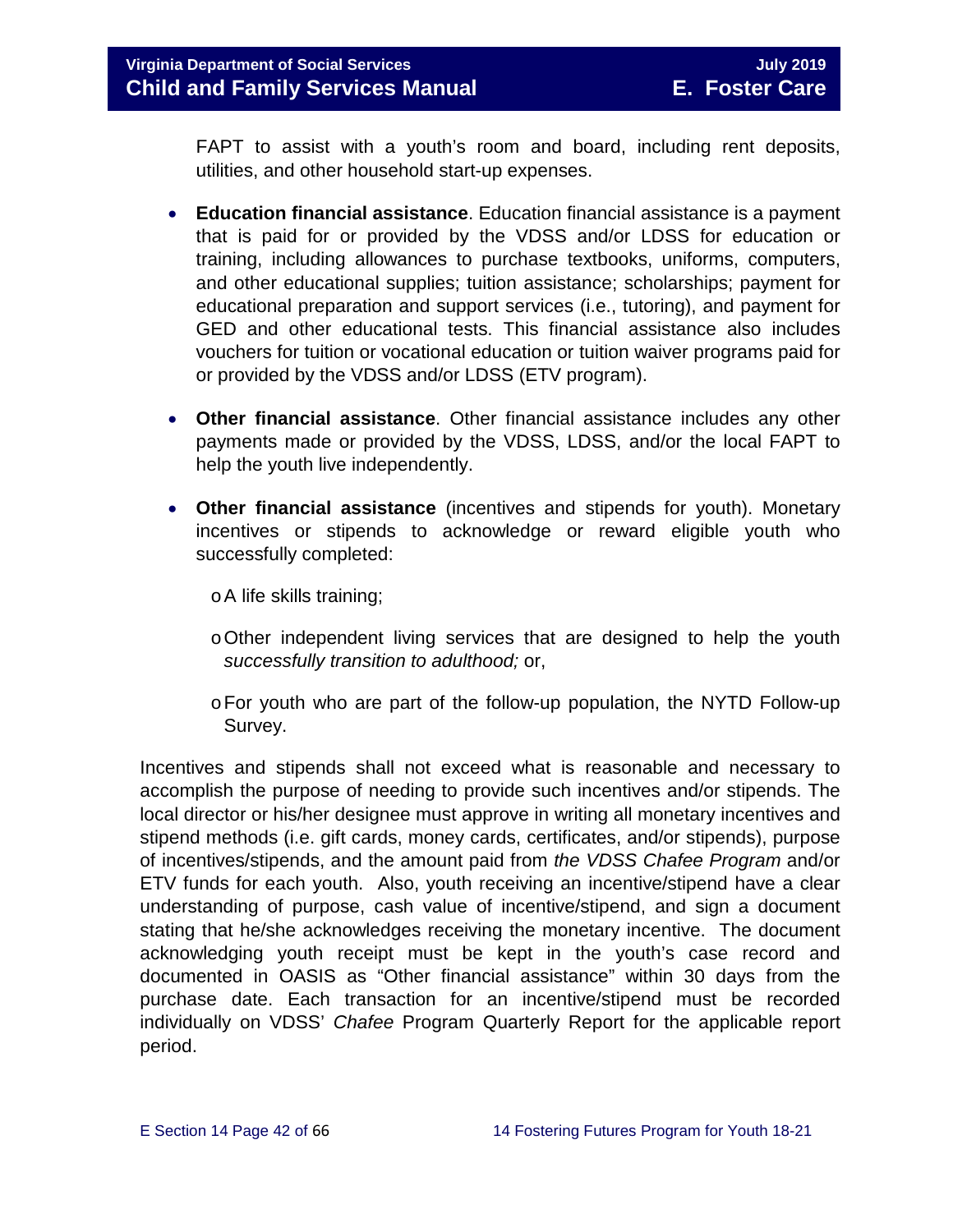• Other financial assistance (outreach services). Efforts to attract eligible youth to participate in independent living services and formalized programs (i.e. covering transportation expenses so that eligible youth may attend independent living conferences and other youth conferences, meetings, retreats, and workshops designed to help the youth *successfully transition to adulthood*).

# <span id="page-42-0"></span>**14.10 Preparing youth for adulthood**

All youth shall have the opportunity to be engaged in directing their own life and to be engaged in the community around them. In order to provide youth in and transitioning from foster care opportunities to be listened to, to be informed, to be respected and to exert control over their lives, the service worker should:

- Prepare/train youth to lead in the development of their case planning, including permanency planning and transition planning that addresses education and employment goals.
- Provide youth opportunities for leadership and community involvement, including opportunities for advising LDSS and community partners on policy and practice.
- Maintain contact with the youth to find out how they are doing when they leave care so that policy and practice can be improved.  $1$

Preparing youth in foster care for adulthood is similar to preparing all children and youth for the transition to adulthood. Successful adults are self-sufficient in accomplishing daily life skills, while also being resourceful and connected with others in meeting their own needs while contributing to society. Regardless of the permanency goal, service workers should deliberately plan and prepare youth over time to be increasingly selfsufficient, resourceful, and contributors to society.

Preparation for adulthood is a life-long process that begins at birth. It initially involves informal learning by observing and participating in day-to-day activities with birth parents and substitute caregivers. Then, as children mature, it includes formal instruction and activities. For older youth, it requires increasing opportunities for them to practice life skills and build competencies with support from caregivers, service workers, and significant others.

 $\overline{a}$ 

<span id="page-42-1"></span><sup>1</sup> Adapted from Jim Casey Youth Opportunities Initiative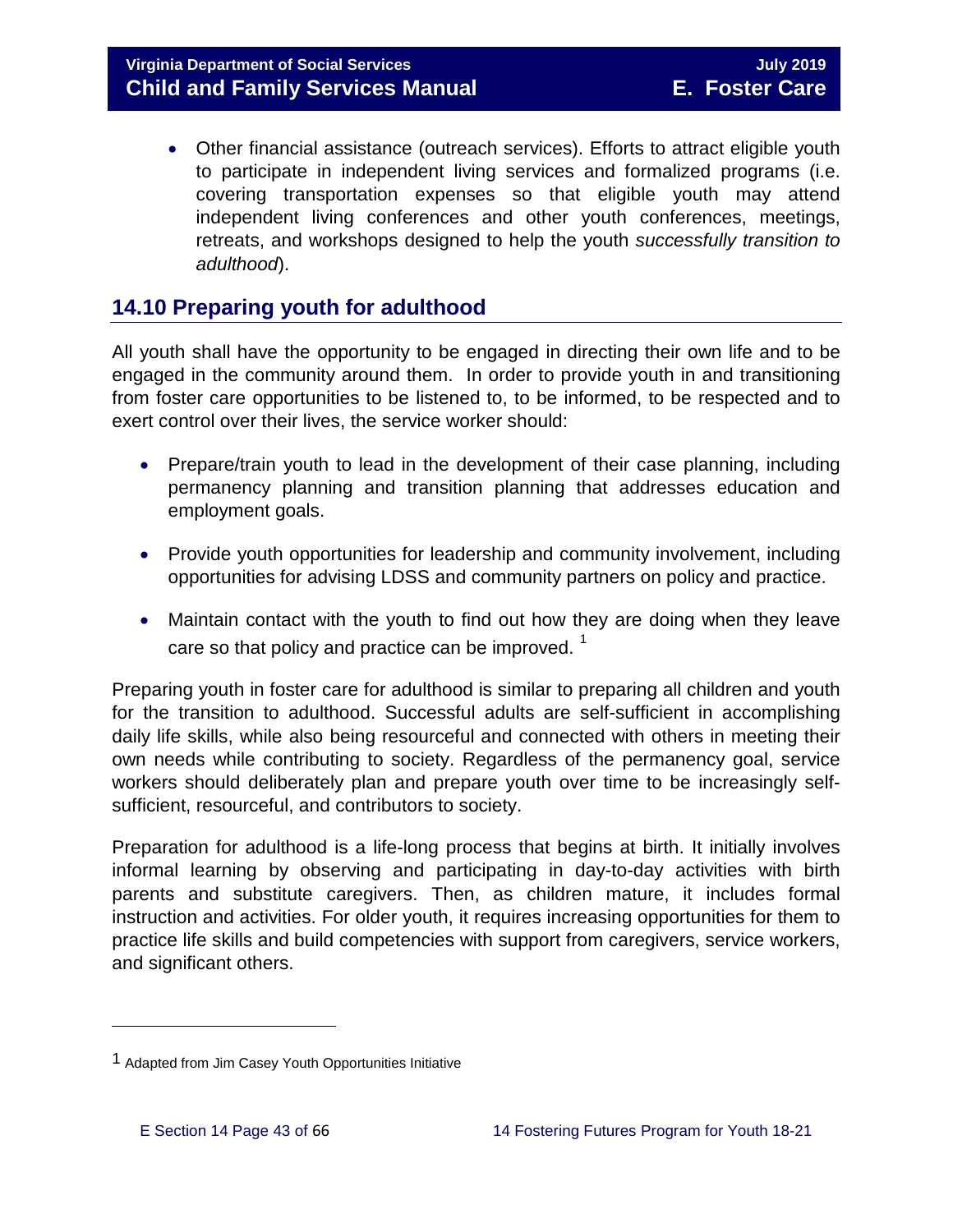### **Virginia Department of Social Services** July 2019 **July 2019 Child and Family Services Manual E. Foster Care**

During adolescence, the movement to self-sufficiency and resourcefulness is not linear, but rather a dynamic process based on the youth's evolving maturity, strengths, and needs. An adolescent's search for identity and transition to adulthood can be a turbulent process, particularly for youth who have experienced abuse, neglect, separations, and/or trauma in their lives.

Developmentally, adolescents are striving to gain control over their lives. Adults need to provide opportunities for adolescents to practice resolving problems, seeking out and using resources, making decisions, and contributing to society. These are essential skills for self-sufficiency and success in adulthood.<sup>[2](#page-43-1)</sup>

Serving older youth and preparing them for adulthood requires a planned, dynamic, strengths-based process. Service planning and decision making shall be driven by the youth, in collaboration with the youth's family and team. Services shall be based on the strengths and needs of the youth, as identified in the comprehensive assessment. The service worker and youth's team should focus on achieving permanency and ensuring the youth develops the skills necessary for self-sufficiency and interdependency. They should assist the youth in managing the transition to adulthood and then follow up to ensure success.

#### <span id="page-43-0"></span>**14.10.1 Youth-driven planning**

Youth shall have a central role in all service planning and decision making. Involving the older youth increases his or her motivation to participate in and complete services. It also helps the youth increase self-awareness and learn how to develop goals, use networks, and resolve problems − essential skills for adulthood.

The service worker should encourage and support the youth in taking responsibility for becoming increasingly self-sufficient and interdependent over time. The service worker should help the youth:

- Understand his or her responsibility for developing and achieving a plan;
- Develop personal goals;
- Identify strengths, interests, and needs; and,

l

<span id="page-43-1"></span><sup>2</sup> Adapted from Illinois Department of Children and Family Services Best Practice Manual, Characteristics of Adolescent Development.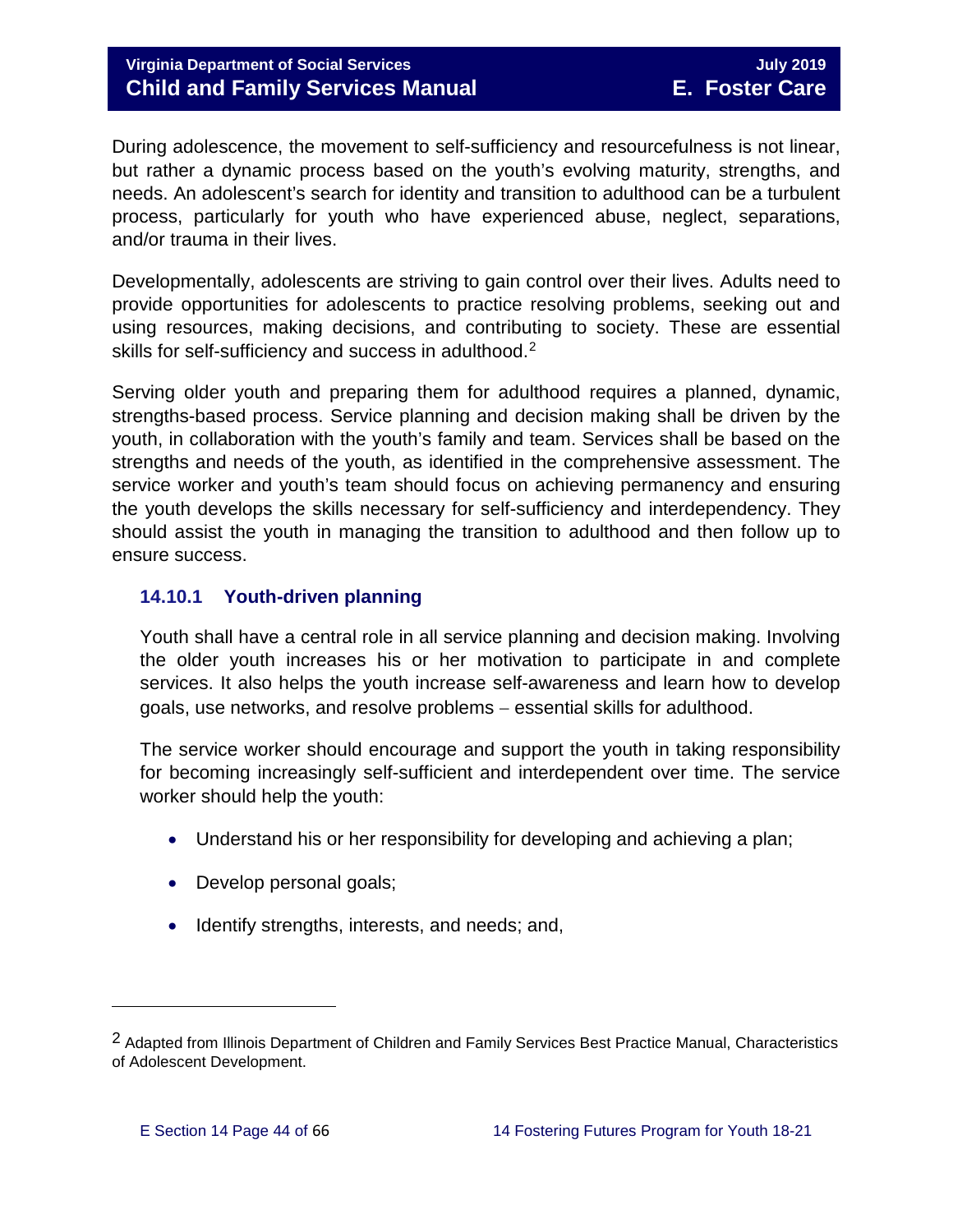• Use these goals, strengths, and interests to design services, use networks, and access services and resources to meet his or her needs.

#### <span id="page-44-0"></span>**14.10.2 Engaging families and working with the youth's team**

The service worker should diligently search, pursue, and engage the youth with extended family members and other appropriate individuals the youth defines as significant, while keeping the safety and best interests of the child at the forefront in decision making (see [Section 2.5](https://fusion.dss.virginia.gov/Portals/%5bdfs%5d/Files/DFS%20Manuals/Foster%20Care%20Manuals/Foster%20Care%20Manual%2007-2019/section_2_engaging_the_child_family_and_significant_adults.pdf#page=10) and [Section 2.6\).](https://fusion.dss.virginia.gov/Portals/%5bdfs%5d/Files/DFS%20Manuals/Foster%20Care%20Manuals/Foster%20Care%20Manual%2007-2019/section_2_engaging_the_child_family_and_significant_adults.pdf#page=13) These individuals can provide diverse roles and resources for the youth during and after his or her stay in foster care (see [Section 2.4\).](https://fusion.dss.virginia.gov/Portals/%5bdfs%5d/Files/DFS%20Manuals/Foster%20Care%20Manuals/Foster%20Care%20Manual%2007-2019/section_2_engaging_the_child_family_and_significant_adults.pdf#page=8)

The service worker shall engage appropriate family members and other significant individuals to work collaboratively as a team to help prepare the youth for adulthood. Since critical decision points, including goal and placement decisions, are made through Family Partnership Meetings, the LDSS may decide that this team should continue working together as the youth's team to prepare for and transition the youth into adulthood (see [Section 2.9\).](https://fusion.dss.virginia.gov/Portals/%5bdfs%5d/Files/DFS%20Manuals/Foster%20Care%20Manuals/Foster%20Care%20Manual%2007-2019/section_2_engaging_the_child_family_and_significant_adults.pdf#page=19)

The youth shall be an active and central participant on the team. The youth shall be provided with the opportunity to identify up to two (2) members of the team who are neither a foster parent of nor a case/service worker of the youth [\(P.L. 113-183\)](https://www.congress.gov/113/plaws/publ183/PLAW-113publ183.pdf) who he or she wants to involve with the team to help represent the youth's needs and provide support during the process. One of the individuals selected by the youth may serve, as necessary, as an advocate with respect to normalcy for the youth. The LDSS may only reject the member(s) selected by the youth if there if good cause to believe that the individual(s) would not act in the best interest of the youth.

Team members may include birth parents, siblings, family members, prior custodians, primary caregiver(s), service worker, adult services worker for appropriate older youth, independent living coordinator, professionals involved with the youth (e.g., teacher, counselor, coach), service providers, community members (e.g., friend, neighbor, mentor, minister), and any other individuals identified by the youth and family as important.

The service worker and team should actively assist the youth in:

- Assessing strengths, interests, and needs, including life skills;
- Identifying significant adults who may be willing to assist the youth in carrying out identified tasks;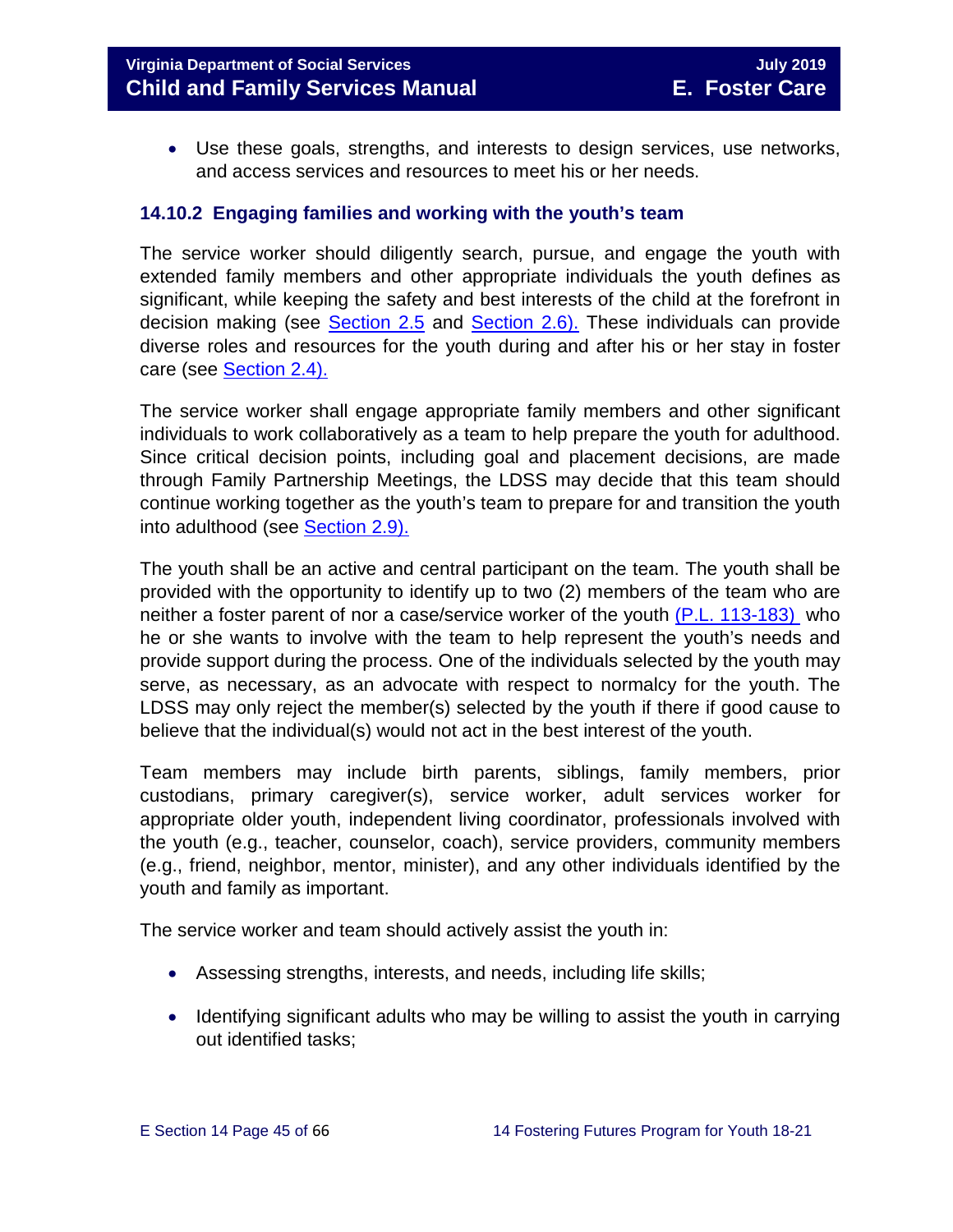- Identifying services, resources, supports, and networks;
- Developing or enhancing their skills;
- Making decisions:
- Planning and supporting the youth through the transition to adult living; and,
- Maintaining contact and following up after the youth leaves foster care.

### <span id="page-45-0"></span>**14.10.3** *Chafee Program Transition Plan (Transition Plan) for youth* **age 18 and older**

All youth age 14 or older, regardless of their permanency goal, shall have a written transition plan personalized to their individual needs based on their *life* skills assessment; specifying the independent living services, activities, and supports to be provided to help the youth transition to adulthood. The *youth* shall be involved in the development of his/her initial Transition Plan and any revisions or additions made to it. The *Chafee Program Transition Plan (Transition Plan)* shall be:

- Youth-driven;
- Based on a formal *life skills* assessment;
- Developed through a team process; and,
- Coordinated with the IEP developed by the school district for all youth in special education.

The Transition Plan for youth over age 14 and older shall be personalized to the individual youth and describe in writing:

- The activities to be undertaken to establish a permanent family and lifelong connections with family members and significant adults.
- The strengths, goals, and needs of the youth, based on the assessment of *life* skills, and including the areas of counseling, education, housing, employment, and money management skills.
- The specific independent living services to be provided and activities undertaken to assist the youth in meeting these goals and needs, building on the youth's strengths.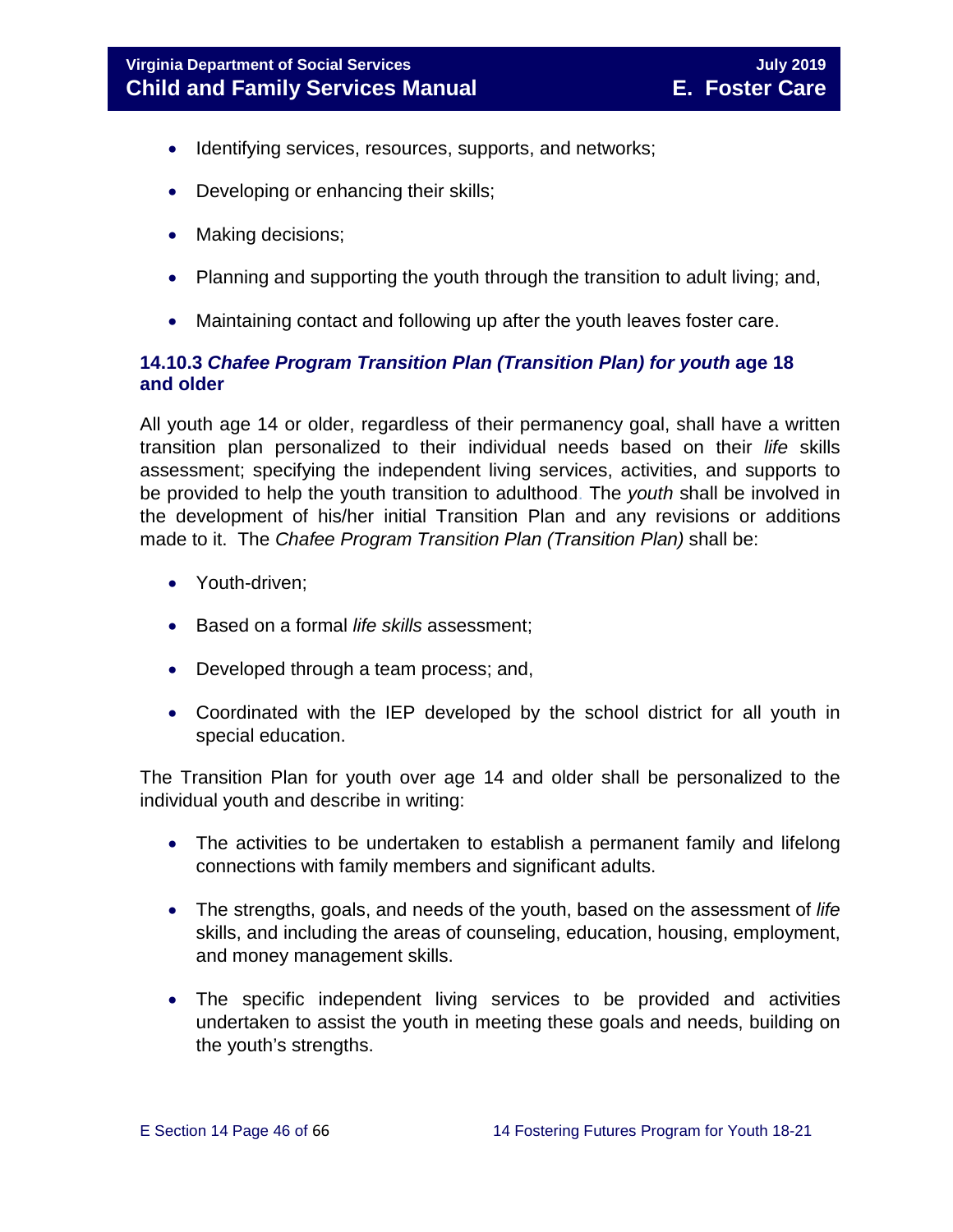- The programs and services to be provided and activities undertaken to help the youth prepare for his or her future life as an adult, including but not limited to, specific options to be pursued in education, career preparation, and work.
- The responsibilities of the child placing agency, the youth, the service provider, and any other involved individuals in achieving the planned services and activities.
- Information on the youth's right to appeal LDSS decisions on services in the Transition Plan (See [Section](https://fusion.dss.virginia.gov/Portals/%5bdfs%5d/Files/DFS%20Manuals/Foster%20Care%20Manuals/Foster%20Care%20Manual%2007-2019/section_15_developing_service_plan.pdf#page=17) *15.12*).

The service worker may use the transition plan template developed by VDSS or the Foster Club's Transition Toolkit to document the youth's Transition Plan (see below.) Any other transition plan template needs to be approved by VDSS before use.

- The VDSS *Chafee Program Transition Plan* addresses independent living services, incorporates the domains from the Casey Life Skills Assessment, and complies with state and federal requirements for serving and transitioning older youth.
- The [FosterClub's Transition Toolkit](https://www.fosterclub.com/_transition/article/transition-toolkit) is designed for youth and their team of adult supporters to identify their assets and resources and map out a plan for the challenges after foster care.

#### **14.10.3.1 Development and maintenance of the transition plan**

The Transition Plan shall be printed and attached to the foster care plan which is filed with the court for distribution and placed in the paper case record, if further court review is required by the court. When court review is not required, the Transition Plan should be printed and attached to the Administrative Panel Review document and placed in the paper case record. The service worker, youth, and youth's team shall implement and modify the Transition Plan over time, while continually assessing the youth's progress.

- The Transition Plan shall be completed **within 30 days** of the initial or repeated *life skills* assessment.
- The Transition Plan shall be updated at least every 12 months.
- Completion of the Transition Plan shall be documented in OASIS on the IL Checklist.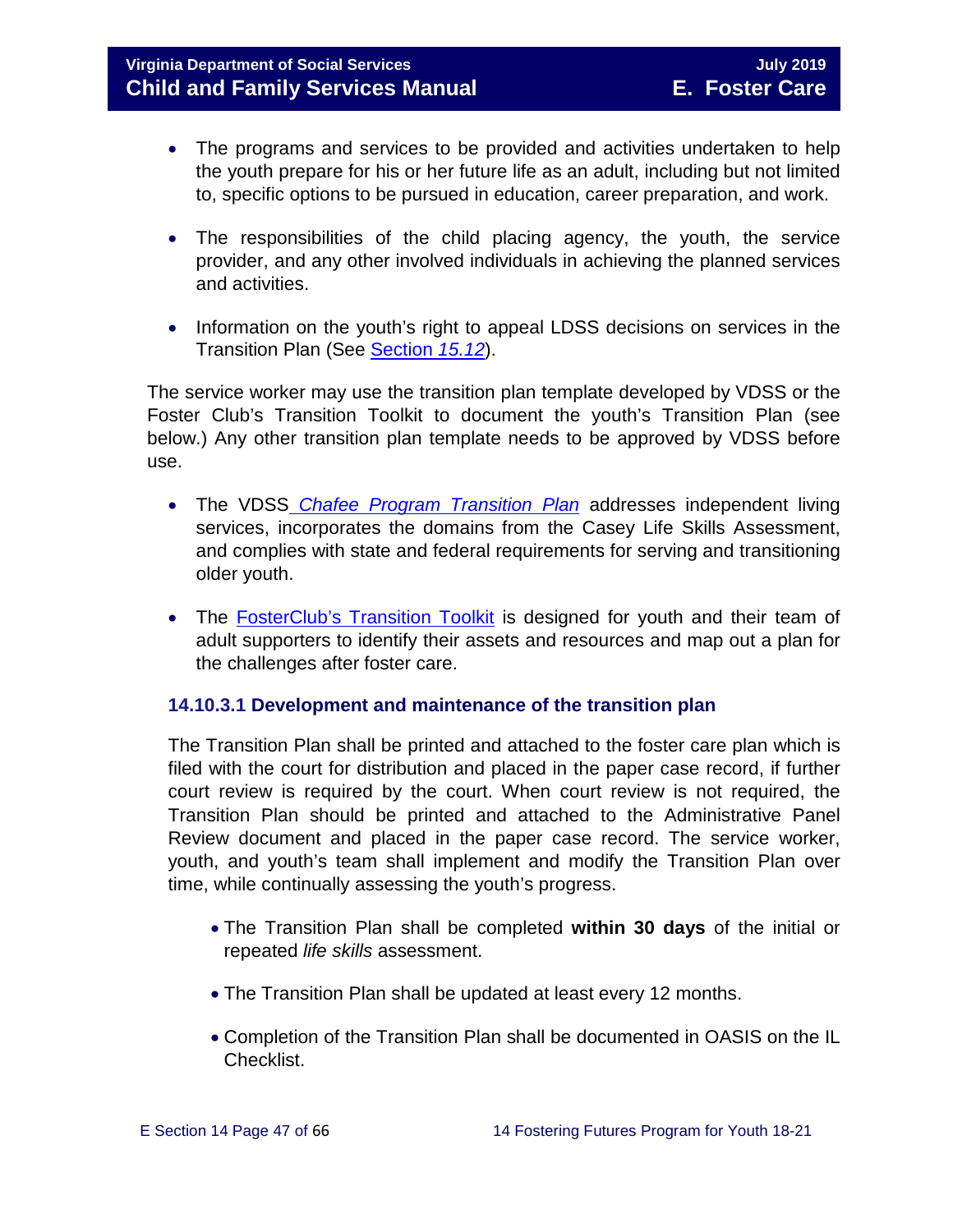#### <span id="page-47-0"></span>**14.10.4 Youth rights**

As a requirement of the Preventing Sex Trafficking and Strengthening Families Act of 2014 [\(P.L. 113-183\)](https://www.congress.gov/113/plaws/publ183/PLAW-113publ183.pdf), youth age 14 and older shall be provided a document that describes certain rights with respect to their care. The LDSS shall be responsible for explaining to the youth his/her rights in an age-appropriate way and obtaining a signature from the youth acknowledging that the youth has received them. A description of youth's rights follows:

- Appeals: the youth has the right to appeal LDSS decisions regarding the delay, denial or termination of services identified in the transition to independent living plan and foster care plan **(**See [Section 15.12\)](https://fusion.dss.virginia.gov/Portals/%5bdfs%5d/Files/DFS%20Manuals/Foster%20Care%20Manuals/Foster%20Care%20Manual%2007-2019/section_15_developing_service_plan.pdf#page=17).
- Education: the youth has the right to go to school and get an education that is consistent with his or her age and any special needs. The youth also has the right to stay in the school he or she was enrolled in before coming into foster care if this is in the youth's best interest.
- Health: the youth has the right to be regularly taken to doctors and dentists, including eye doctors, for medical evaluation, medical care, and/or treatment as needed.
- Visitation with siblings: the youth has the right to have regular contact and visitation with siblings, if separated. Contact may include but not be limited to face-to-face visits, telephone calls, emails, and video conferencing.
- Court participation: the youth has the right to attend court hearings involving his or her care; be consulted in the development of and any revisions to his or her case and permanency plan. The youth also has the right to tell the judge what is happening to him or her and what the youth wants regarding the plan for permanency.
- Documentation: when exiting foster care, the youth shall be provided with an official or certified copy of the youth's (1) birth certificate; (2) social security card; (3) health insurance information; (4) medical records; (5) driver's license or state-issued identification card*; and, (6) [Proof of Foster Care](https://fusion.dss.virginia.gov/dfs/DFS-Home/Foster-Care/Foster-Care-Forms) form.*
- Safety: the youth has the right to be safe and free from exploitation.

The list of youth rights is included in the Rights and Responsibility section of the VDSS Transition Plan template. The completed Transition Plan shall be attached to the printed foster care plan when it is submitted to court for distribution and also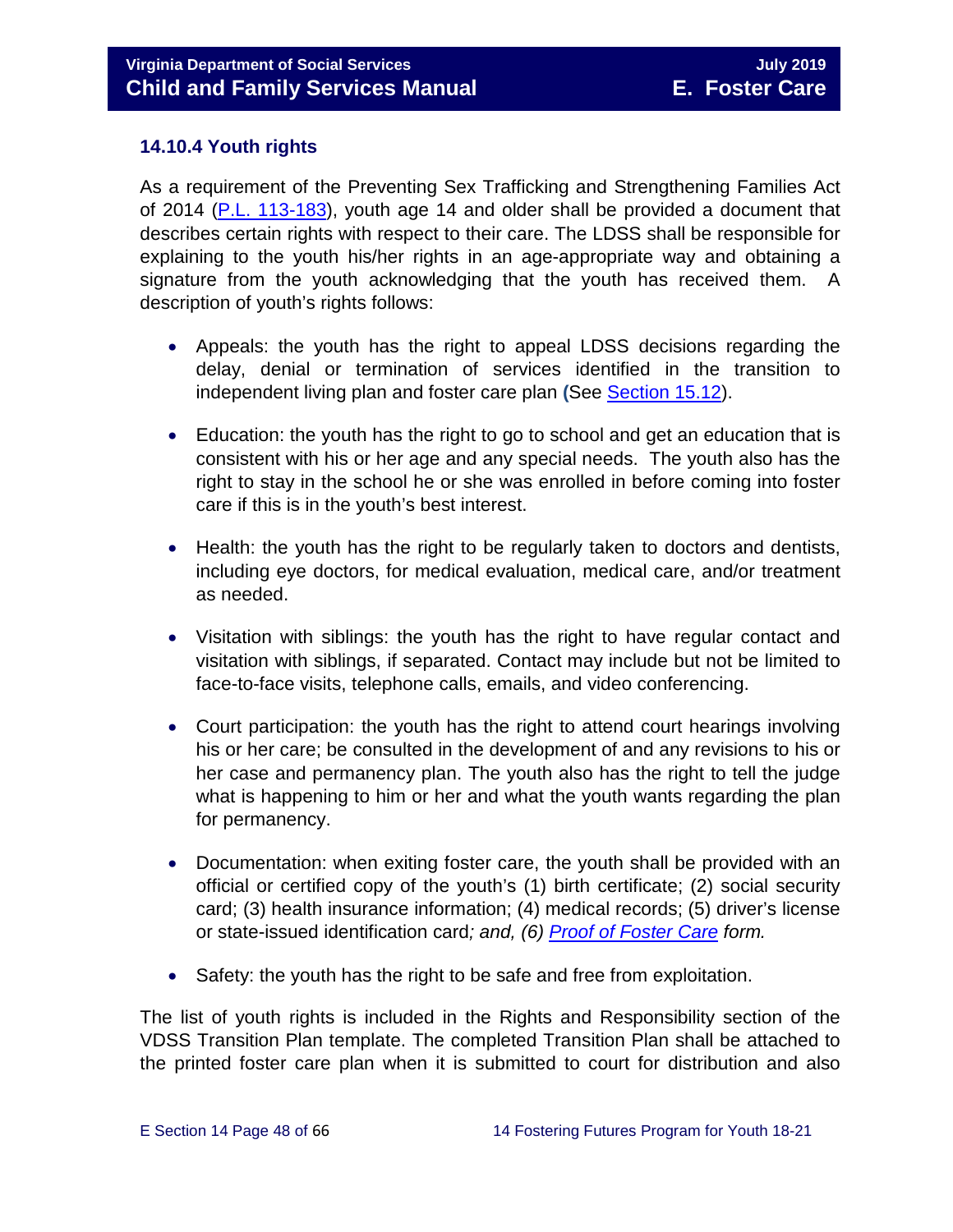placed in the paper case record. The Rights and Responsibilities section and the youth's signature shall be submitted to court, even if an alternative Transition Plan template is used. This document shall be reviewed and signed at least annually or for each Permanency Planning and/or Review Hearing as a best practice.

# <span id="page-48-0"></span>**14.11 Paying for Independent Living Services**

Independent living services are paid from the LDSS' allocation of *Chafee Program* funds. VDSS must approve the LDSS funding application for independent living services before funds are expended.

Independent living services may also be paid for with CSA funds. CSA establishes a collaborative system of services and funding that is child-centered, family-focused and community-based when addressing the needs of troubled and at risk youth and their families. One of the targeted populations is children and youth for whom foster care services, as defined by  $\S$  [63.2-905,](http://law.lis.virginia.gov/vacode/title63.2/chapter9/section63.2-905/) are being provided.

Foster care services are the provision of a full range of casework, treatment and community services including but not limited to independent living services, for a planned period of time to a child or youth who has been abused or neglected, or in need of services, or a youth or child who has been placed through an agreement between the LDSS and parent(s) where legal custody remains with the parents or guardians, or has been committed or entrusted to an LDSS or licensed child placing agency. Foster care services also include the provision and restoration of independent living services to a person who is over the age of 18 years but who has not reached the age of 2*3* years who is in the process of transitioning from foster care to self-sufficiency. However, independent living services are not maintenance, and cannot be paid for with title IV-E funds.

Access to CSA funds is governed by state and local policies which require multi-agency planning, uniform assessment, utilization review, and authorization of funds. If it is determined that these funds are needed to access independent living services, the service worker shall refer the youth to the FAPT, in accordance with local CPMT procedures, in order to request funding for services. The LDSS service worker should become familiar and comply with policies established by their local CPMT for access to CSA funding.

# <span id="page-48-1"></span>**14.12 Education and Training Voucher (ETV) Program for youth**

The purpose of the ETV Program is to fund goods and services designed to assist eligible youth in successfully completing a "post-secondary" educational or vocational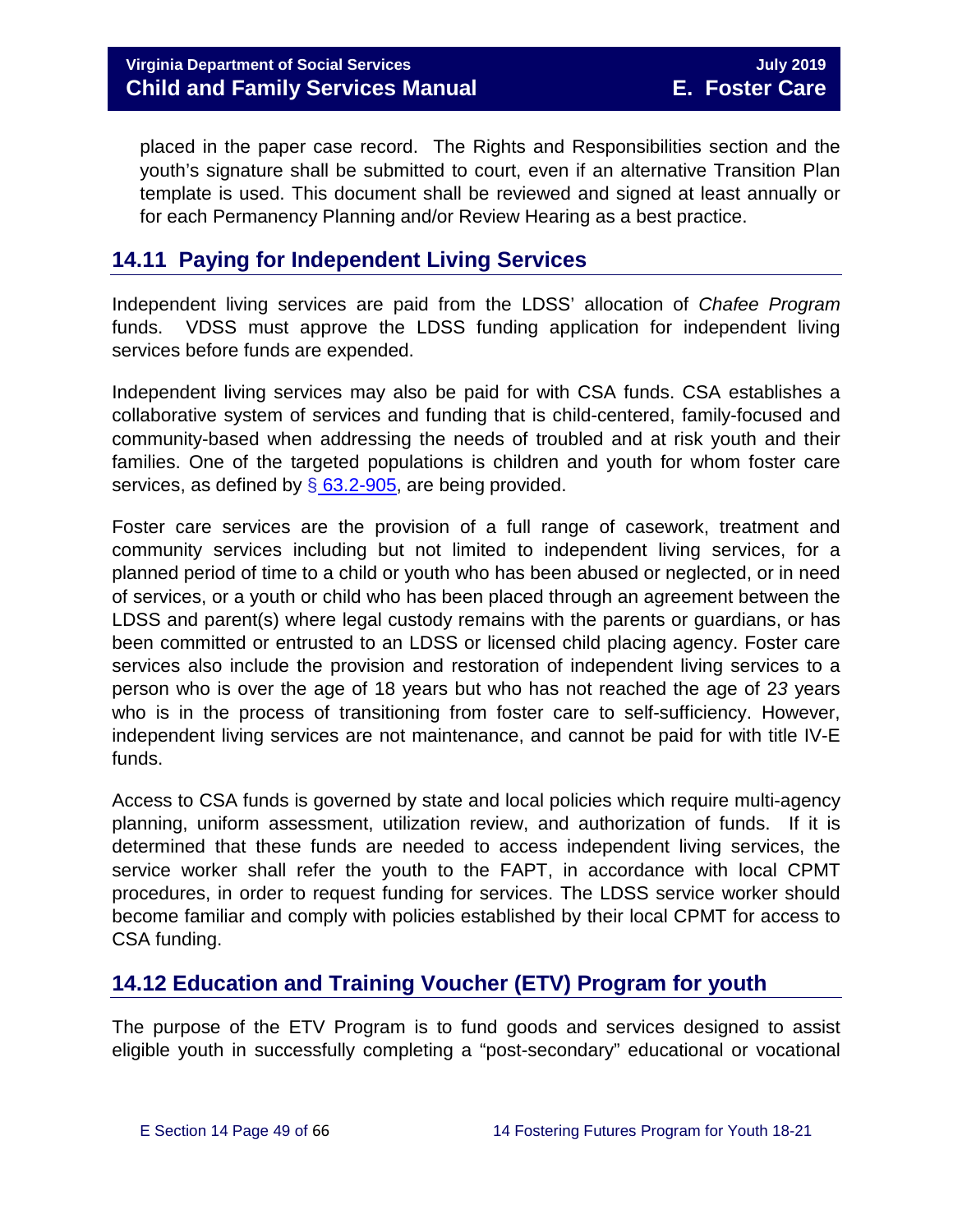training program by covering up to a maximum of \$5,000 or the total cost of attendance (whichever is less) per state fiscal year of the following expenses:

- Tuition and fees:
- Room and board;
- Rental or purchase of required educational equipment, materials, or supplies (including computer, software, and computer related accessories);
- Allowance for books and transportation;
- Required residential training related to an educational or vocational program;
- Special study projects related to education;
- Child care; and/or
- Other related expenses.

Expenses not covered by ETV include:

- Doctors' visits;
- Dentist services:
- Apartment or dorm room set-up (i.e., comforters, sheets, microwave, cleaning supplies); and,
- Food (separate from the school meal plan.)

### <span id="page-49-0"></span>**14.12.1 ETV funding**

ETV Program provides federal and state funding to help eligible youth with expenses associated with college and post-secondary vocational training programs. Funding of up to \$5,000 per year OR the total cost of attendance per year (whichever is less), per eligible youth. LDSS do not receive \$5,000 per youth in their initial allocation because the Virginia ETV program does not receive enough federal and state funds to allocate the full amount per student. Although the ETV program is integrated into the overall purpose and framework of the *Chafee Program,* the program has a separate budget authorization and appropriation from the general program.

For additional information about use of ETV funding see [Section 13.11](https://fusion.dss.virginia.gov/Portals/%5bdfs%5d/Files/DFS%20Manuals/Foster%20Care%20Manuals/Foster%20Care%20Manual%2007-2019/Section_13_achieving_permanency_for_older_youth.pdf#page=26)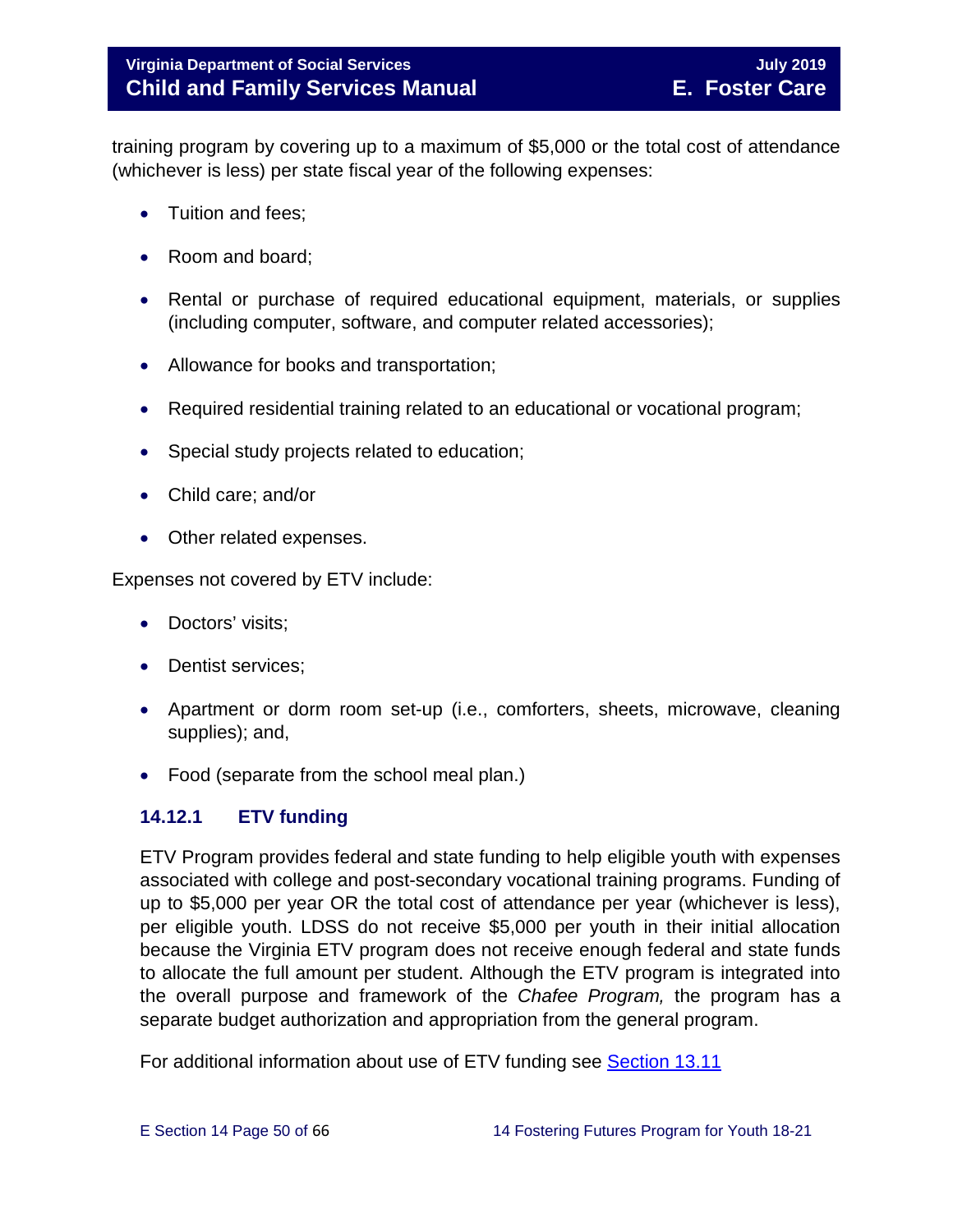#### <span id="page-50-0"></span>**14.12.2 Eligible youth**

#### **14.12.2.1 Eligible youth ages** *14-26* **years**

Youth ages *14-26* who are eligible to receive vouchers under this program must meet the following eligibility criteria:

- Have had their most recent foster care episode provided by the Commonwealth of Virginia;
- Eligible for services under Virginia's *Chafee Program, or would otherwise be eligible except that they have reached the age of 23*;
- Have received their high school diploma or equivalent, or GED certificate;
- Have applied for financial aid through the post-secondary school or training program, if applicable, they wish to attend or participate in; and
- *Enrolled full-time or part-time in a post-secondary education or training program and making* satisfactory academic progress by maintaining at least a cumulative grade point average of 2.0 on a 4.0 scale or have an academic standing consistent with the institution's graduation requirements for the federal student financial aid program. LDSS should monitor all ETV recipients' progress and review grades to ensure compliance prior to disbursing additional ETV funds for each semester.

# <span id="page-50-1"></span>**14.13 Credit checks for youth age 18 to 21**

Identity theft is a national problem and is becoming more common among the foster care population. Children in foster care are at greater risk to become victims of identity theft due to the number of people who have access to their social security numbers and other identifying information. Many times, it is not until the young adult is applying for credit that it is discovered that credit information has been compromised.

The LDSS is responsible for providing instruction to assist youth 18 years and older with obtaining his/her credit report by accessing [www.annualcreditreport.com](https://www.annualcreditreport.com/index.action) during the month of their birthday, and every year thereafter, until he/she turns age 21. The youth will need access to a computer. The Fair Credit Reporting Act (FCRA) requires each nationwide CRA to provide adults with a free copy of their credit report once every 12 months. The LDSS shall: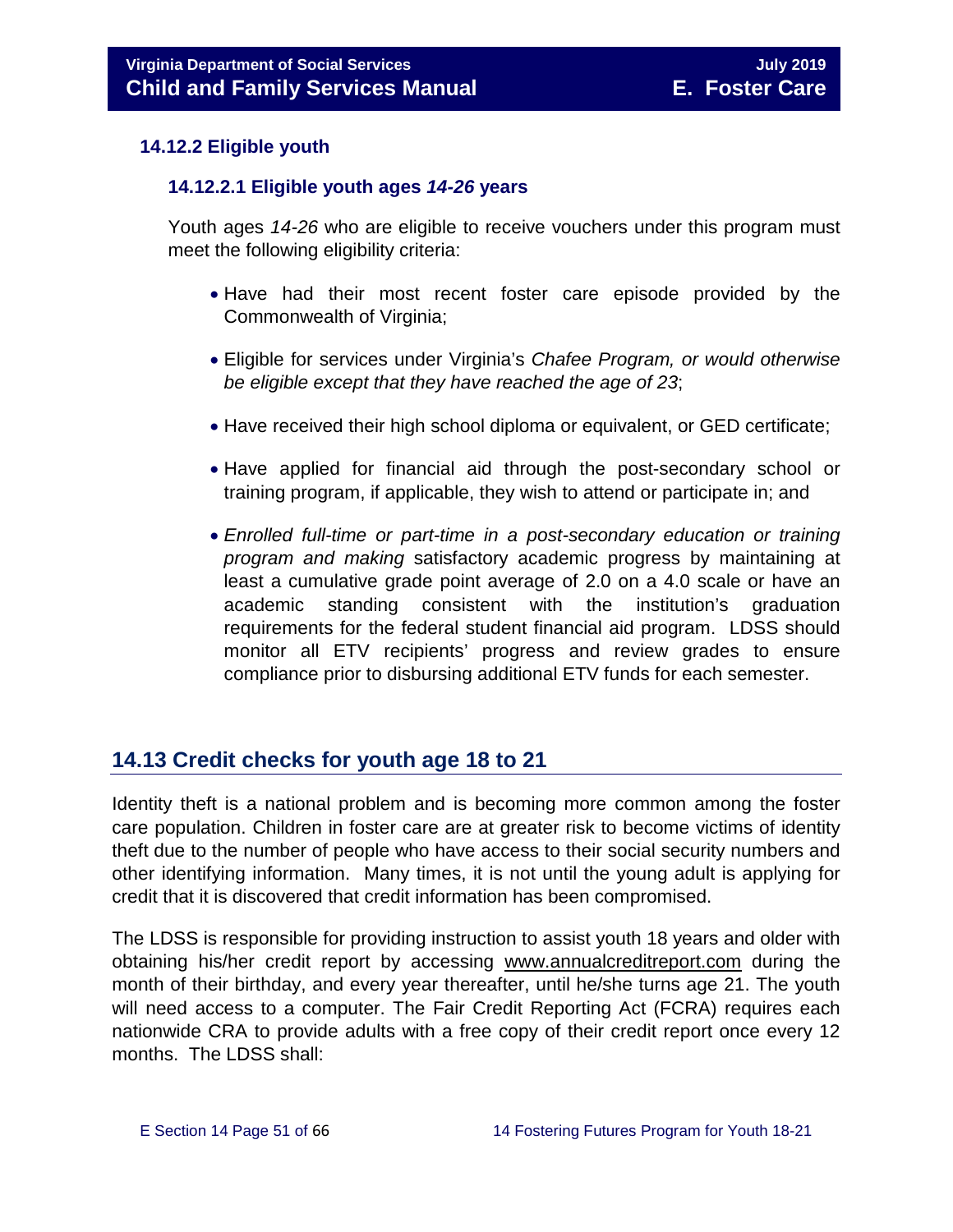#### **Virginia Department of Social Services** July 2019 **July 2019 Child and Family Services Manual E. Foster Care**

- Discuss the results of the consumer credit report check with the youth, emphasizing the importance of credit in their lives. Document the conversation on the youth's Transition Plan including if the youth refuses to obtain his/her consumer credit report and/or refuses to have credit issues corrected;
- Assist the youth in contacting the CRA to have the information corrected if fraudulent credit history exists or a credit error is discovered;
- Provide documentation if necessary to the CRA;
- Document the steps taken to assist the youth in clearing his credit report as a contact in OASIS selecting "Annual Credit Check" as the purpose; and,
- Maintain a hard copy of the credit reports and letters of dispute in the youth's case file.

Refer to the *Chafee Program* [Program Credit Checks for Foster Youth Guidebook](https://fusion.dss.virginia.gov/Portals/%5Bdfs%5D/Files/Foster%20Care/Job%20Aids%20%26%20Resources/Credit_Checks_Guidebook_.pdf) for complete information on DSS and LDSS responsibilities; procedures to resolve discrepancies for youth under 18; assist youth 18 to 21 with obtaining their credit report, discussing the results of the credit report, and contacting the CRA to have the information corrected.

# <span id="page-51-0"></span>**14.14 Conducting NYTD outcomes survey with youth at ages 19 & 21**

Public Law 106-169 established the *Chafee Program*, providing states with flexible funding to carry out programs that assist youth in making the transition from foster care to self-sufficiency. The law also mandated that ACF develop a data collection system to track the independent living services states provide to youth and develop outcome measures that may be used to assess each state's performance in operating their *Chafee Programs*. This data collection system is known as the NYTD. The law requires ACF to impose a penalty of between one (1) and five (5) percent of the state's annual allotment on any state that fails to comply with the reporting requirements. Pursuant to the regulation [\(45 CFR 1356.80 through 1356.86\)](http://www.ecfr.gov/cgi-bin/retrieveECFR?gp=1&SID=3d9be8b33d08994a45cff8aaff9f9476&ty=HTML&h=L&mc=true&r=PART&n=pt45.4.1356), States report data to ACF semiannually.

NYTD requires all states to engage in two data collection activities. First, states are to collect information on each youth who receives independent living services paid for or provided by the state agency that administers the *Chafee Program*. Second, states are to collect demographic and outcome information on certain youth in foster care whom the state will follow over time to collect additional outcome information. This information allows ACF to track which independent services states provide and assess the collective outcomes of youth.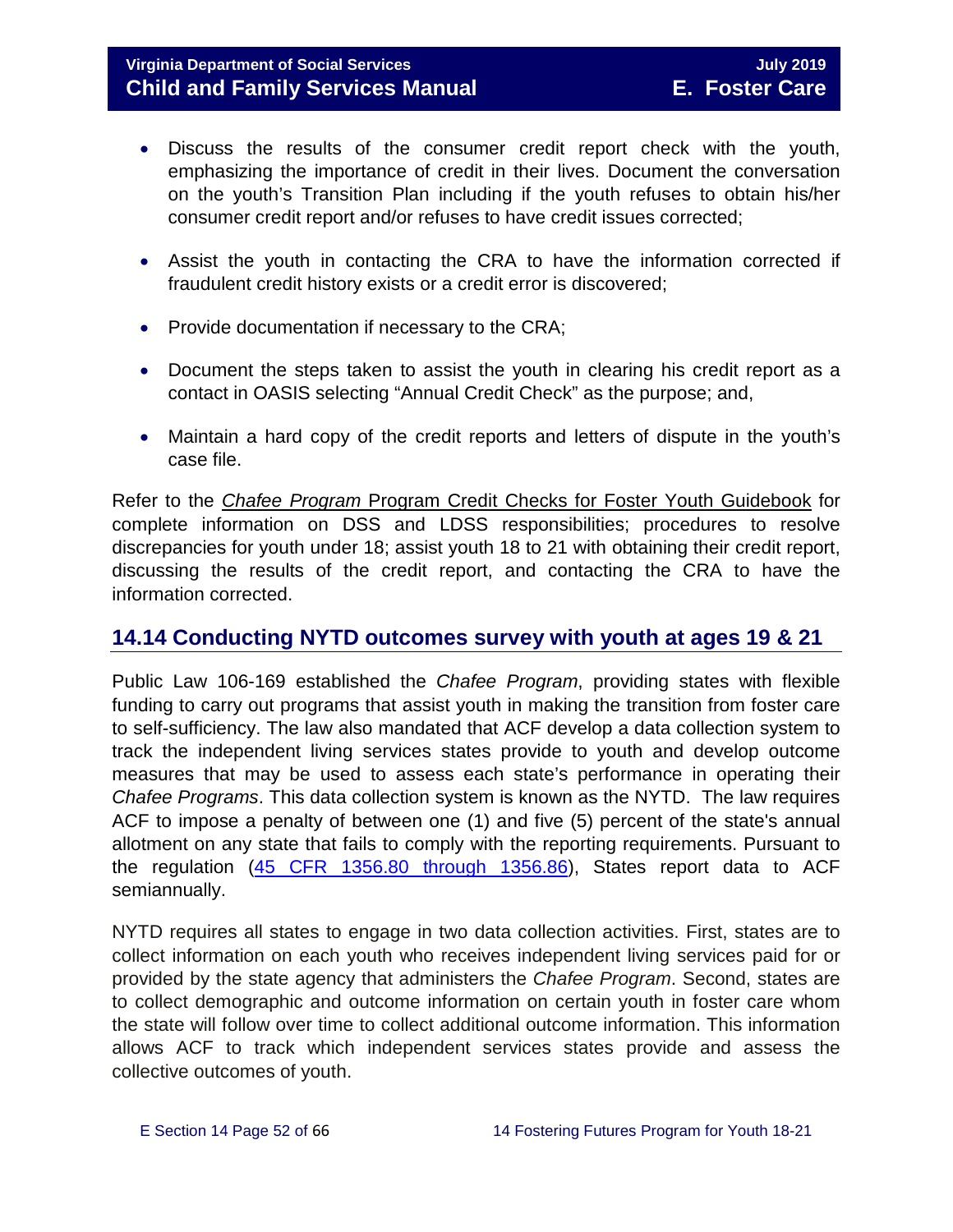### **Virginia Department of Social Services** July 2019 **July 2019 Child and Family Services Manual E. Foster Care**

The LDSS shall conduct NYTD surveys on specific cohorts of youth in foster care beginning at age 17. A cohort is a group of people who are followed over time. A new cohort of youth begins every three (3) years. The same youth population, survey questions, and longitudinal outcomes data are used nationally.

|          | Baseline:                       | Follow-up:                                 | Follow-up:                        |
|----------|---------------------------------|--------------------------------------------|-----------------------------------|
|          | all youth                       | Same youth                                 | Same youth                        |
|          | after 17 <sup>th</sup> birthday | On or around the 19 <sup>th</sup> birthday | On or around the 21 <sup>st</sup> |
|          | (Survey is due within 45        |                                            | birthday                          |
|          | lays after attaining 17 years   |                                            |                                   |
|          | of age)                         |                                            |                                   |
| Cohort 1 | <b>FFY 2011</b>                 | <b>FFY 2013</b>                            | <b>FFY 2015</b>                   |
| Cohort 2 | <b>FFY 2014</b>                 | <b>FFY 2016</b>                            | <b>FFY 2018</b>                   |
| Cohort 3 | <b>FFY 2017</b>                 | FFY 2019                                   | FFY 2021                          |
| Cohort 4 | <b>FFY 2020</b>                 | <b>FFY 2022</b>                            | <b>FFY 2024</b>                   |

The federal fiscal year (FFY) is October 1 through September 30.

For baseline data, LDSS shall conduct the outcomes survey on all youth in foster care during the 45 days after their 17th birthday in specified years. Thus, youth in foster care who turn 17 years old are surveyed in FFY 2011 for cohort 1, in FFY 2014 for cohort 2, in FFY 2017 for cohort 3, *and in FFY 2020 for cohort 4*.

The youth who participated and are a part of the baseline survey will be identified by VDSS and confirmed by the Administration for Children and Families. Once confirmed, this information will be communicated to the LDSS *Chafe Program* and*/or* NYTD contacts to ensure that the youth are served in a timely manner. The LDSS shall survey the same youth around their 19th birthday in the applicable reporting period as identified by VDSS (in FFY 2013 for cohort 1; in FFY 2016 for cohort 2; in FFY 2019 for cohort 3; *and in FFY 2022 for cohort 4)* and when they turn age 21 (in FFY 2015 for cohort 1; in FFY 2018 for cohort 2; in FFY 2021 for cohort 3*; and in FFY 2024 for cohort 4)*. The youth shall be surveyed regardless of whether they continue receiving independent living services or age out of foster care. In the month (usually September) prior to the beginning of a survey year, VDSS will communicate with each LDSS *Chafee Program*  and/or NYTD contact providing a list of youth who need to be surveyed and what survey (i.e. baseline, follow-up at 19, or follow-up at 21) to administer, the time frame for administration of the survey, as well as other pertinent information.

The six (6) outcome areas include: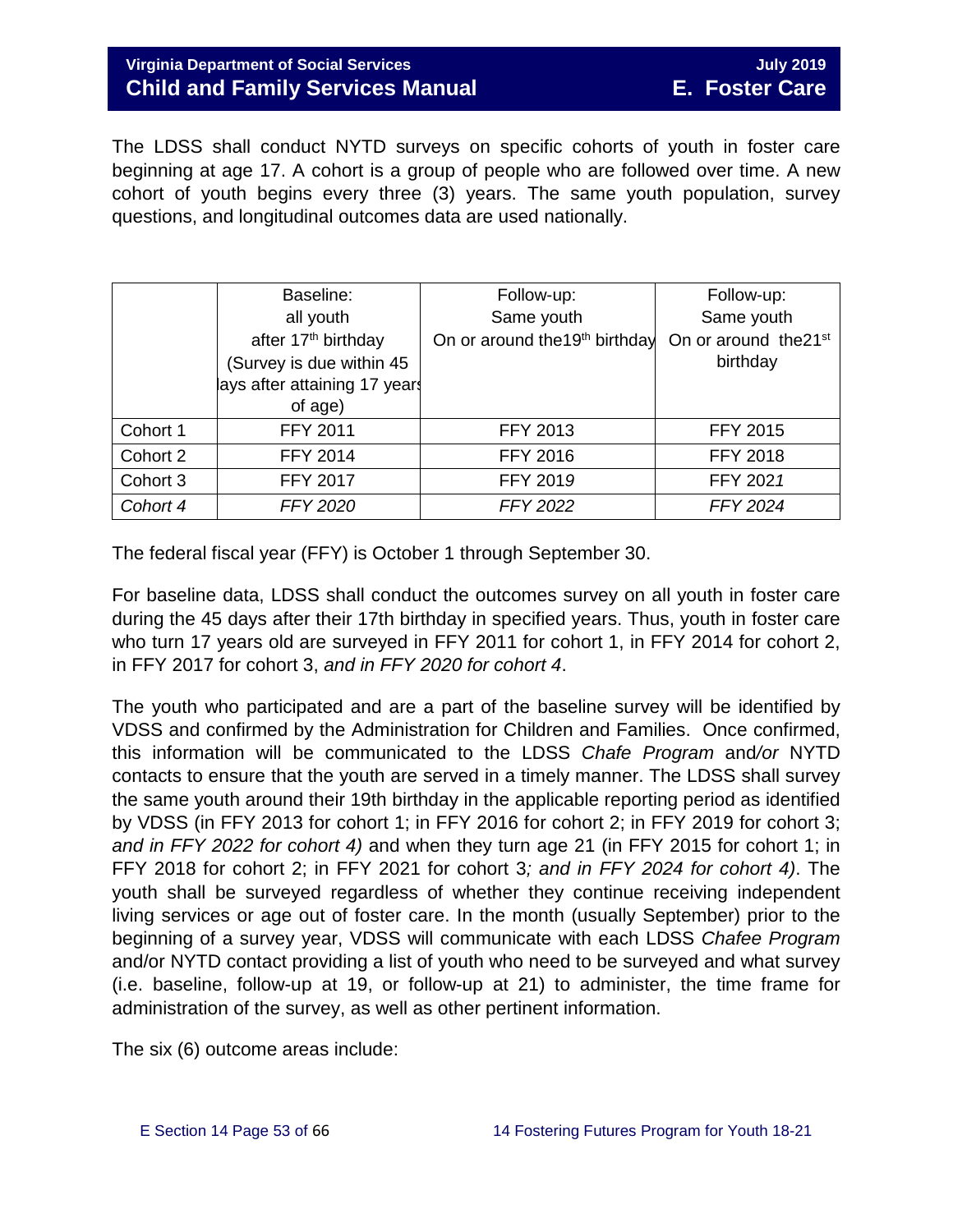- Youth financial self-sufficiency;
- Youth education (academic or vocational) attainment;
- Youth positive connection with adults;
- Experience with homelessness among youth;
- High risk behavior among youth; and,
- Youth access to health insurance.

See the [NYTD Outcomes Chart](https://fusion.dss.virginia.gov/dfs/DFS-Home/Foster-Care/Services-for-Older-Youth#NYTD) that delineates for each outcome, the federal measures, definitions, and legal citations for tracking progress on the cohorts of youth who are aging out and have aged out of foster care.

#### <span id="page-53-0"></span>**14.14.1 Administering follow-up NYTD Survey with 19 and 21 year olds**

During specific reporting periods, LDSS will need to administer the NTYD Survey to 19 or 21 year olds. For 19 and 21 year olds, ACF allows 6 months to administer the survey. VDSS will compile the list of youth who need to be surveyed. LDSS will find this list in SafeMeasures. The young people need to complete the survey within the federal reporting period in which their 19*th* or 21st birth date falls. For example, the youth whose 19*th* birthday falls in the reporting period of October 1 to March 31, needs to complete the survey at some point between October 1 and March 31. The youth whose 19<sup>th</sup> birthday falls in the reporting period of April 1 and September 30, needs to complete the survey between April 1 and September 30. The same pattern applies to 21 year olds who need to take the survey.

The survey contains questions about financial self-sufficiency, educational attainment, connections with adults, experience with homelessness, high-risk behavior, and access to health insurance. There are approximately 22 questions in the survey, and it should take about 20 minutes to complete the survey.

For youth that the LDSS successfully located, the LDSS shall contact each youth:

- Explain the purpose, importance, and process for the survey;
- Answer any questions or concerns the youth may have;
- Obtain his or her verbal consent to participate in the survey; and,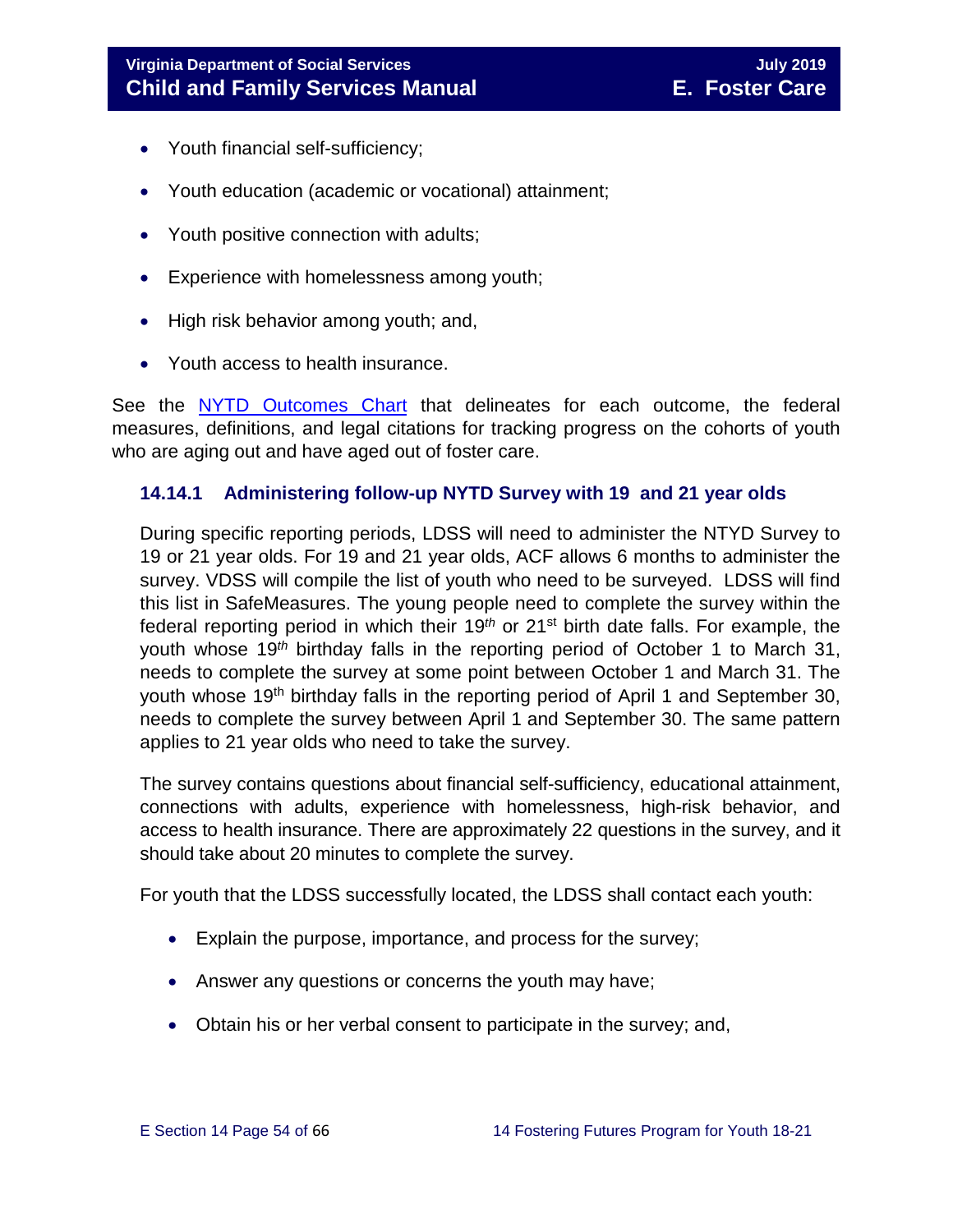• Determine an appropriate time and location to administer the survey (the survey may be administered in-person or over the phone).

If the survey will be administered in-person, provide the youth with the paper form of the survey to complete. (See [NYTD Follow-up Outcomes Survey-Age 19 for LDSS](https://fusion.dss.virginia.gov/dfs/DFS-Home/Foster-Care/Services-for-Older-Youth#NYTD)  [use\)](https://fusion.dss.virginia.gov/dfs/DFS-Home/Foster-Care/Services-for-Older-Youth#NYTD). The youth shall complete the survey form independently. If the youth is physically unable to complete the form, but can provide answers to the survey, the service worker may assist the youth by completing the forms. The service worker shall not consult with any source other than the youth when administering the survey.

If the survey will be administered by phone, follow the instructions on the survey.

After completion of the survey, the data shall be entered into the OASIS case record on the NYTD survey screen exactly has the youth has responded to the survey questions. The service worker or data entry staff shall not correct or change the survey responses; even if the staff has knowledge about the youth's benefits, financial circumstances or health insurance.

The data should be entered within 14 calendar days from the date of the survey administration on the correct OASIS screen for the 19 *or 21* year-old survey. Place the original survey in the youth's case record.

Notify youth that he may receive a copy of the survey and provide a copy if requested.

If help is needed in OASIS, additional assistance may be found on *Fusion*, under [Foster Care Guidance, Procedures and FAQ's,](https://fusion.dss.virginia.gov/dfs/DFS-Home/Foster-Care/Services-for-Older-Youth#NYTD) *or by contacting the VDSS Youth Services Program Specialist.*

[OASIS Independent Living-NYTD Tips Sheet](https://fusion.dss.virginia.gov/dfs/DFS-Home/Foster-Care/Services-for-Older-Youth#NYTD)

#### <span id="page-54-0"></span>**14.14.2 Technical assistance**

Frequently Asked Questions (FAQs) – Children's Bureau in the Administration for Children and Families of the U.S. Department of Health and Human Services.

• [NYTD](https://www.childwelfare.gov/cb/research-data-technology/reporting-systems/nytd/faq/) FAQs

Surveying youth with special needs and limited English proficiency: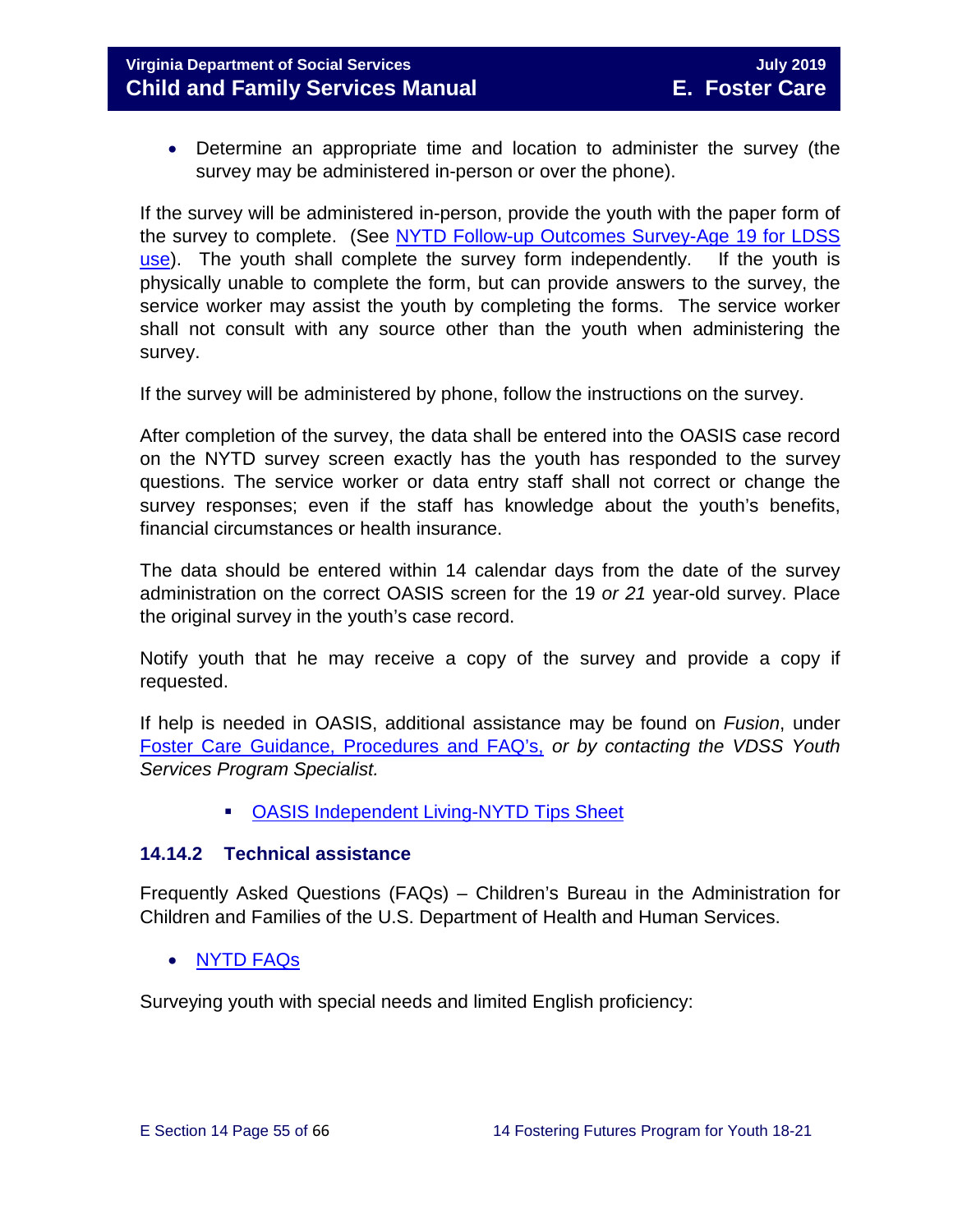• ["NYTD Technical Assistance Brief #3: Surveying Youth with Special Needs](http://www.acf.hhs.gov/programs/cb/resource/nytd-data-brief-3)  [or Limited English Proficiency.](http://www.acf.hhs.gov/programs/cb/resource/nytd-data-brief-3)" June 2010. Discusses accommodations that enable these youth to fully participate in the survey.

# <span id="page-55-0"></span>**14.15 Referring and transitioning youth to Adult Services**

Adult Services are provided to impaired adults age 18 or older, and to their families when appropriate. "Impaired" means any person whose physical or mental capacity is diminished to the extent that he needs counseling or supervisory assistance or assistance with activities of daily living such as feeding, bathing, and walking, or instrumental activities of daily living such as shopping and money management (Adult [Services Chapter 1, Definition Section 1\)](http://www.dss.virginia.gov/files/division/dfs/as/as_intro_page/manuals/as/chapter_1_introduction_2016.pdf). Adult Services are designed to help the adult remain in the least restrictive setting and function as independently as possible. Services may include case management, home-based care, transportation, adult day services, or assessment for the need for long-term care service such as nursing facilities, Medicaid-funded home and community based waivers, or assisted living facilities.

If the service worker believes an older youth in foster care may be eligible and need supportive services into adulthood, the service worker should discuss the youth's situation with an Adult Services worker. While Adult Services workers work only with adults age 18 and over, early discussions and collaboration between the foster care and Adult Services workers are essential for a successful, smooth, and timely transition for the youth. These conversations should begin well before the youth turns 18, but in the event that they have not, it is essential that the service worker help the 18 to 21 year old access appropriate services as quickly as possible.

In addition to collaborating with the Adult Services worker, the foster care worker should:

- Explore the extent to which the youth needs assistance with activities of daily living (ADLs) and instrumental activities of daily living (IADLs) or requires support for mental health, intellectual disability, or cognitive issues.
- Assess the older youth's interest in receiving Adult Services.
- Consult with the youth's family members on their opinions regarding the suitability of these services for the youth.
- Collaborate with the youth's school to ensure that the IEP services are being appropriately accessed and will be available to the youth as long as necessary or to age 23.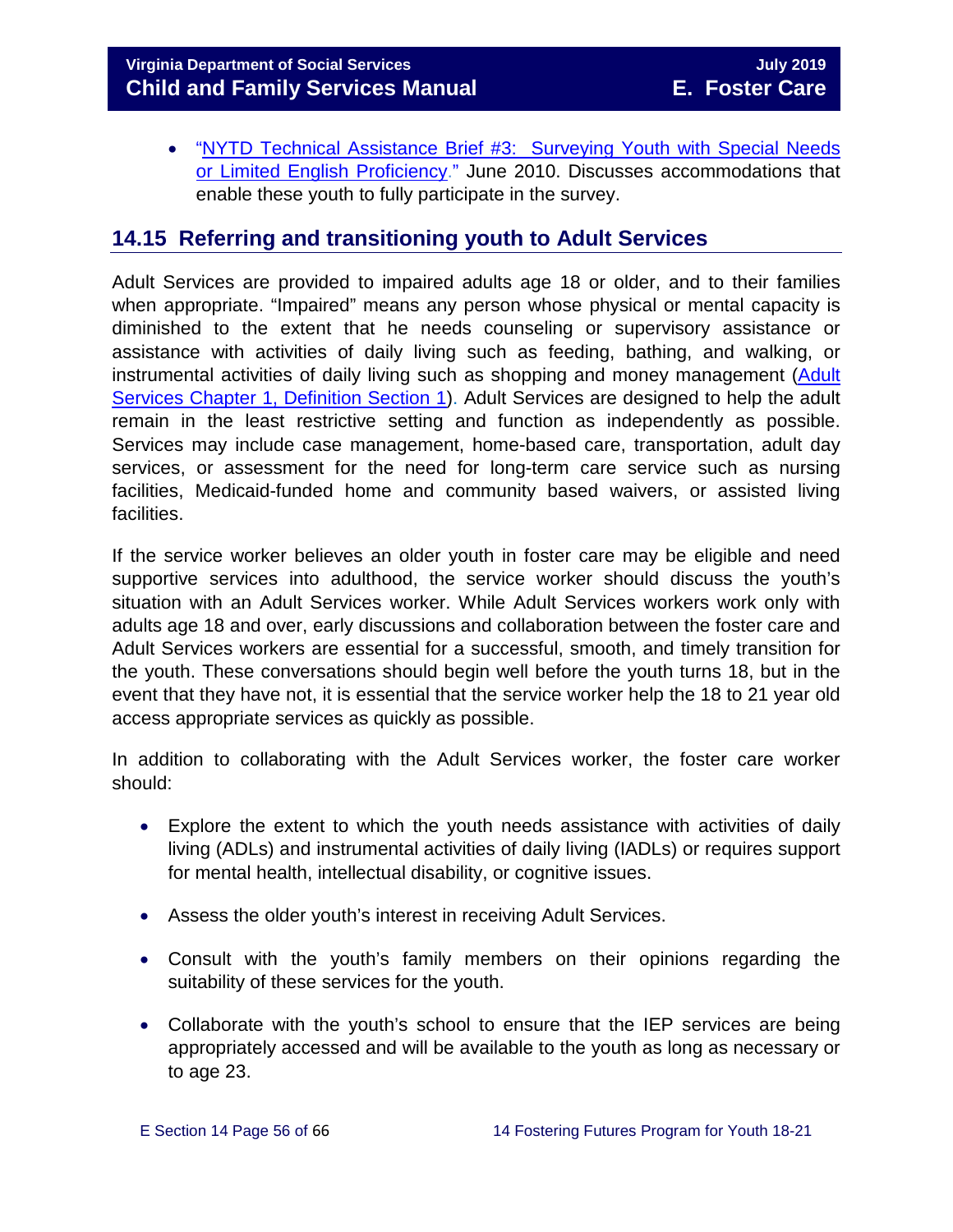For more complete information, see the [DARS Adult Services Manual webpage](https://fusion.dss.virginia.gov/dars/DARS-Home/ADULT-SERVICES/Adult-Services-Manuals) on the DSS internal website. Additional Information may be found under *Virginia Department of Social Services* [Transition Planning for Foster Care Youth with Disabilities.](http://spark.dss.virginia.gov/divisions/dfs/fc/files/guidance_procedures_faq/guidance_procedures/tranistion_plan_disabilities.pdf) 

#### <span id="page-56-0"></span>**14.15.1 Assessing for benefits programs and other supports**

The foster care services worker should work with an eligibility worker to evaluate the youth's potential eligibility for Supplemental Security Income (SSI) and/or Social Security Disability Insurance (SSDI), Medicaid, and Auxiliary Grant (if the individual will be residing in an assisted living facility or adult foster care home).

Applying for these benefit programs can take several months, so it is critical to begin the process as early as possible. While the Adult Services worker can provide information on these programs, the foster care services worker or independent living coordinator should begin the application process. Starting early provides sufficient time for determining the youth's eligibility for services and for either smoothly transitioning the youth to Adult Services or finding alternative resources for assisting the youth who is not eligible for these services.

The Social Security Administration (SSA) allows youth with disabilities who are eligible for Supplemental Security Income (SSI) to file an SSI application up to 90 days before federal foster care payments are expected to end. This change in SSA policy helps older youth in foster care who have disabilities to transition to adult life by helping to ensure that they have income and health benefits in place. For additional information about SSI applications for foster care youth with disabilities see [Section DI 25201.011](https://secure.ssa.gov/apps10/poms.nsf/subchapterlist!openview&restricttocategory=04252) in the Social Security Administration's Program Operations Manual System (POMS).

Some youth may not have the capacity to meet their health or safety needs or to manage their financial affairs. The foster care service worker should discuss this need with the Adult Services worker early in the transition planning to explore the options available for the youth. The youth may need a guardian and/or conservator appointed or an alternative option instituted to provide substitute decision making for the youth. (See Adult Services [Guardianship Chapter](https://fusion.dss.virginia.gov/Portals/%5Bdars%5D/Files/Chapter%207-Guardianship.pdf) for additional information).

#### <span id="page-56-1"></span>**14.15.2 Adult Foster Care Services**

LDSS often struggle in transitioning youth who have complex service needs, require placements, and will continue to need significant support after they age out of foster care. Placement for a young adult with special needs may be difficult, as most adult long-term care facilities focus on the elderly with significant medical and nursing needs.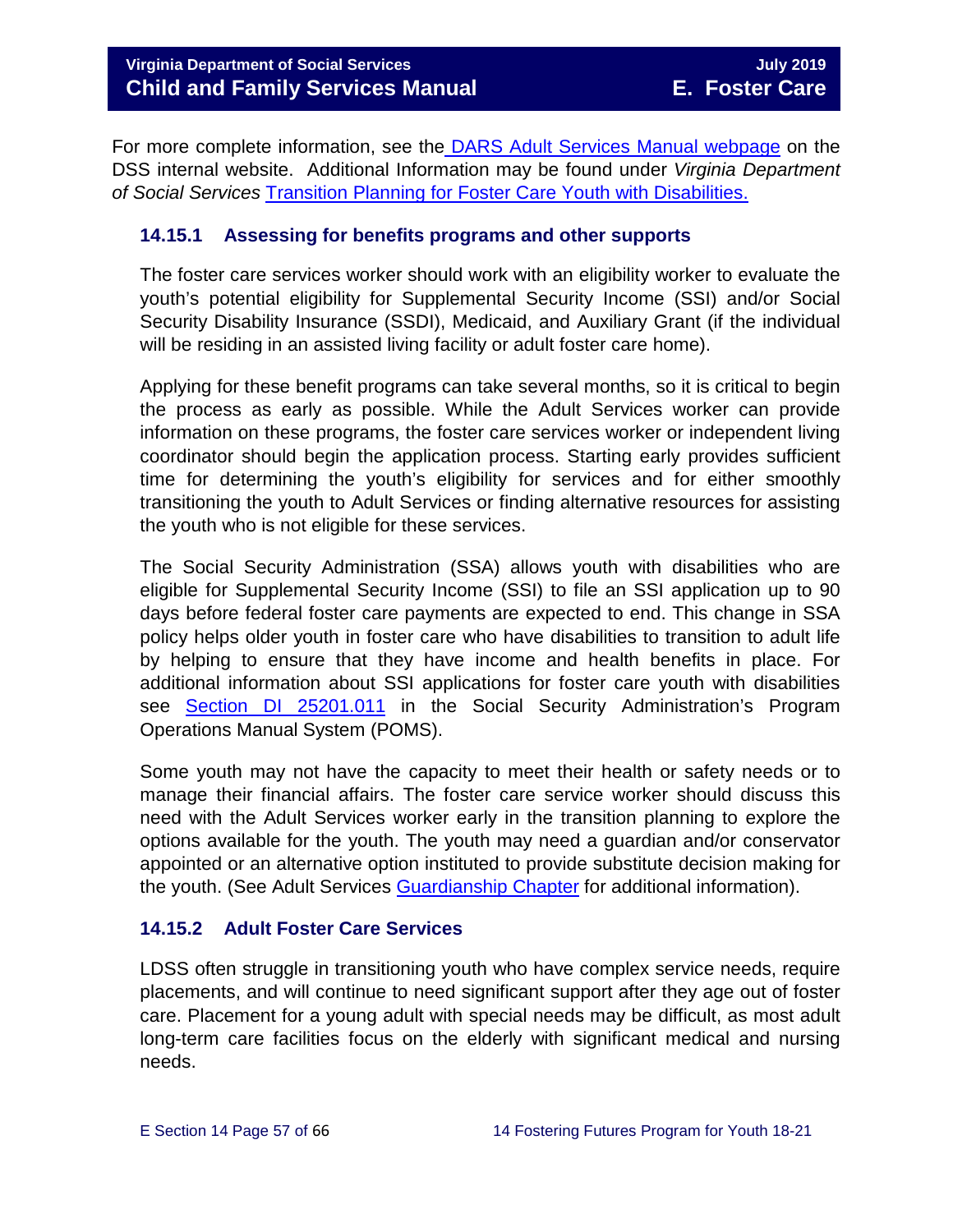An Adult Foster Care (AFC) program may be an appropriate option to meet the needs of these youth in transition. The foster care service worker should discuss with the Adult Services worker whether this program is offered locally. Many LDSS do not offer this program since it is an optional program. Additionally, while some LDSS provide an AFC program, the program may only serve individuals age 60 and older.

If an AFC setting is being explored, the foster care service worker, the eligibility worker, and Adult Services worker should collaborate in developing an appropriate post foster care plan to provide a seamless transition for the older youth from foster care services to an AFC setting. While permanency is the goal for all youth in foster care, early planning needs to occur for these youth, particularly when they do not have permanent families.

A resource parent may be approved as an Adult Foster Care Home or receive dual approval as a resource parent and an Adult Foster Care Home, depending on the needs of the young adult and other children residing in the home. This situation may allow siblings living with a resource parent to remain together if an older sibling with a disability ages out of foster care. Dual approval or conversion to an Adult Foster Care Home may be considered if it is determined to be in the best interest of the young adult, the other children residing in the home, and the resource family.

For more information on AFC, see the [Adult Foster Care Manual](https://fusion.dss.virginia.gov/Portals/%5Bdars%5D/Files/Chapter%204-Long-term%20Care%20Services.pdf) on the DSS internal website.

# <span id="page-57-0"></span>**14.16 90-day Transition Plan for youth exiting services**

The service worker, youth, and youth's team shall create a Transition Plan during the 90 day period immediately prior to the youth choosing to leave foster care or terminate independent living services before his or her  $21^{st}$  birthday (§ 63.2-905.1).

For all youth who may exit Fostering Futures at any time between their 18<sup>th</sup> and 21<sup>st</sup> birthdays, or will exit services upon turning 21, a Family Partnership Meeting (FPM) *or Child and Family Team Meeting (CFTM)* should be held to facilitate the development of a 90-day Transition Plan. The transition planning process should include discussion about the benefits to the youth of continuing to receive services.

The Transition Plan shall be directed by the youth, and shall be as detailed as the youth chooses. This plan should document the specific goals and needs for the youth to successfully transition from foster care to independence. The planning process should engage the youth's family and the youth's team. See [Section 14.10.1](#page-43-0) regarding service planning for older youth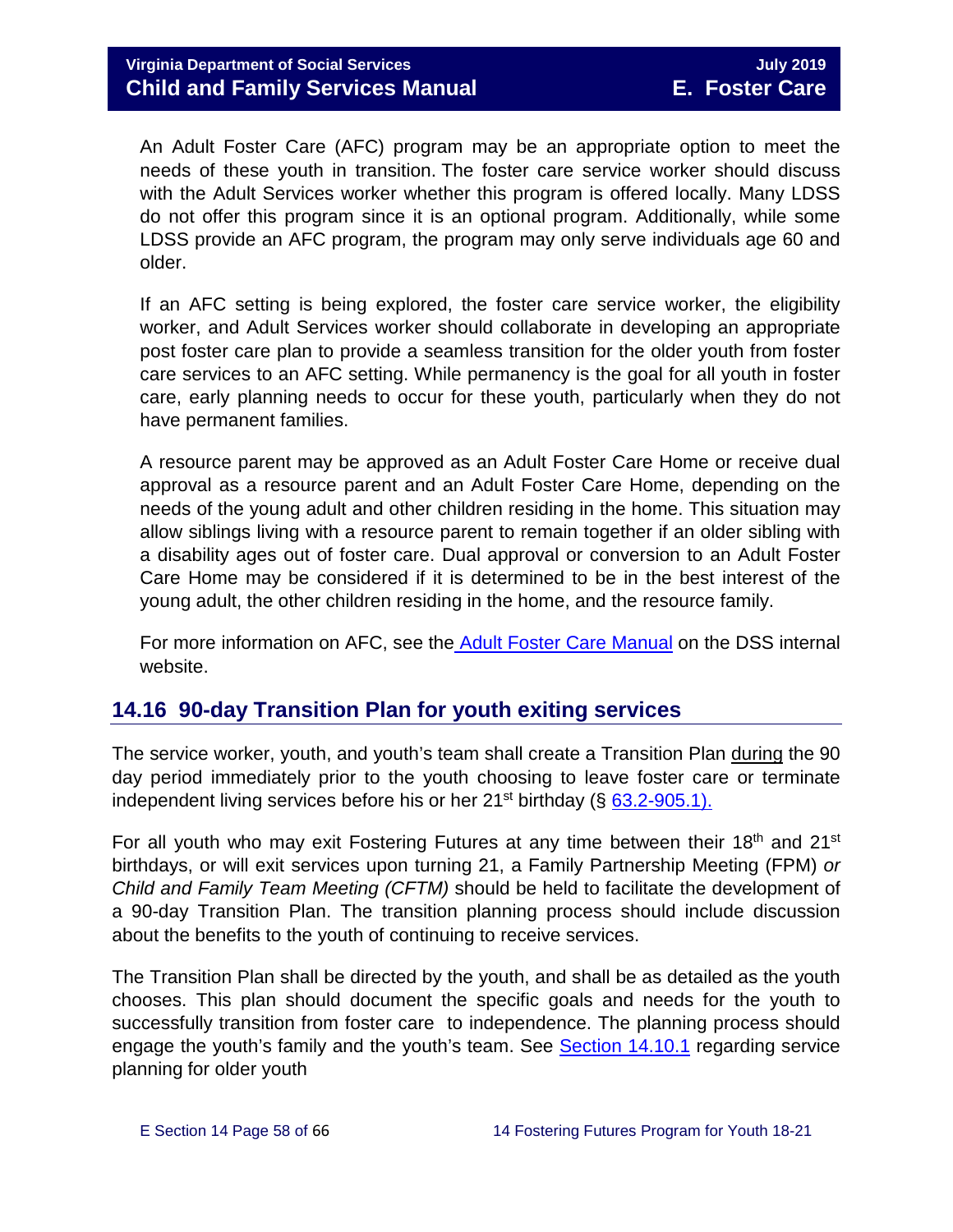Information about the Fostering Futures program and the opportunity for the youth to reenter foster care at any point prior to turning 21 should be provided to the youth in writing.

The service worker and the youth's team shall help the youth understand the importance of including specific areas in the Transition Plan. These areas include, but not limited to:

- Transition activities identified in **Section 14.11**.
- Housing.
- Options for health insurance.
	- $\circ$  Former foster care youth under age 26 years may be eligible to receive Medicaid if they were under the care and responsibility of any state's foster care agency and receiving Medicaid until discharged from foster care upon turning 18 years or older, meet all Medicaid requirements, and are not eligible for Medicaid in another mandatory Medicaid covered group (see [Section 12.11.7.1.1\)](https://fusion.dss.virginia.gov/Portals/%5bdfs%5d/Files/DFS%20Manuals/Foster%20Care%20Manuals/Foster%20Care%20Manual%2007-2019/section_12_identifying_services_to_be_provided.pdf#page=27).
	- $\circ$  Youth under age 19 who are not eligible for Medicaid may be eligible for the Family Access to Medical Insurance Security (FAMIS) program and receive health insurance until their  $19<sup>th</sup>$  birthday. The youth must not have other health insurance, and must not have not had health insurance in the past 4 months (some exceptions apply.) There are no enrollment fees or monthly premiums. For some services, there may be a small co-payment. Covered services include: doctor visits, well-baby checkups, hospital visits, vaccinations, prescription medicine, tests, x-rays, dental care, emergency care, vision care, and mental health care. See the [FAMIS Teens section of the FAMIS website](http://www.famis.org/teen.cfm?language=English) for more information.
- Designating someone to make health care treatment decisions on the youth's behalf, if the youth becomes unable to participate in the decisions and does not have or want a relative who would otherwise be authorized by State law to make these decisions. The youth, after reaching age 18, may designate a health care power of attorney by completing the form, entitled [Virginia Advance Medical](http://www.vdh.virginia.gov/OLC/documents/2008/pdfs/2005%20advanced%20directive%20form.pdf)  [Directive,](http://www.vdh.virginia.gov/OLC/documents/2008/pdfs/2005%20advanced%20directive%20form.pdf) on the Virginia Department of Health (VDH) website, which complies with Virginia law [\(Patient Protection and Affordable Care Act P.L. 111-148;](http://www.gpo.gov/fdsys/pkg/PLAW-111publ148/pdf/PLAW-111publ148.pdf) § [54.1-2995\)](http://leg1.state.va.us/cgi-bin/legp504.exe?000+cod+54.1-2995). The LDSS should encourage and assist the youth in seeking guidance from an attorney to address any questions. The youth should provide a copy of this document to his or her physician, close relatives, and/or friends.
- Local opportunities for mentors.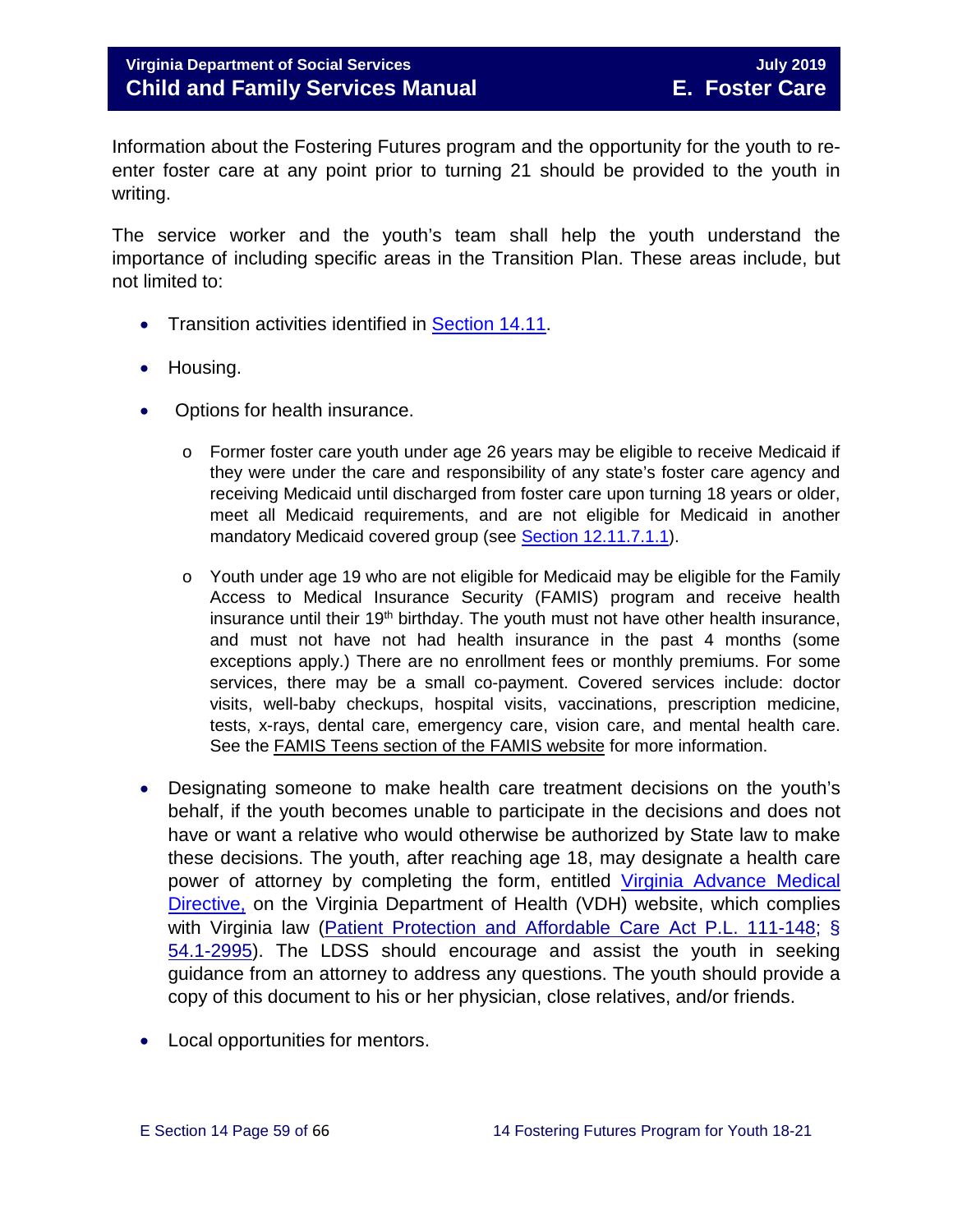**Virginia Department of Social Services July 2019 Child and Family Services Manual E. Foster Care**

- Workforce supports and employment services (Social Security Act, Title IV, § 475 [\(5\) \(H\) \[42 USC 675\]\)](http://www.ssa.gov/OP_Home/ssact/title04/0475.htm).
- Prior to the youth's leaving care, the LDSS shall also provide the youth with an official or certified copy of the youth's (1) birth certificate; (2) social security card; (3) health insurance information; (4) medical records; and, (5) driver's license or state-issued identification card.

The 90-day transition planning process should be documented by creating a 90-day Transition Plan [\(see Section 13.7.3\)](https://fusion.dss.virginia.gov/Portals/%5bdfs%5d/Files/DFS%20Manuals/Foster%20Care%20Manuals/Foster%20Care%20Manual%2007-2019/Section_13_achieving_permanency_for_older_youth.pdf#page=20) and the FPM *or CFTM* with the purpose of preventing placement disruption should be entered in OASIS.

# <span id="page-59-0"></span>**14.17 OASIS documentation for independent living services**

Independent living service(s) that are offered or provided to any youth shall be documented in OASIS on the "IL" services screen consistent with guidance requirements (as soon as possible but no later than **30 days** after each activity or event). This information is part of the data submitted to the NYTD twice a year. Both services participated in and declined shall be entered on the correct screen. Services a youth needs, but there is no funding for, shall also be entered on the screen. The independent living services that should be documented are listed below:

- Independent living needs assessment;
- Academic support;
- Post-secondary educational support;
- Career preparation;
- Employment programs or vocational training;
- Budget and financial management;
- Housing education and home management training;
- Health education and risk prevention;
- Family support and healthy marriage education;
- Mentoring;
- Independent living arrangement;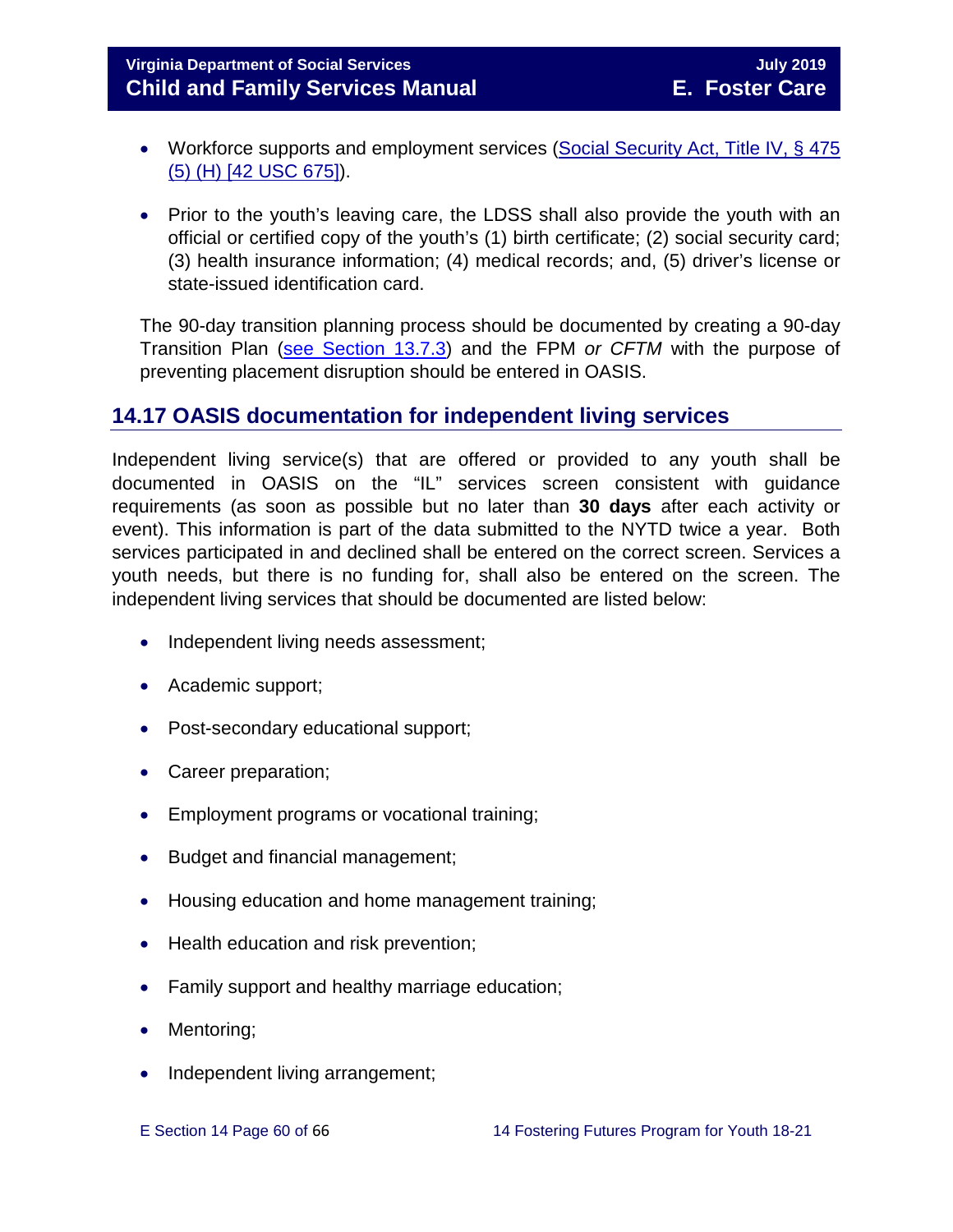- Room and board financial assistance;
- Education financial assistance; and,
- Other financial assistance.

The service worker is responsible for updating the "IL" services screens including the start date and end date of the service offered. If a service is declined, the start date and end date may be the same date. In the comments section, the service worker should define the type of service provided, consistent with definitions in guidance and OASIS, and whether or not the service met the youth's needs.

As part of the data submitted twice a year to NYTD, the service worker shall review and update screens under IL. These updates should be done consistent with guidance requirements for documentation. These screens should be reviewed at a minimum, every other month, so that data submitted to the federal government will be both accurate and timely.

- Education Screen. If a youth received special education services this shall be identified on the OASIS screen. Special education as defined by NYTD means specifically designed instruction, at no cost to parents, to meet the unique needs of a child with a disability. The service worker should select the box that states special education at the bottom of the education screen.
- Adjudicated Delinquents. If a youth has ever been adjudicated delinquent, this status shall be documented in the IL section of OASIS. The federal NYTD definition of an adjudicated delinquent is one where a state or Federal court of competent jurisdiction has adjudicated the youth as a delinquent.
- Post independent living. If the youth's case is closed in OASIS and the youth receives as least one independent living service after the case is closed, the type of service provided shall be documented in OASIS.

# <span id="page-60-0"></span>**14.18 Program monitoring and case reviews**

Independent living (including ETV) services that are paid for and/or provided by the LDSS are subject to monitoring and evaluation via submission of *quarterly* reports, OASIS data, LASER reports, and case reviews. VDSS will conduct quality assurance onsite visits and request additional information as necessary for program monitoring. VDSS staff may conduct case reviews of youth receiving independent living services. These reviews may be done by comparing data in OASIS and NYTD screens with documentation in the paper case record for the youth. These activities are consistent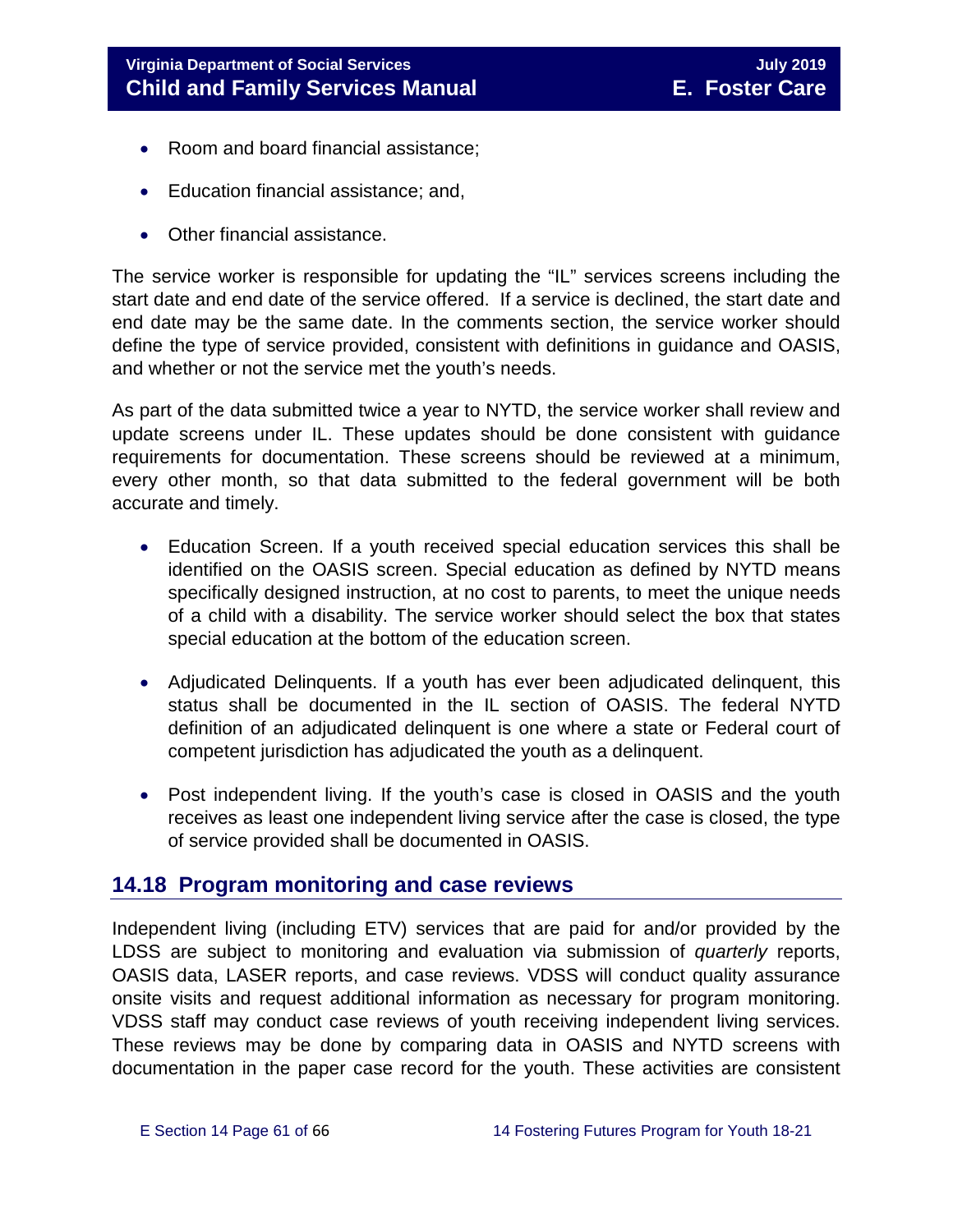# **Virginia Department of Social Services** July **2019 July 2019 Child and Family Services Manual E. Foster Care**

with VDSS' role of ensuring the proper administration of all foster care activities and services, including any action taken or not taken.

OASIS is the approved child welfare system for Virginia and all required documentation shall be input into this system. However, there are components of the case record that are required consistent with guidance in [Section 4.4,](https://fusion.dss.virginia.gov/Portals/%5bdfs%5d/Files/DFS%20Manuals/Foster%20Care%20Manuals/Foster%20Care%20Manual%2007-2019/section_4_opening_and_maintaining_case.pdf#page=5) Setting up a paper case record. The service worker should review this section to determine that hard copies of required items are in the youth's case file. In addition to those items required in [Section 4.4,](https://fusion.dss.virginia.gov/Portals/%5bdfs%5d/Files/DFS%20Manuals/Foster%20Care%20Manuals/Foster%20Care%20Manual%2007-2019/section_4_opening_and_maintaining_case.pdf#page=5) the service worker shall be responsible for providing for the record of the youth receiving IL services the following:

- A copy of any documentation from a state or federal court of competent jurisdiction that the youth was adjudicated delinquent. Note: for NYTD purposes, the youth is considered an adjudicated delinquent no matter when the youth was adjudicated in his lifetime.
- Copy of IEP(s) (if any);
- Copy of *life skills* assessment;
- Copy of written Transition Plan(s);
- Copy of approved student ETV Application(s) and supporting documentation;
- Documentation that verifies the youth received any or all of the independent living services that were paid for and/or provided by the LDSS on behalf of the youth;
- Documentation to define who, how and when the youth was invited to participate in the NYTD survey (if part of the NYTD follow-up population); and,
- Copies of completed NYTD surveys (i.e. baseline and follow-up), if applicable.

# <span id="page-61-0"></span>**14.19 Resources to help serve older youth**

### <span id="page-61-1"></span>**14.19.1 Engaging youth**

• **[Child Welfare Information Gateway](https://www.childwelfare.gov/)** –Promotes the safety, permanency, and well-being of children, youth, and families by connecting child welfare, adoption, and related professionals as well as the public to information, resources, and tools covering topics on child welfare, child abuse and neglect, out-of-home care, adoption, and more. The section on [youth](https://www.childwelfare.gov/topics/systemwide/youth/) provides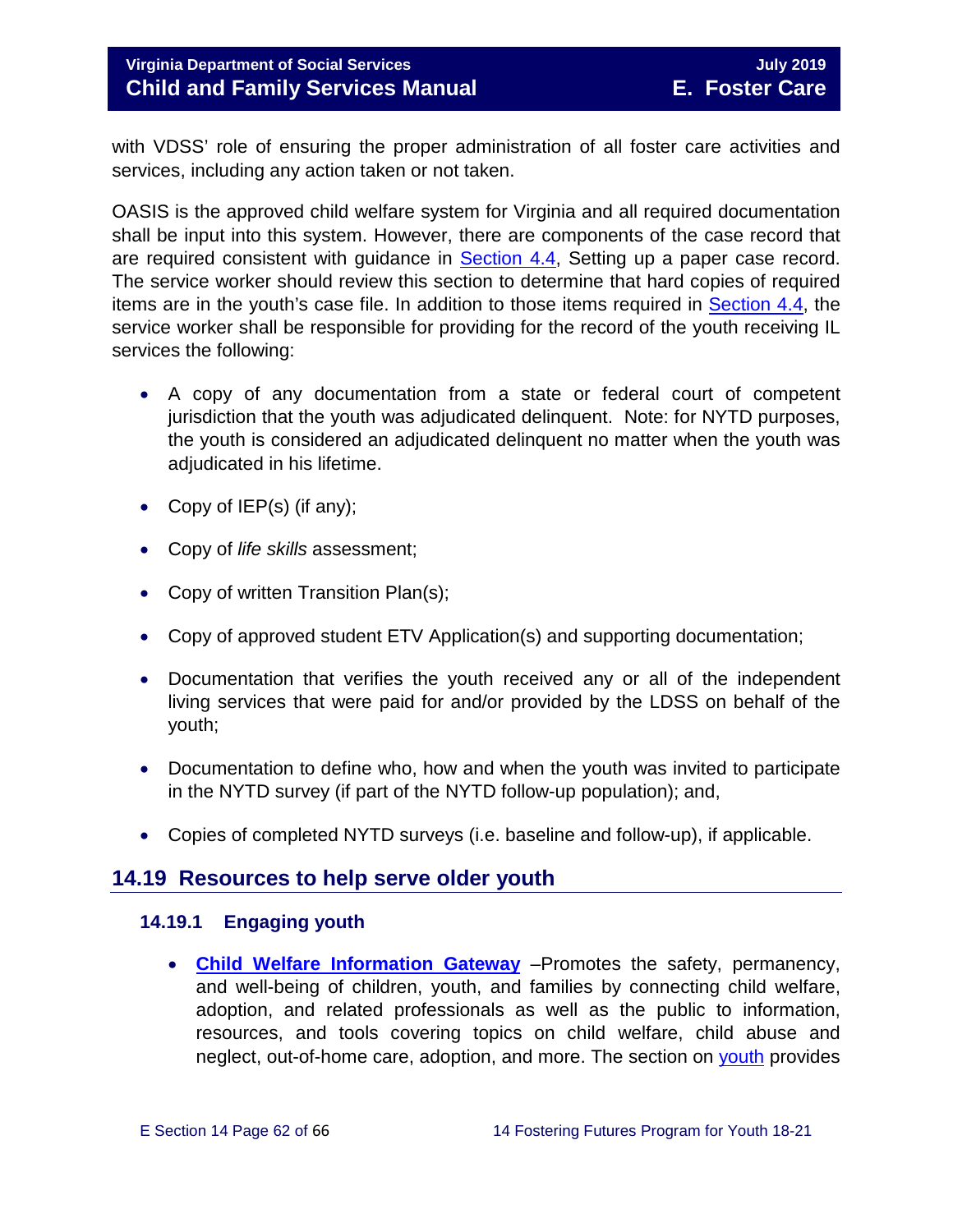guidelines, protocols, and resources for service providers and other stakeholders to build partnerships with families and youth to achieve permanency and promote positive outcomes for youth.

- o [Positive youth development](https://www.childwelfare.gov/topics/systemwide/youth/development/)
- o **[Engaging and involving youth](https://www.childwelfare.gov/topics/systemwide/youth/engagingyouth/)**

#### <span id="page-62-0"></span>**14.19.2 Resources for youth**

#### • **Foster Care Alumni of America**

The mission of [Foster Care Alumni of America](http://www.fostercarealumni.org/) (FCAA) is to connect the alumni community of youth who were in foster care and to transform policy and practice, ensuring opportunity for people in and from foster care.

The vision of *[Virginia's Chapter of FCAA](http://www.fostercarealumni.org/virginia-chapter/)* is to be the leader in Virginia in connecting the alumni community so that youth can be heard. We envision alumni and allies working together to help truly transform Virginia's Child Welfare System to ensure a high quality of life for those in and from foster care.

#### • **FosterClub**

The FosterClub is a national network for young people in foster care. The [website](http://www.fosterclub.com/) serves as a primary communication tool for young people to connect in a safe, monitored environment. It also provides information related to foster care, including books, posters, and forms specifically designed for youth transitioning out of care. Publications are developed specifically for kids in care and are written in collaboration with foster youth. The FosterClub also is involved in teen conferences and workshops.

#### <span id="page-62-1"></span>**14.19.3 Education and training resources for youth**

#### • **ETV Program**

The ETV Program (See [Section](https://fusion.dss.virginia.gov/Portals/%5bdfs%5d/Files/DFS%20Manuals/Foster%20Care%20Manuals/Foster%20Care%20Manual%2007-2019/Section_13_achieving_permanency_for_older_youth.pdf#page=26) *13.11* for additional information) assists *eligible* youth (*as defined in [13.11.2\)](https://fusion.dss.virginia.gov/Portals/%5bdfs%5d/Files/DFS%20Manuals/Foster%20Care%20Manuals/Foster%20Care%20Manual%2007-2019/Section_13_achieving_permanency_for_older_youth.pdf#page=27)* with post-secondary education and training expenses. It is designed to help youth aging out of foster care with the education, training, and services needed for employment and selfsufficiency. Funding for the program is supplied in the form of vouchers. These can be applied toward, but not limited to, colleges, universities, community colleges, and *other vocational* training institutions. Youth are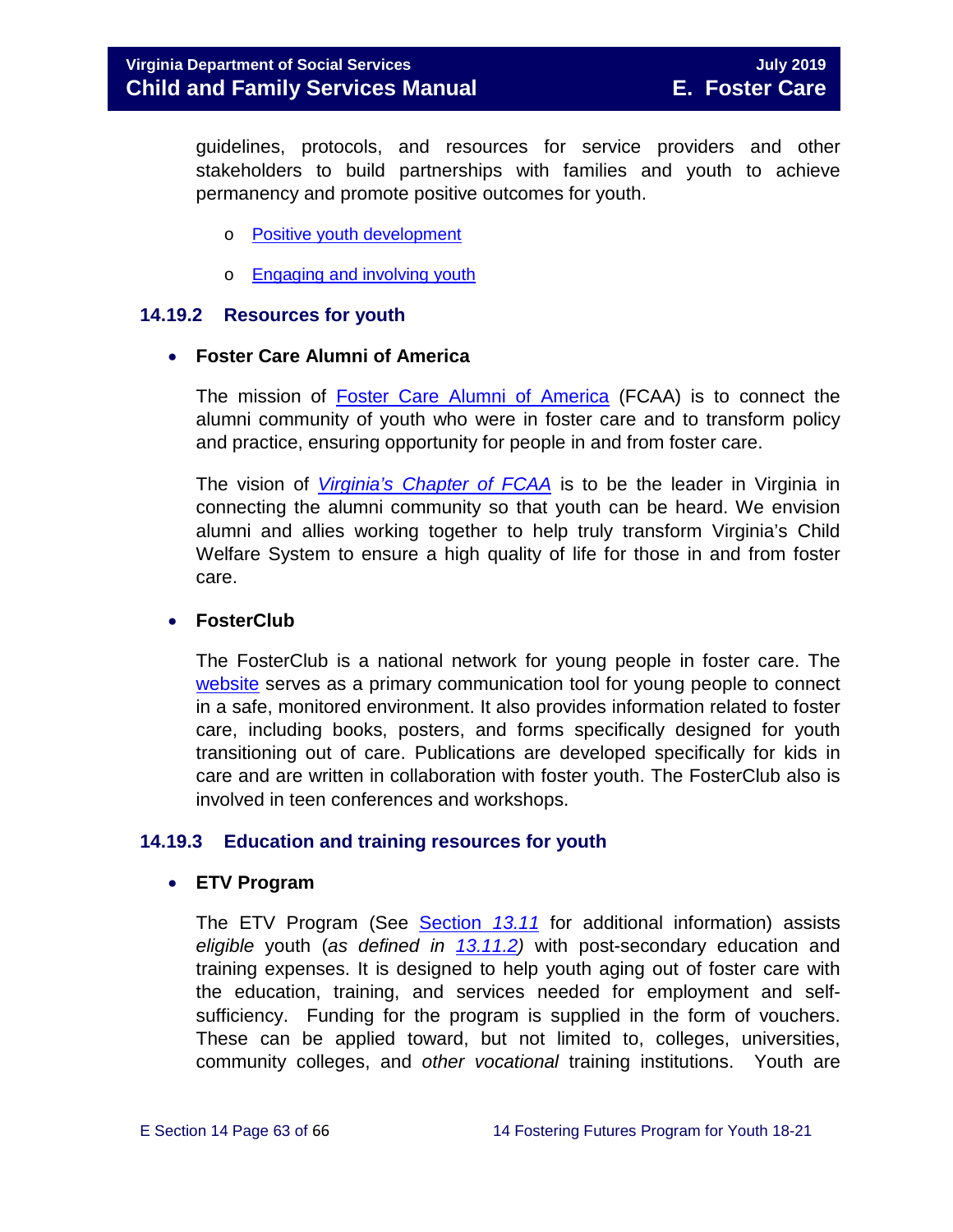encouraged to visit the [Free Application for Federal Student Aid \(FAFSA\)](http://www.fafsa.ed.gov/) website and utilize the FAFSA Tips for completing the application.

#### • **Virginia Community College System (VCCS)**

#### o **Great Expectations Program**

The VCCS Great Expectations *Program* provides transitional support to *youth* in foster care to help them complete high school and gain access to a community college education. The goal is to provide education and employment opportunities to improve the likelihood of life success for foster youth.

[Great Expectation programs](http://greatexpectations.vccs.edu/) are offered in several community colleges across the state. Coaches and mentors can provide assistance, offer encouragement, and help youth reach their goals.

#### o **Tuition Grant Program**

The [Tuition Grant Program](http://cdn.vccs.edu/wp-content/uploads/2013/07/vatutiongrantflyer.pdf) provides tuition and fees at any Virginia Community College for youth who graduated from high school or completed their GED and who:

- Were in foster care when *they received their diploma or equivalency certificate;*
- *Were* in the custody of LDSS *when they turned 18 and subsequently received their diploma or equivalency certificate*; or
- *Were* considered a special needs adoption *at the time they received their diploma or equivalency certificate*.

Assistance is based on financial need. *The Tuition Grant may be offered at 4 year colleges, depending on the college's preferences.*

#### • **Other Funding and Scholarship Opportunities**

*The Great Expectation programs offer additional resources to funding and scholarship opportunities on the specific community college's Great Expectation websites. Locate a Great Expectation program [here.](http://greatexpectations.vccs.edu/find-a-college/)*

• **Vocational Rehabilitation (VR) Transition Services with Virginia Department of Aging and Rehabilitative Services**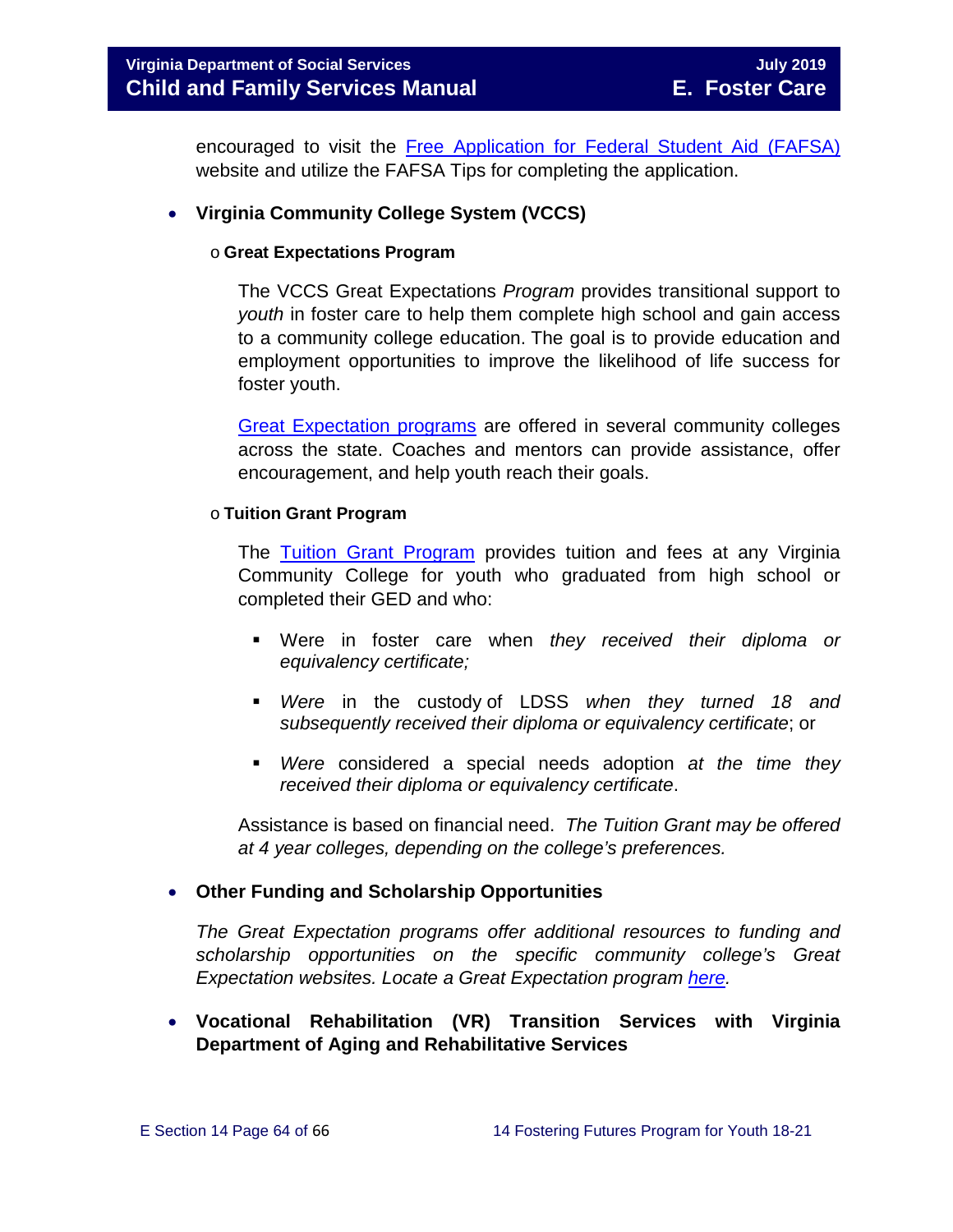The Department of Aging and Rehabilitative Services (DARS) provides services to help Virginians with significant disabilities, including youth in transition, become more independent and self-sufficient. Transition Services help youth with disabilities develop skills and formulate plans to move from high school to an adult life that includes opportunities for employment, higher education, independent living, and community involvement.

Referrals of students for DARS services often come from school personnel to the VR Counselor assigned to their school district. Referrals should be made three (3) years prior to the youth leaving school and written into the student's IEP.

- o [DARS Transition Services Guide](http://www.vadrs.org/transitionservices.htm)
- o [DARS office locations](http://www.vadrs.org/offices.aspx)

#### • **Foster Care to Success Program (FC2S)**

• FC2S is the largest national nonprofit organization dedicated entirely to helping youth *formerly in foster care* obtain the academic and technical skills and competencies needed to thrive in today's economy. To that end, FC2S provides [scholarship and grant money](http://www.fc2success.org/) to students *formerly in foster care* in colleges and specialized training programs across the country. Every FC2S student receives care packages and coaching and is eligible to participate in mentoring and internship programs.

#### <span id="page-64-0"></span>**14.19.4 Other resources**

• **Jim Casey Youth Opportunities Initiative**

Private foundation with the vision that every youth aging out of foster care should have access to the opportunities and supports needed for a successful transition to adulthood. Brings people and resources together to help youth and young adults make the connections they need for permanence, education, employment, housing, health care, and supportive personal and community relationships. Supports community-based efforts that create opportunities and build assets for youth leaving foster care through grant making, technical assistance, and advocacy.

- o [Website](http://www.jimcaseyyouth.org/)
- **You Gotta Believe!**